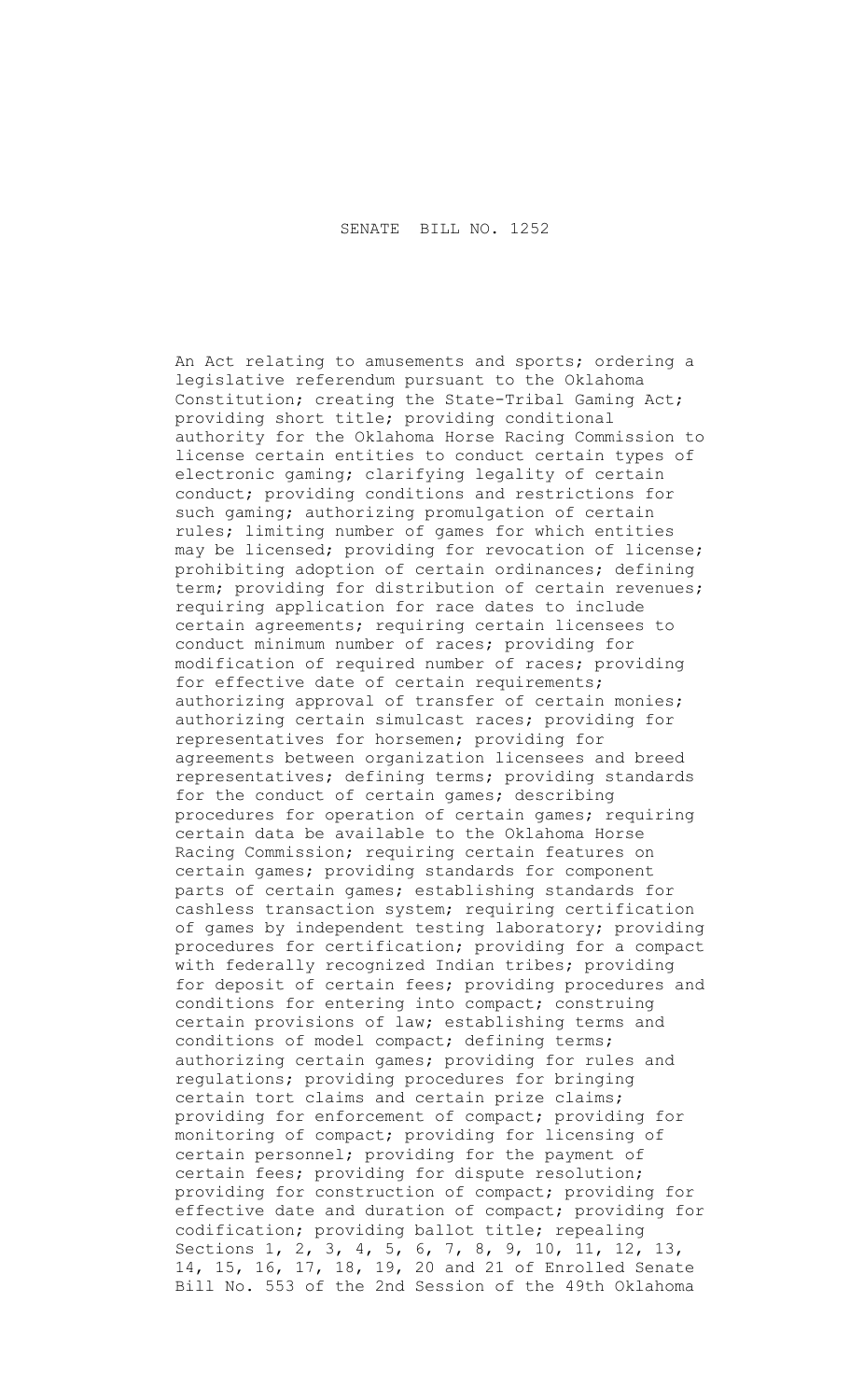Legislature, which relate to the State-Tribal Gaming Act; and directing filing.

BE IT ENACTED BY THE PEOPLE OF THE STATE OF OKLAHOMA:

SECTION 1. Pursuant to Section 3 of Article V of the Oklahoma Constitution, there is hereby ordered the following legislative referendum, as set forth in Sections 2 through 24 of this act, which shall be filed with the Secretary of State and addressed to the Governor of the state, who shall submit the same to the people for their approval or rejection at the next General Election to be held on November 2, 2004.

SECTION 2. NEW LAW A new section of law to be codified in the Oklahoma Statutes as Section 261 of Title 3A, unless there is created a duplication in numbering, reads as follows:

This act shall be known and may be cited as the "State-Tribal Gaming Act".

SECTION 3. NEW LAW A new section of law to be codified in the Oklahoma Statutes as Section 262 of Title 3A, unless there is created a duplication in numbering, reads as follows:

A. If at least four (4) Indian tribes enter into the model tribal-state compact set forth in Section 22 of this act, and such compacts are approved by the Secretary of the Interior and notice of such approval is published in the Federal Register, the Oklahoma Horse Racing Commission ("Commission") shall license organization licensees which are licensed pursuant to Section 205.2 of Title 3A of the Oklahoma Statutes to conduct authorized gaming as that term is defined by this act pursuant to this act utilizing gaming machines or devices authorized by this act subject to the limitations of subsection C of this section. No fair association or organization licensed pursuant to Section 208.2 of Title 3A of the Oklahoma Statutes or a city, town or municipality incorporated or otherwise, or an instrumentality thereof, may conduct authorized gaming as that term is defined by this act.

Notwithstanding the provisions of Sections 941 through 988 of Title 21 of the Oklahoma Statutes, the conducting of and participation in gaming in accordance with the provisions of this act or the model compact set forth in Section 22 of this act is lawful and shall not be subject to any criminal penalties.

B. Authorized gaming may only be conducted by an organization licensee on days when the licensee is either conducting live racing or is accepting wagers on simulcast races at the licensee's racing facilities. In any week, authorized gaming may be conducted for not more than one hundred six (106) total hours, with not more than eighteen (18) hours in any twenty-four-hour period. Authorized gaming may only be conducted by organization licensees at enclosure locations where live racing is conducted. Under no circumstances shall authorized gaming be conducted by an organization licensee at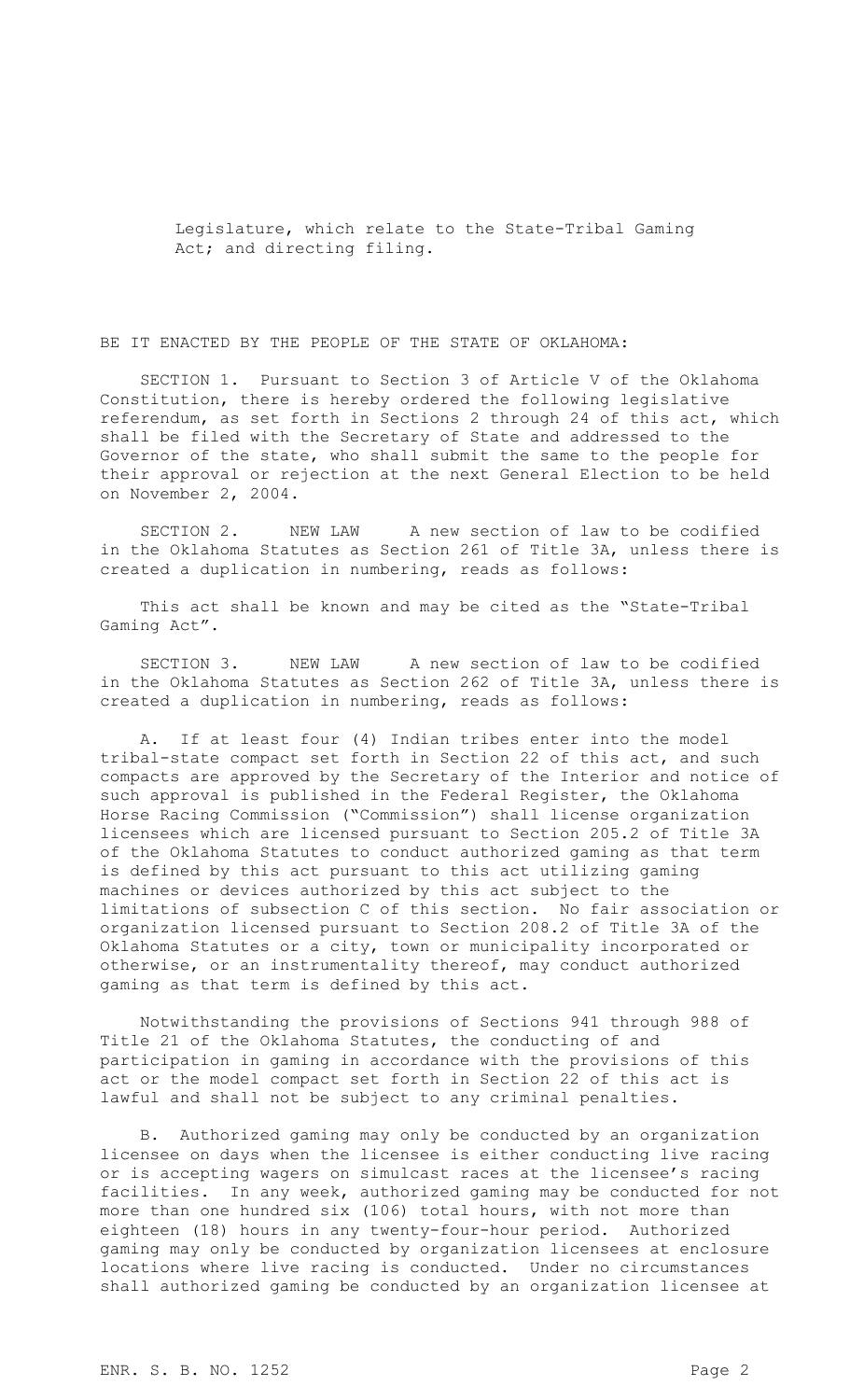any facility outside the organization licensee's racing enclosure. No person who would not be eligible to be a patron of a pari-mutuel system of wagering pursuant to the provisions of subsection B of Section 208.4 of Title 3A of the Oklahoma Statutes shall be admitted into any area of a facility when authorized games are played nor be permitted to operate, or obtain a prize from, or in connection with, the operation of any authorized game, directly or indirectly.

C. In order to encourage the growth, sustenance and development of live horse racing in this state and of the state's agriculture and horse industries, the Commission is hereby authorized to issue licenses to conduct authorized gaming to no more than three (3) organization licensees operating racetrack locations at which horse race meetings with pari-mutuel wagering, as authorized by the Commission pursuant to the provisions of Title 3A of the Oklahoma Statutes, occurred in calendar year 2001, as follows:

1. An organization licensee operating a racetrack location at which an organization licensee is licensed to conduct a race meeting pursuant to the provisions of Section 205.2 of Title 3A of the Oklahoma Statutes located in a county with a population exceeding six hundred thousand (600,000) persons, according to the most recent federal decennial census, shall be licensed to operate not more than six hundred fifty (650) player terminals in any year. Provided, beginning with the third year after an organization licensee is licensed pursuant to this paragraph to operate such player terminals such licensee may be licensed to operate an additional fifty (50) player terminals in a nonsmoking area. Provided further, beginning with the fifth year after an organization licensee is licensed pursuant to this paragraph to operate such player terminals, such licensee may be licensed to operate a further additional fifty (50) player terminals in a nonsmoking area; and

2. Two organization licensees operating racetrack locations at which the organization licensees are licensed to conduct race meetings pursuant to the provisions of Section 205.2 of Title 3A of the Oklahoma Statutes located in counties with populations not exceeding four hundred thousand (400,000) persons, according to the most recent federal decennial census, may each be licensed to operate not more than two hundred fifty (250) player terminals in any year.

Subject to the limitations on the number of player terminals permitted to each organization licensee, an organization licensee may utilize electronic amusement games as defined in this act, electronic bonanza-style bingo games as defined in this act and electronic instant bingo games as defined in this act, and any type of gaming machine or device that is specifically allowed by law and that an Indian tribe in this state is authorized to utilize pursuant to a compact entered into between the state and the tribe in accordance with the provisions of the Indian Gaming Regulatory Act and any other machine or device that an Indian tribe in this state is lawfully permitted to operate pursuant to the Indian Gaming Regulatory Act, referred to collectively as "authorized games". An organization licensee's utilization of such machines or devices shall be subject to the regulatory control and supervision of the Commission; provided, the Commission shall have no role in oversight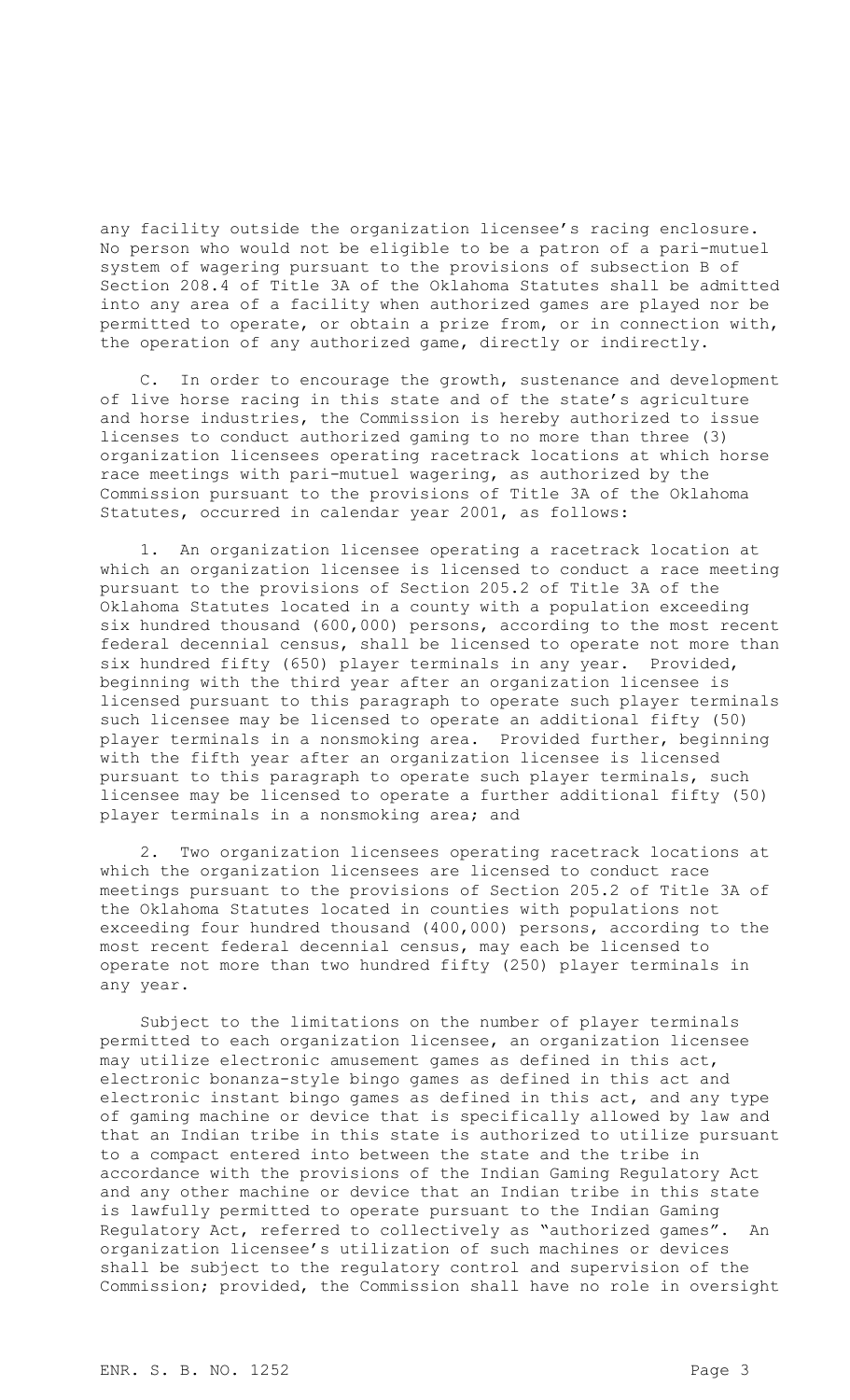and regulation of gaming conducted by a tribe subject to a compact. The Commission shall promulgate rules to regulate the operation and use of authorized gaming by organization licensees. In promulgating such rules, the Commission shall consider the provisions of any compact which authorizes electronic gaming which is specifically authorized by law by an Indian tribe. For the purpose of paragraphs 1 and 2 of this subsection, the number of player terminals in an authorized game that permits multiple players shall be determined by the maximum number of players that can participate in that game at any given time; provided, however, that nothing in this act prohibits the linking of player terminals for progressive jackpots, so long as the limitations on the number of permitted player terminals at each organization licensee are not exceeded. Each organization licensee shall keep a record of, and shall report at least quarterly to the Oklahoma Horse Racing Commission, the number of games authorized by this section utilized in the organization licensee's facility, by the name or type of each and its identifying number.

D. No zoning or other local ordinance may be adopted or amended by a political subdivision where an organization licensee conducts live horse racing with the intent to restrict or prohibit an organization licensee's right to conduct authorized gaming at such location.

E. For purposes of this act, "adjusted gross revenues" means the total receipts received by an organization licensee from the play of all authorized gaming minus all monetary payouts.

F. The Oklahoma Horse Racing Commission shall promulgate rules to regulate, implement and enforce the provisions of this act with regard to the conduct of authorized gaming by organization licensees; provided, regulation and oversight of games covered by a compact and operated by an Indian tribe shall be conducted solely pursuant to the requirements of the compact.

G. If an organization licensee operates or attempts to operate more player terminals which offer authorized games than it is authorized to offer to the public by this act or the terms of its license, upon written notice from the Commission, such activity shall cease forthwith. Such activity shall constitute a basis upon which the Commission may suspend or revoke the licensee's license. The Commission shall promulgate any rules and regulations necessary to enforce the provisions of this subsection.

H. This act is game-specific and shall not be construed to allow the operation of any other form of gaming unless specifically allowed by this act. This act shall not permit the operation of slot machines, dice games, roulette wheels, house-banked card games or games where winners are determined by the outcome of a sports contest.

SECTION 4. NEW LAW A new section of law to be codified in the Oklahoma Statutes as Section 263 of Title 3A, unless there is created a duplication in numbering, reads as follows: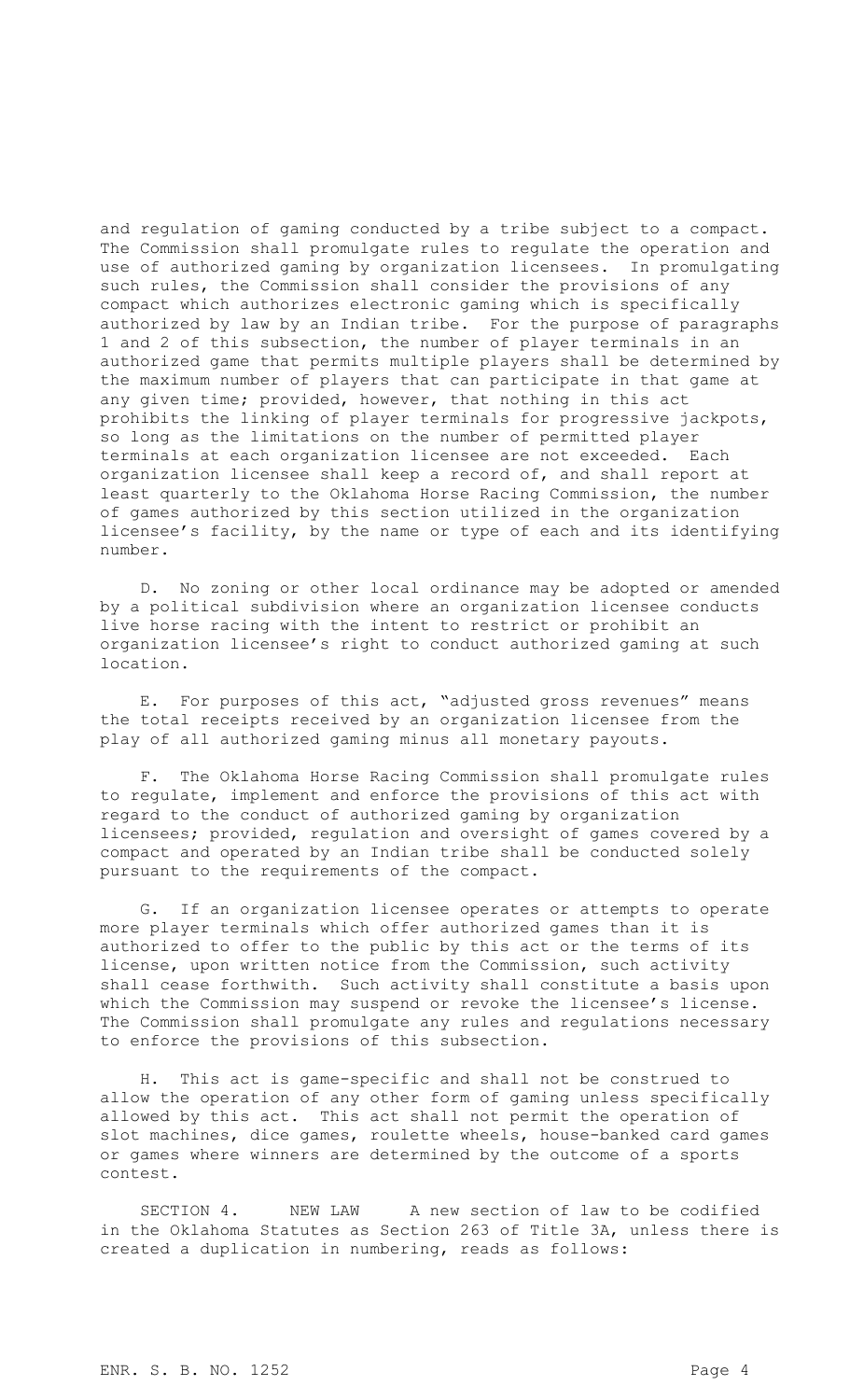A. Each organization licensee described in paragraph 2 of subsection C of Section 3 of this act shall distribute from the first Ten Million Dollars (\$10,000,000.00) of adjusted gross revenues generated by any gaming conducted pursuant to this act as follows:

1. Ten percent (10%) shall be remitted to the Oklahoma Tax Commission on the fifteenth day following the end of the month in which it was retained. Twelve percent (12%) of the revenue derived pursuant to this paragraph shall be apportioned monthly to the Oklahoma Higher Learning Access Trust Fund and eighty-eight percent (88%) of such revenue shall be apportioned to the Education Reform Revolving Fund;

2. Twenty-five percent (25%) shall be retained by the organization licensee to be distributed according to subsection H of this section; and

3. Sixty-five percent (65%) shall be retained by the organization licensee.

B. The organization licensee described in paragraph 1 of subsection C of Section 3 of this act shall distribute from the first Ten Million Dollars (\$10,000,000.00) of adjusted gross revenues generated by any gaming conducted pursuant to this act as follows:

1. Ten percent (10%) shall be remitted to the Tax Commission on the fifteenth day following the end of the month in which it was retained. Twelve percent (12%) of the revenue derived pursuant to this paragraph shall be apportioned monthly to the Oklahoma Higher Learning Access Trust Fund and eighty-eight percent (88%) of such revenue shall be apportioned to the Education Reform Revolving Fund;

2. Thirty percent (30%) shall be retained by the organization licensee to be distributed according to subsection H of this section; and

3. Sixty percent (60%) shall be retained by the organization licensee.

C. Each organization licensee shall distribute from retained adjusted gross revenues in excess of Ten Million Dollars (\$10,000,000.00) per calendar year but not to exceed Thirty Million Dollars (\$30,000,000.00) per calendar year generated from any gaming conducted pursuant to this act as follows:

Ten percent (10%) shall be remitted to the Tax Commission on the fifteenth day following the end of the month in which it was retained. Twelve percent (12%) of the revenue derived pursuant to this paragraph shall be apportioned monthly to the Oklahoma Higher Learning Access Trust Fund and eighty-eight percent (88%) of such revenue shall be apportioned to the Education Reform Revolving Fund;

2. Thirty percent (30%) shall be retained by the organization licensee to be distributed according to subsection H of this section; and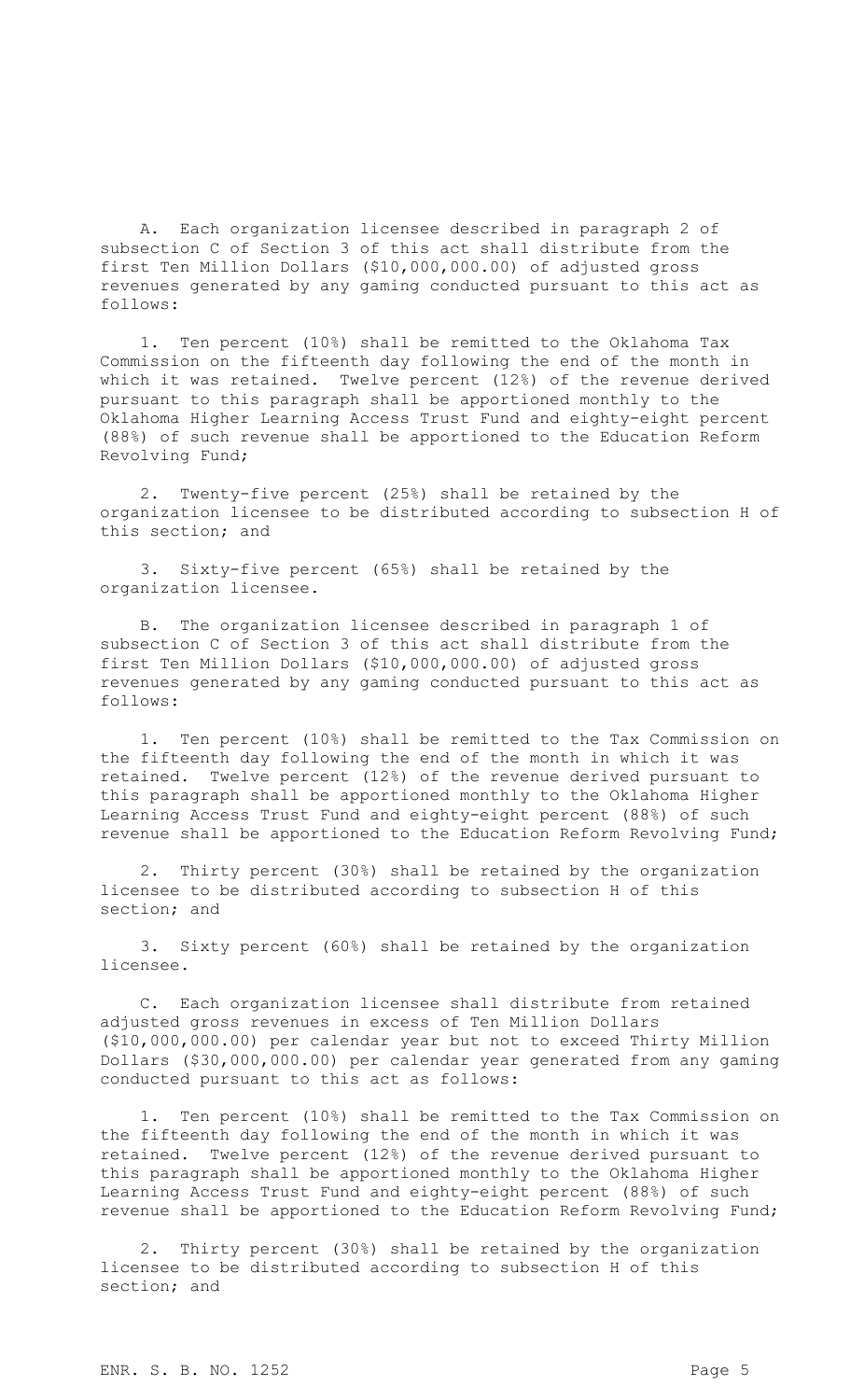3. Sixty percent (60%) shall be retained by the organization licensee.

D. Each organization licensee shall distribute from retained adjusted gross revenues in excess of Thirty Million Dollars (\$30,000,000.00) per calendar year but not to exceed Forty Million Dollars (\$40,000,000.00) per calendar year generated by any gaming conducted pursuant to this act as follows:

1. Fifteen percent (15%) shall be remitted to the Tax Commission on the fifteenth day following the end of the month in which it was retained. Twelve percent (12%) of the revenue derived pursuant to this paragraph shall be apportioned monthly to the Oklahoma Higher Learning Access Trust Fund and eighty-eight percent (88%) of such revenue shall be apportioned to the Education Reform Revolving Fund;

2. Thirty percent (30%) shall be retained by the organization licensee to be distributed according to subsection H of this section; and

3. Fifty-five percent (55%) shall be retained by the organization licensee.

E. Each organization licensee shall distribute from retained adjusted gross revenues in excess of Forty Million Dollars (\$40,000,000.00) per calendar year but not to exceed Fifty Million Dollars (\$50,000,000.00) per calendar year generated from any gaming conducted pursuant to this act as follows:

1. Twenty percent (20%) shall be remitted to the Tax Commission on the fifteenth day following the end of the month in which it was retained. Twelve percent (12%) of the revenue derived pursuant to this paragraph shall be apportioned monthly to the Oklahoma Higher Learning Access Trust Fund and eighty-eight percent (88%) of such revenue shall be apportioned to the Education Reform Revolving Fund;

Twenty-five percent (25%) shall be retained by the organization licensee to be distributed according to subsection H of this section; and

3. Fifty-five percent (55%) shall be retained by the organization licensee.

F. Each organization licensee shall distribute from retained adjusted gross revenues in excess of Fifty Million Dollars (\$50,000,000.00) per calendar year but not to exceed Seventy Million Dollars (\$70,000,000.00) per calendar year generated from any gaming conducted pursuant to this act as follows:

1. Twenty-five percent (25%) shall be remitted to the Tax Commission on the fifteenth day following the end of the month in which it was retained. Twelve percent (12%) of the revenue derived pursuant to this paragraph shall be apportioned monthly to the Oklahoma Higher Learning Access Trust Fund and eighty-eight percent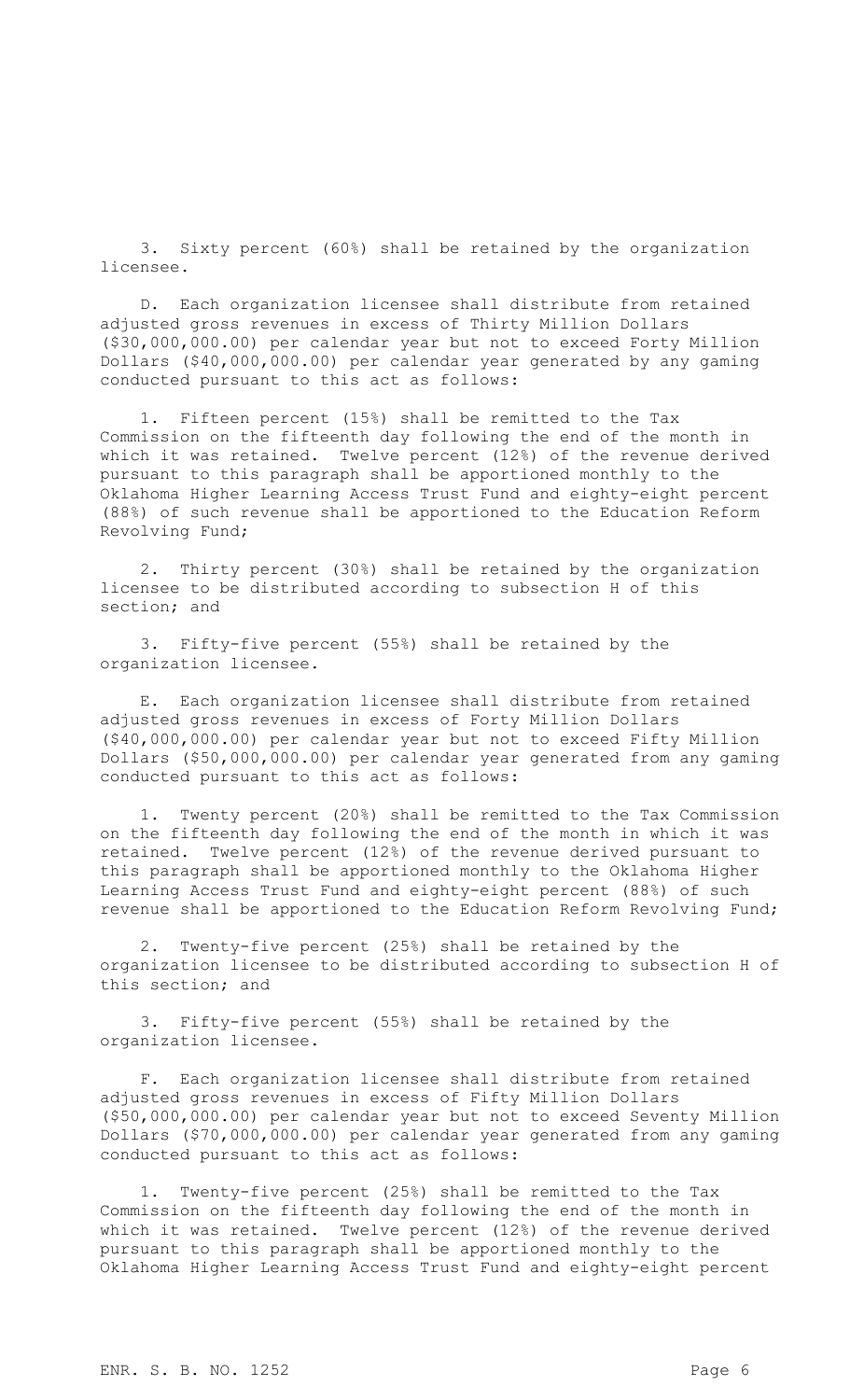(88%) of such revenue shall be apportioned to the Education Reform Revolving Fund;

2. Twenty-two and one-half percent (22 1/2%) shall be retained by the organization licensee to be distributed according to subsection H of this section; and

3. Fifty-two and one-half percent (52 1/2%) shall be retained by the organization licensee.

G. Each organization licensee shall distribute from retained adjusted gross revenues in excess of Seventy Million Dollars (\$70,000,000.00) per calendar year generated from any gaming conducted pursuant to this act as follows:

1. Thirty percent (30%) shall be remitted to the Tax Commission on the fifteenth day following the end of the month in which it was retained. Twelve percent (12%) of the revenue derived pursuant to this paragraph shall be apportioned monthly to the Oklahoma Higher Learning Access Trust Fund and eighty-eight percent (88%) of such revenue shall be apportioned to the Education Reform Revolving Fund;

2. Twenty percent (20%) shall be retained by the organization licensee to be distributed according to subsection H of this section; and

3. Fifty percent (50%) shall be retained by the organization licensee.

H. Each organization licensee shall remit, on the fifteenth day following the end of the month in which they were retained, an amount equal to nine percent (9%) of the funds generated pursuant to paragraph 2 of subsections A through G of this section to the Oklahoma Horse Racing Commission for deposit in the Oklahoma Breeding Development Fund Special Account pursuant to Section 208.3 of Title 3A of the Oklahoma Statutes, to be distributed to the participating breeds as provided in paragraphs 1 and 2 of this subsection.

Each organization licensee shall remit to the official horsemen's organization representing participating horsemen during the live race meets, on the fifteenth day following the end of the month in which they were retained, an amount equal to one and fivetenths percent (1.5%) of the funds generated pursuant to paragraph 2 of subsections A through G of this section on a pro rata basis based on the distribution of purse funds available to the breeds of horses participating in the live race meetings with one percent (1%) to be used for administrative expenses and five-tenths of one percent (0.5%) to provide funding for a benevolence program at each racetrack to benefit participating horsemen and their employees. Such benevolence program shall provide medical benefits or services to persons associated with the horse racing industry who are in financial need.

Each organization licensee shall remit to the breed organizations designated by the official horsemen's representative, on the fifteenth day following the end of the month in which they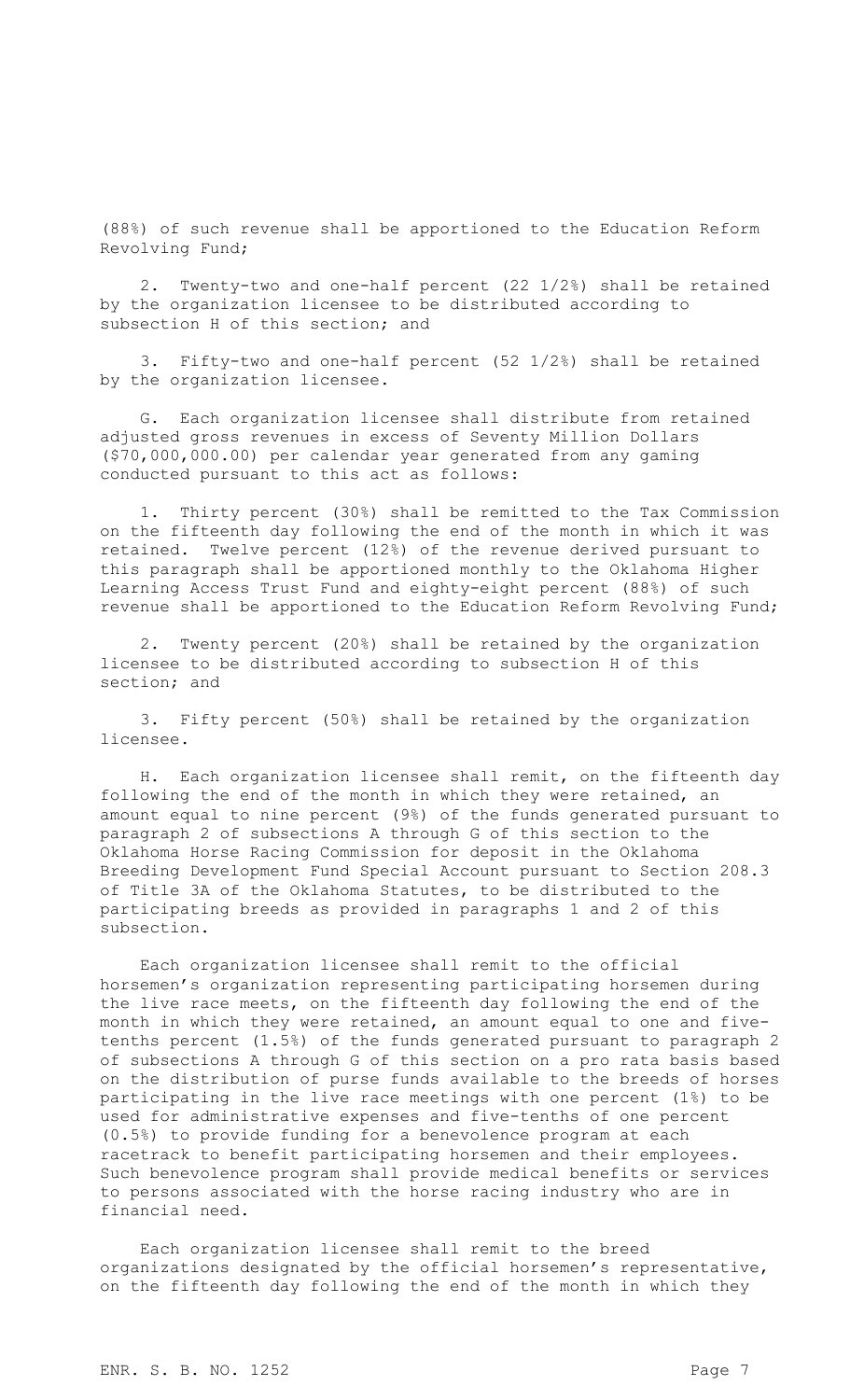were retained, an amount equal to one percent (1%) of the funds generated pursuant to paragraph 2 of subsections A through G of this section on a pro rata basis based on the distribution of purse funds available to the breeds of horses participating in the live race meetings for funding to support the breed organizations dedicated to the promotion of breeding and racing horses in Oklahoma.

Subject to the provisions of subsection I of this section, the remainder of the funds generated pursuant to paragraph 2 of subsections A through G of this section shall be distributed by the organization licensee as purses for participating horses as follows:

1. For organization licensees that conduct one or more race meetings dedicated to Thoroughbred racing and one or more race meetings dedicated to Quarter Horse, Paint and Appaloosa horse racing, fifty percent (50%) to purses for Thoroughbred races, fortyfive percent (45%) to purses for Quarter Horse races, and five percent (5%) to purses for Paint and Appaloosa races; and

2. For all other organization licensees, forty-five percent (45%) to purses for Thoroughbred races, forty-five percent (45%) to purses for Quarter Horse races and ten percent (10%) to purses for Paint and Appaloosa horse races.

I. The percentage of purse money generated by an organization licensee that is designated for deposit to the Oklahoma Breeding Development Fund Special Account pursuant to subsection H of this section may be increased by an additional percentage that shall not exceed thirty-three percent (33%) of the total funds for participating horsemen upon the written application of the official horsemen's representative for each of the breeds of horses participating in a race meeting at the track.

All Oklahoma Breeding Development Fund Special Account monies generated pursuant to this section shall not be subject to a reduction pursuant to paragraph 7 of subsection B of Section 208.3 of Title 3A of the Oklahoma Statutes.

J. An organization licensee's annual application for race dates shall include any existing agreement between the organization licensee and the official horsemen's representative for each breed participating in the live racing meeting at that track which sets forth the thresholds whereby the minimum number of races will increase or decrease during that calendar year.

K. For purposes of this act a "recipient licensee" means an organization licensee operating a racetrack location at which an organization licensee is licensed to conduct a race meeting pursuant to the provisions of Section 208.2 of Title 3A of the Oklahoma Statutes located in a county with a population exceeding five hundred thousand (500,000) persons, according to the most recent federal decennial census, and a "participating tribe" means a tribe which operates a gaming facility within a radius of twenty (20) miles from the enclosure of a recipient licensee pursuant to a compact set forth in Section 22 of this act. Such compact shall require that a participating tribe contribute a percentage of its "monthly average take" from electronic amusement games, electronic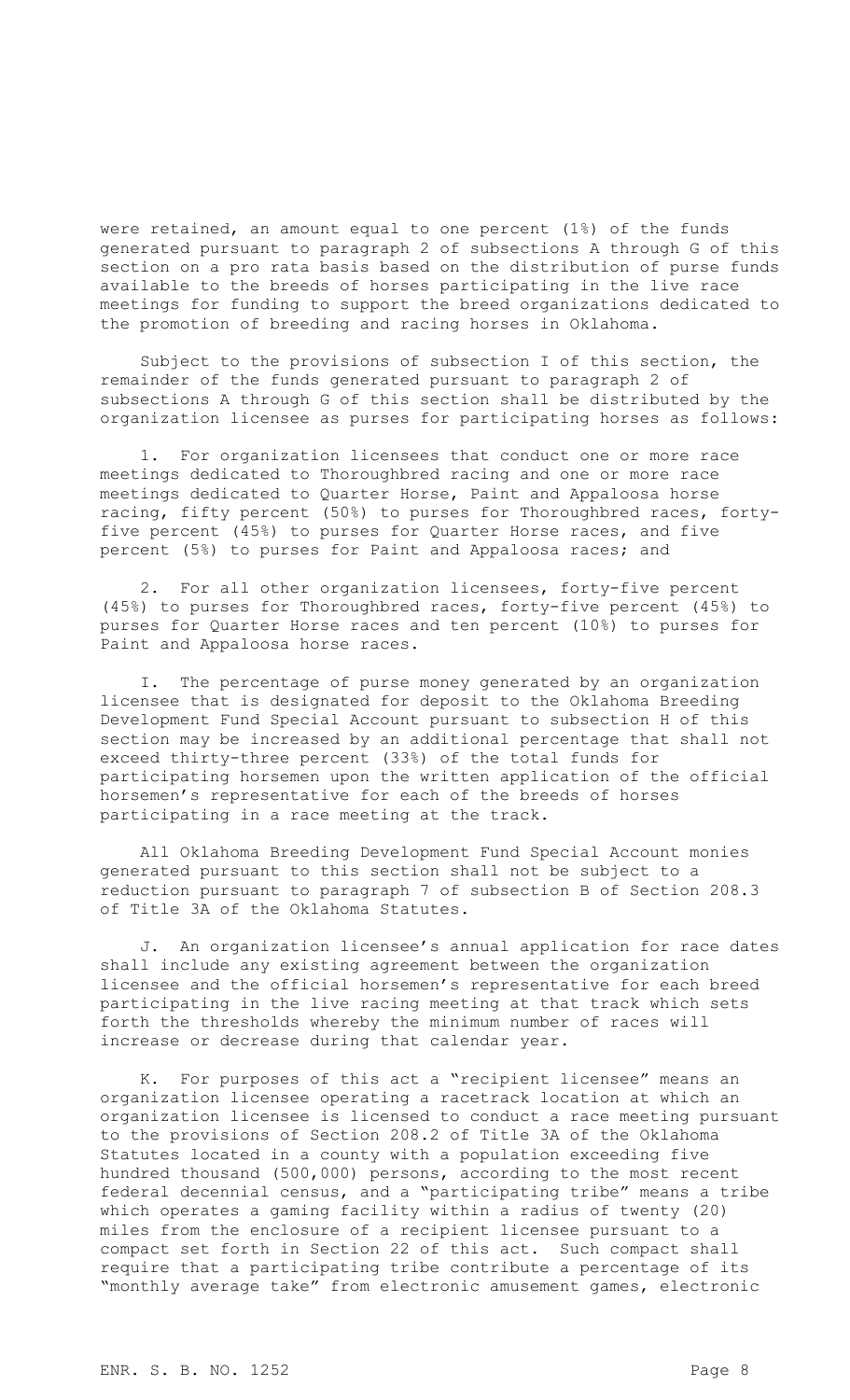bonanza-style bingo games and electronic instant bingo games (hereinafter referred to collectively as "electronic covered games") as defined in that tribe's Gaming Compact as long as the prohibition against fair associations or organizations licensed pursuant to Section 208.2 of Title 3A of the Oklahoma Statutes conducting authorized gaming under this act as set forth in subsection A of Section 3 of this act remains in effect. Participating tribes shall make contributions in accordance with the following requirements:

1. Each participating tribe shall calculate its monthly average take for electronic covered games for each calendar month of operation of electronic covered games. For purposes of this paragraph, the "monthly average take" shall mean all adjusted gross revenue from electronic covered games at the tribal gaming facilities that are located within a radius of twenty (20) miles from the enclosure of a recipient licensee during the applicable calendar month, divided by the number of electronic covered games operated by the tribe at the gaming facility during the applicable calendar month;

2. Each participating tribe shall calculate its pro rata share of the payments required by this subsection, based on the number of electronic covered games in the tribal gaming facilities within the twenty-mile radius described in paragraph 1 of this subsection, during the applicable calendar month ("tribal share"). As an example only, if three (3) tribes participate in this subsection during a calendar month, and have the respective number of games in the amount of 500, 1,000, and 1,000, then the payments called for in paragraph 3 of this subsection would be multiplied by 20%, 40% and 40% to determine each tribe's pro rata share; and

3. Each participating tribe shall make the following payments no later than the fifteenth day following the end of the applicable calendar month, with the first payment to be due no later than the fifteenth day following the end of the first month in which a participating tribe commences gaming operations pursuant to the compact set out in Section 22 of this act:

- a. the tribe shall pay its pro rata share of the product of 450 multiplied by .05 multiplied by the greater of Seven Thousand Four Hundred Eight Dollars (\$7,408.00) or the tribe's monthly average take for the applicable month to the recipient licensee, and
- b. the tribe shall pay its pro rata share of the product of 450 multiplied by .25 multiplied by the tribe's monthly average take for the applicable month to the Oklahoma Horse Racing Commission to be distributed to organization licensees for purses for participating horses pursuant to subsection L of this section.

L. The "purse committees" shall be comprised of the official elected horsemen representatives for each breed as designated in Section 8 of this act. The total contribution of the participating tribes made pursuant to subparagraph b of paragraph 3 of subsection K of this section shall be distributed as directed by the purse committees based on the following formula, to wit: fifty percent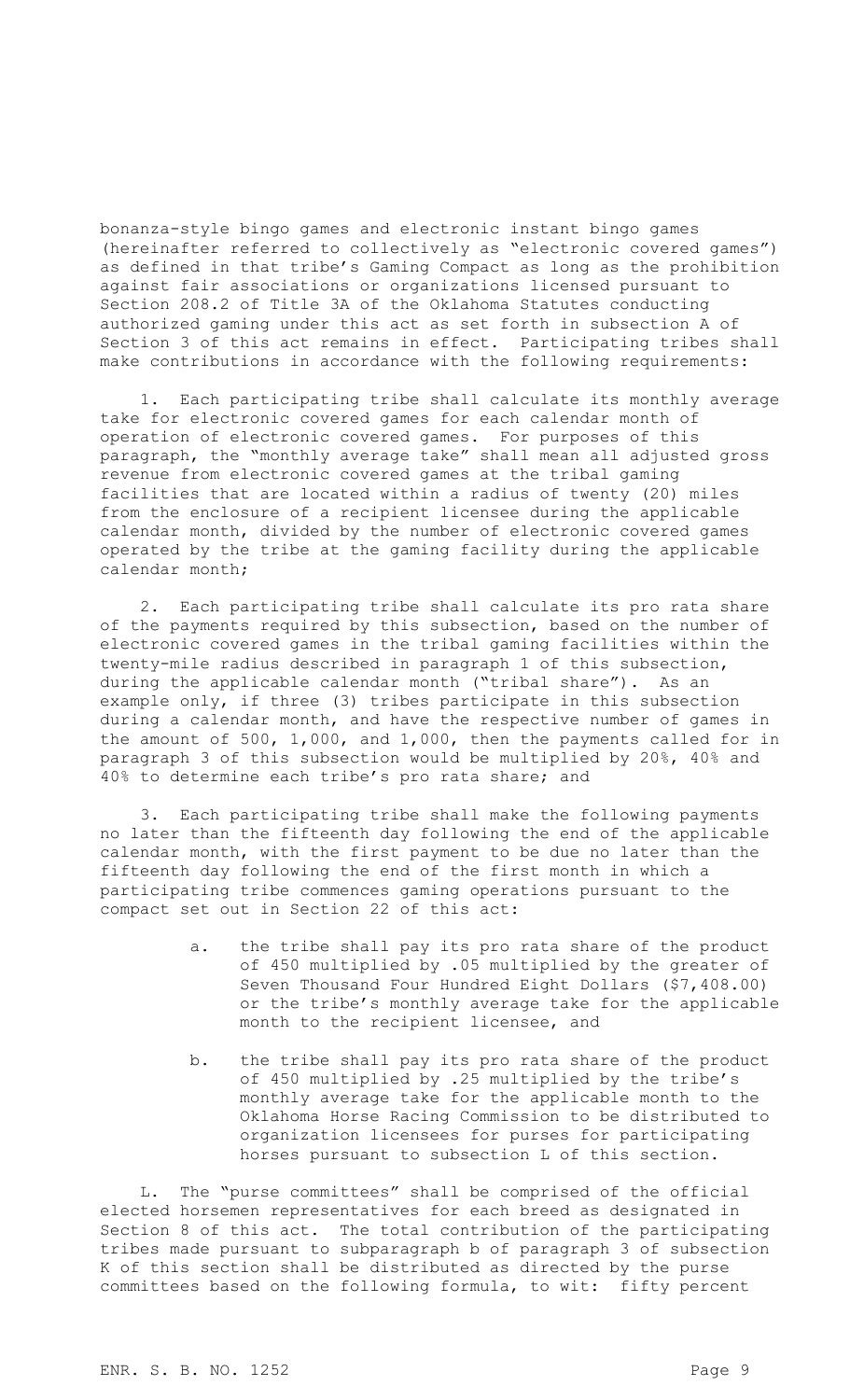(50%) by the purse committee representing Thoroughbred horses; forty percent (40%) by the purse committee representing Quarter Horses; and ten percent (10%) by the purse committee representing Paint and Appaloosa horses.

The purse committees shall meet at least sixty (60) days prior to the beginning of a calendar year to provide directions for placement of the purse funds described in subparagraph b of paragraph 3 subsection K of this section with one or more organization licensees for the succeeding calendar year. In providing such directions the purse committees shall consider and attempt to achieve the following preferences in the order set forth below:

FIRST. Through the use of no more than fifty percent (50%) of the purse funds available for distribution under this section, maintaining the purse structures of any organization licensee operating a racetrack location located in a county with a population exceeding six hundred thousand (600,000) persons, according to the most recent federal decennial census, at a level that is competitive with the purse structures of similarly situated race tracks, including those in surrounding states, and that will encourage the participation by horsemen in that organization licensee's race meet or meets; and

SECOND. Maintaining the purse structures of the organization licensee closest in geographic proximity to the location where the purse funds described in subparagraph b of paragraph 3 of subsection K of this section were generated at a level that is competitive with the purse structures of similarly situated race tracks, including those in surrounding states, and that will encourage the participation by horsemen in that organization licensee's race meet or meets; and

THIRD. Maintaining the purse structures of the remaining organization licensees in the state at a level that will encourage the participation by horsemen in those organization licensees' race meet or meets.

SECTION 5. NEW LAW A new section of law to be codified in the Oklahoma Statutes as Section 264 of Title 3A, unless there is created a duplication in numbering, reads as follows:

A. The organization licensee that is located in a county with a population of greater than six hundred thousand (600,000) according to the most recent federal decennial census shall, for each year it conducts authorized gaming:

1. Conduct annually a race meeting restricted to Thoroughbred horses that provides no fewer than six hundred (600) races for Thoroughbred horses; and

2. Conduct annually a race meeting restricted to Quarter Horse, Paint and Appaloosa horses that provides no fewer than five hundred (500) races for Quarter Horse, Paint and Appaloosa horses within a period of twelve (12) consecutive weeks.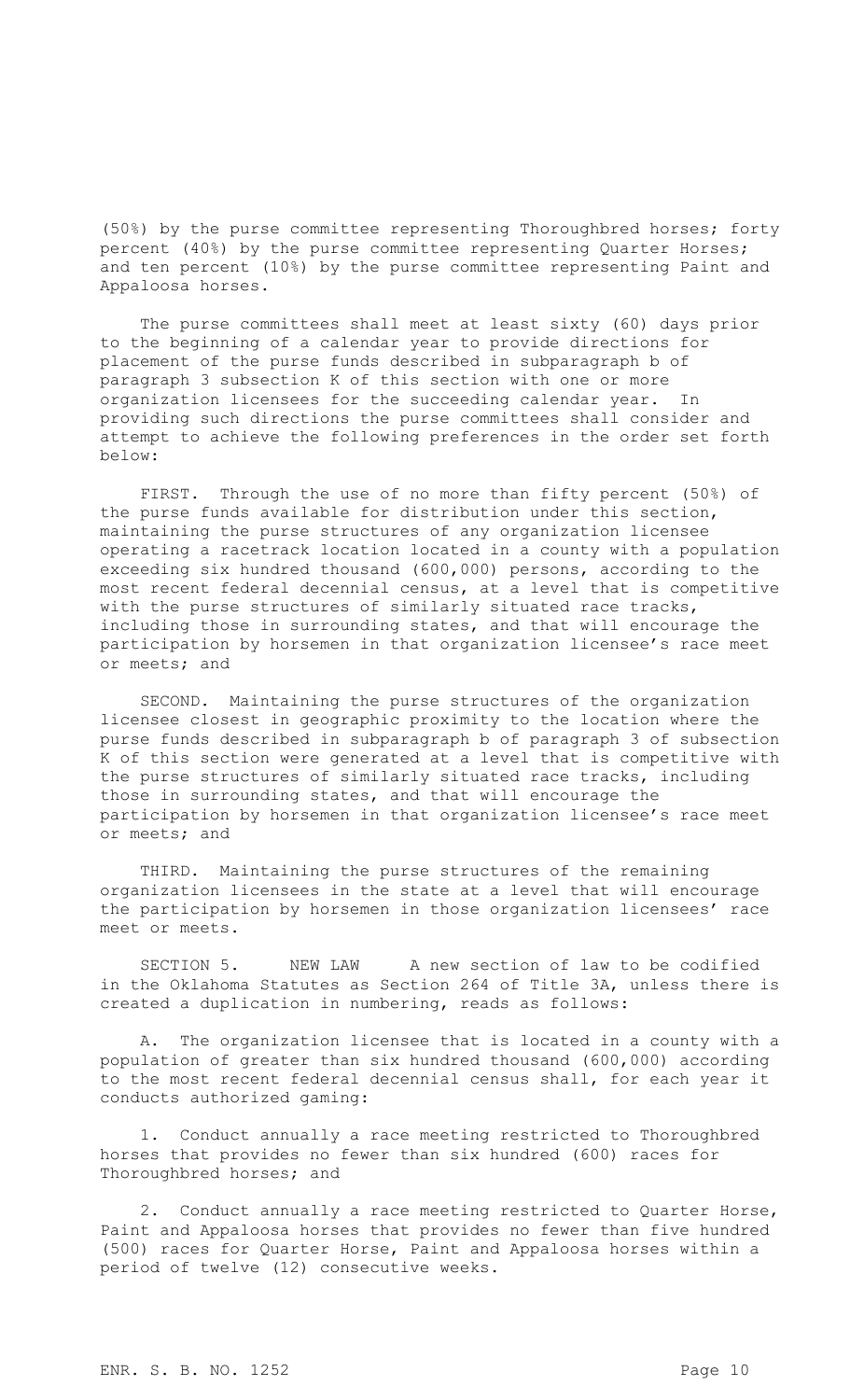B. Each organization licensee that is located in a county with a population of fewer than four hundred thousand (400,000) according to the most recent federal decennial census shall be required, for each year it conducts authorized gaming, to conduct annually no less than two hundred seventy (270) races for Thoroughbred horses, no fewer than two hundred seventy (270) races for Quarter Horses, and no fewer than sixty (60) races for Paint and Appaloosa horses.

C. An organization licensed pursuant to Section 208.2 of Title 3A of the Oklahoma Statutes shall in order to be eligible to receive money pursuant to the provision of subsection K in Section 4 of this act, conduct annually no less than four hundred (400) total races, which shall include conducting no fewer than an average of four (4) races per day for Thoroughbred horses.

D. Notwithstanding the provisions of subsection H of Section 4 of this act, the Oklahoma Horse Racing Commission shall approve, upon joint application of the organization licensee and the official horsemen's representative organization that represents the horsemen for a given breed of horses participating in a given race meeting, a reduction or increase in the number of races to be conducted as prescribed in this section. Any agreed-upon change to the number of races shall include specifying the number of races to be conducted each race day and the calendar days that the races will be conducted. For purposes of any agreement entered into pursuant to this section, a race day shall be not less than seven (7) races nor more than twelve (12) races unless all of the races on a particular day are time trial races. The organization licensees and the elected horsemen's representative organization shall use their best efforts to establish race meets with the number of races that is reasonable in light of the available purse money, the racing calendar of all organization licensees operating pursuant to this act, and the number of races run at similar facilities in surrounding markets.

E. Notwithstanding anything in this section to the contrary, the requirements set forth in this section shall become effective with the first race meeting that commences at each organization licensee following the initial six (6) months that the organization licensee commences authorized gaming as authorized by this act.

SECTION 6. NEW LAW A new section of law to be codified in the Oklahoma Statutes as Section 265 of Title 3A, unless there is created a duplication in numbering, reads as follows:

A. The Oklahoma Horse Racing Commission shall approve the transfer of purse money generated for races for Thoroughbred horses, races for Quarter Horses or races for Paint and Appaloosa horses pursuant to this section, by one organization licensee to another organization licensee, upon joint application of the organization licensee generating the purse money, the organization licensee receiving the transferred purse money, and in the case of a transfer of purse money for Thoroughbred racing, the official horsemen's representative organization that represents participating horsemen at a race meeting in a county with a population exceeding six hundred thousand (600,000) persons by an organization licensee licensed pursuant to Section 205.2 of Title 3A of the Oklahoma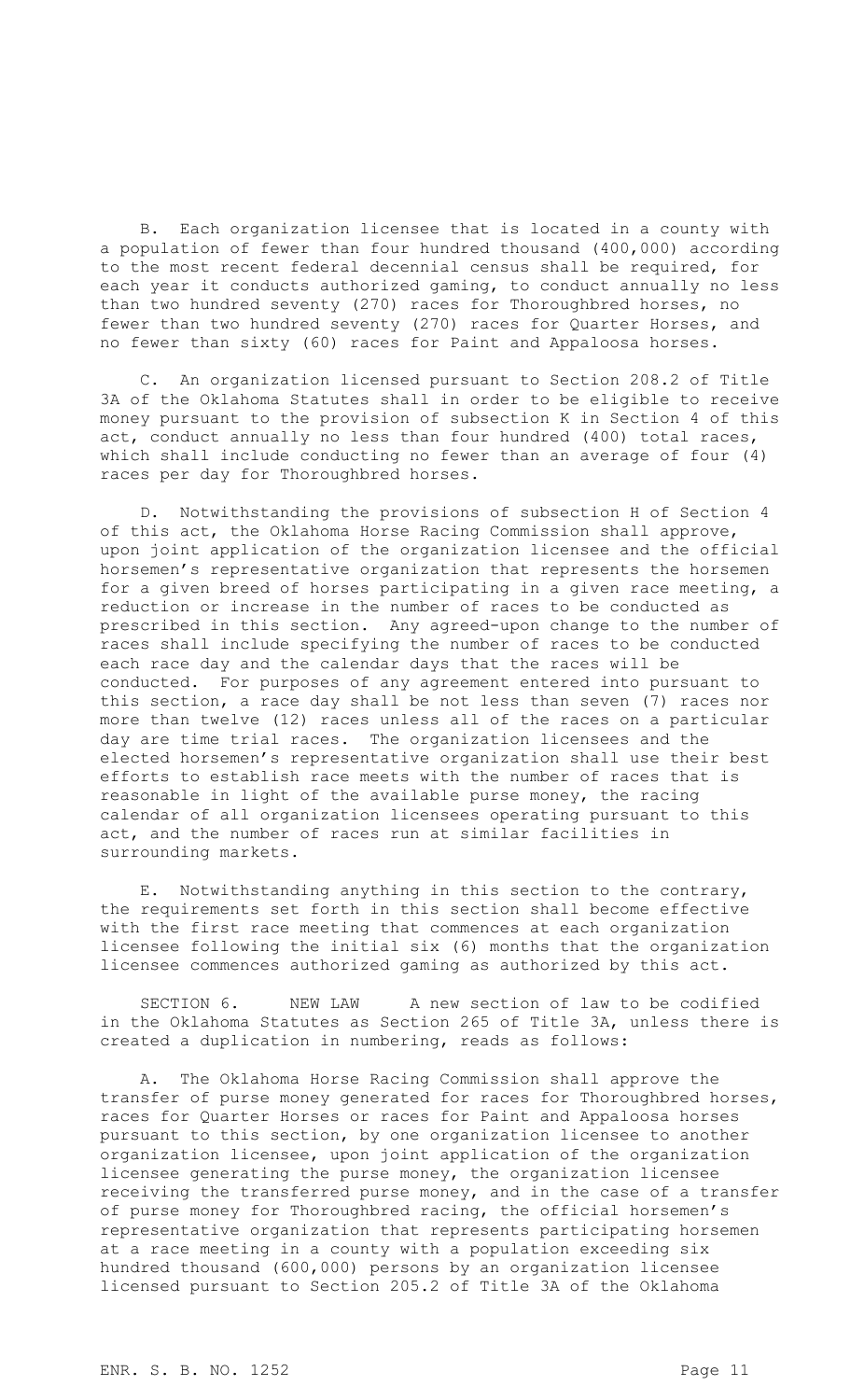Statutes that is restricted to Thoroughbred horses, and in the case of a transfer of purse money for Quarter Horse, Paint and Appaloosa horse racing, the official horsemen's representative organization that represents participating horsemen at a race meeting in a county with a population exceeding six hundred thousand (600,000) persons by an organization licensee licensed pursuant to Section 205.2 of Title 3A of the Oklahoma Statutes that is restricted to Quarter Horse, Paint and Appaloosa horses. Purse money transferred to one organization licensee from purse money for a particular breed of horse generated by another organization licensee shall only be used to supplement purses for that breed of horse. Notwithstanding the foregoing, any agreement for the transfer of purse money may be rescinded by order of the Commission if the Commission is petitioned by not less than two-thirds (2/3) of the licensed owners, owner/trainers and trainers of starters of a particular breed of horses during the most recently concluded meet for that breed of horses at the tracks affected by the transfer.

B. The provisions of this section shall not be applicable to any purse money generated pursuant to the provisions of subsection K of Section 4 of this act.

SECTION 7. NEW LAW A new section of law to be codified in the Oklahoma Statutes as Section 266 of Title 3A, unless there is created a duplication in numbering, reads as follows:

Notwithstanding the provisions of Section 205.7 of Title 3A of the Oklahoma Statutes, an organization licensee may conduct, for any year in which the organization licensee meets the requirements to conduct authorized gaming, an unlimited number of out-of-state full card simulcast races for an unlimited number of days during that calendar year. An organization which is licensed under Section 208.2 of Title 3A of the Oklahoma Statutes may also conduct an unlimited number of out-of-state full card simulcast races for an unlimited number of days, provided that such licensee conducts, in such year, no less than four hundred (400) total races, which shall include conducting no fewer than an average of four (4) races per day for Thoroughbred horses.

SECTION 8. NEW LAW A new section of law to be codified in the Oklahoma Statutes as Section 267 of Title 3A, unless there is created a duplication in numbering, reads as follows:

For purposes of this act, the organization elected by horsemen that was, in 2003, providing representation for participating Thoroughbred horsemen at meets restricted to Thoroughbred horses only shall be the official representative of all Thoroughbreds participating in live race meets conducted by an organization licensee. The organization elected by horsemen that was, in 2003, providing representation for the breeds participating in mixed-breed racing shall be the official representative of all non-Thoroughbreds participating in live race meets conducted by an organization licensee.

Organization licensees shall negotiate and covenant with the official representative for each breed participating at any race meeting as to the conditions for each race meeting, the distribution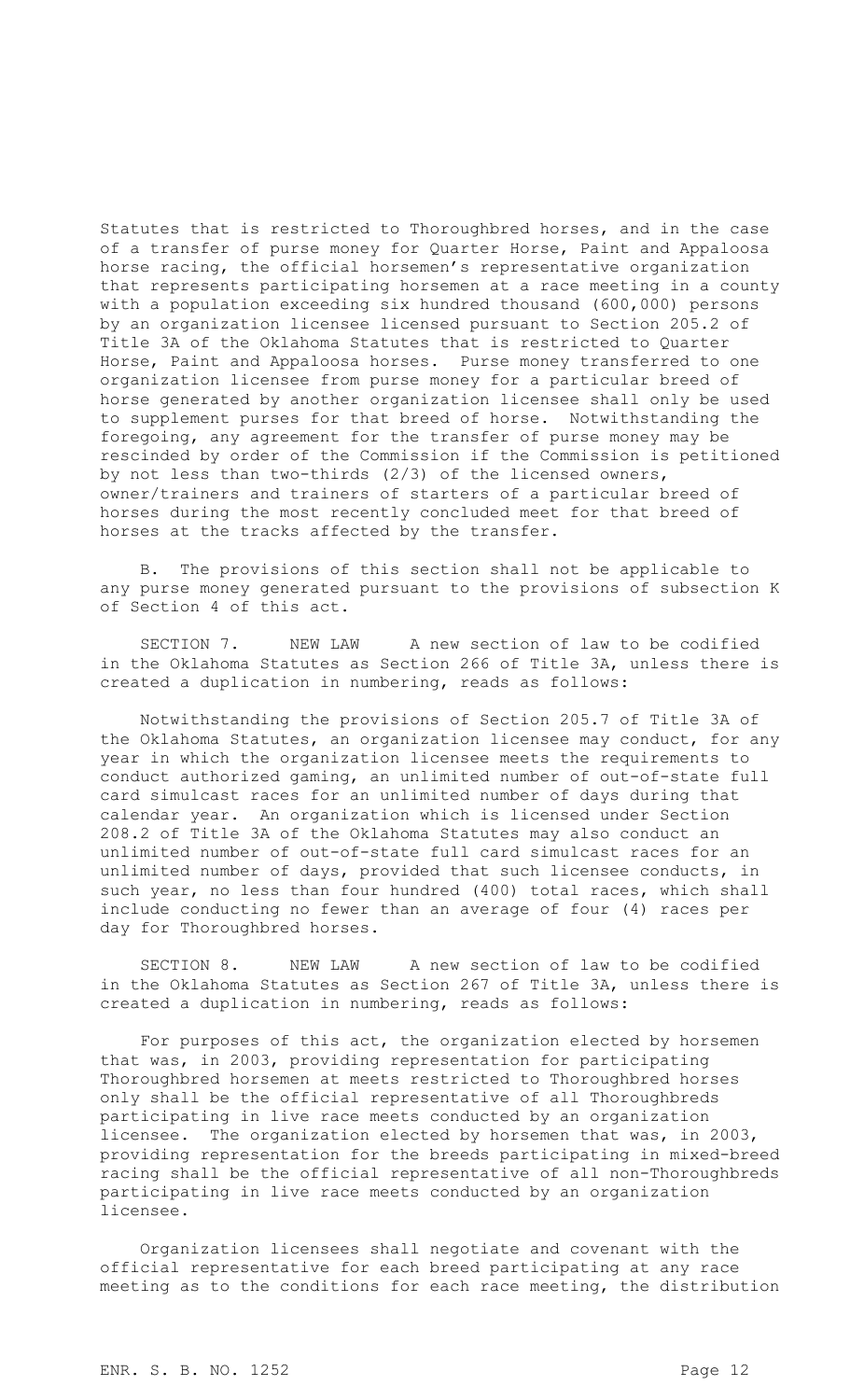of commissions and purses not governed by statutory distribution formulae, simulcast transmission and reception, off-track wagering, all matters relating to welfare, benefits and prerogatives of the participants in the meet, and any other matter required as a matter of law or necessity. During race meets at which there is more than one official representative for horsemen, each official representative association shall designate an equal number of horsemen to serve on a single committee that will periodically meet with the organization licensee to discuss and facilitate track management operations. Any participating horsemen may with written notice filed with the track's horsemen's bookkeeper elect to opt out of representation by the above-referenced organizations. In the event more than fifty percent (50%) of the total participating horsemen for a single breed opt to be excluded, the Oklahoma Horse Racing Commission may determine that an election be held among all participating horsemen of that breed to designate an alternate representative organization.

The official horsemen's representative organizations, and any breed organizations receiving funding as a result of this act, shall provide the Commission annually with a complete financial accounting for the use of all funds received pursuant to this act. The official horsemen's representative organization shall administer the benevolence program for participants in each live race meeting and a complete accounting of those funds along with the guidelines for administration and determination of eligibility for the benevolence program are subject to approval by the Commission.

SECTION 9. NEW LAW A new section of law to be codified in the Oklahoma Statutes as Section 268 of Title 3A, unless there is created a duplication in numbering, reads as follows:

A. No electronic game, and no component thereof, may be offered for play by an organization licensee unless it has been certified by an independent testing laboratory approved by the Oklahoma Horse Racing Commission as conforming to the standards contained in this act.

B. It is the intent and policy of the Legislature that the standards for the games provided in this act shall operate so as to permit a large number of potential vendors to compete to furnish devices to the organization licensees. If the Commission determines that such standards serve to limit competition, the Commission is authorized to adopt rules modifying such standards so as to encourage competition while preserving the basic nature of the games permitted by this act; provided, that any tribe that has entered into an effective compact pursuant to Sections 21 and 22 of this act may, pursuant to such compact, conduct any electronic bonanza-style bingo game, any electronic amusement game or any electronic instant bingo game certified as meeting the standards contained in any such Commission rules modifying the standards of the games that may be conducted by organizational licensees.

C. A prototype of any electronic game which a licensee intends to offer for play shall be tested and certified by an independent testing laboratory as meeting the standards contained in this act.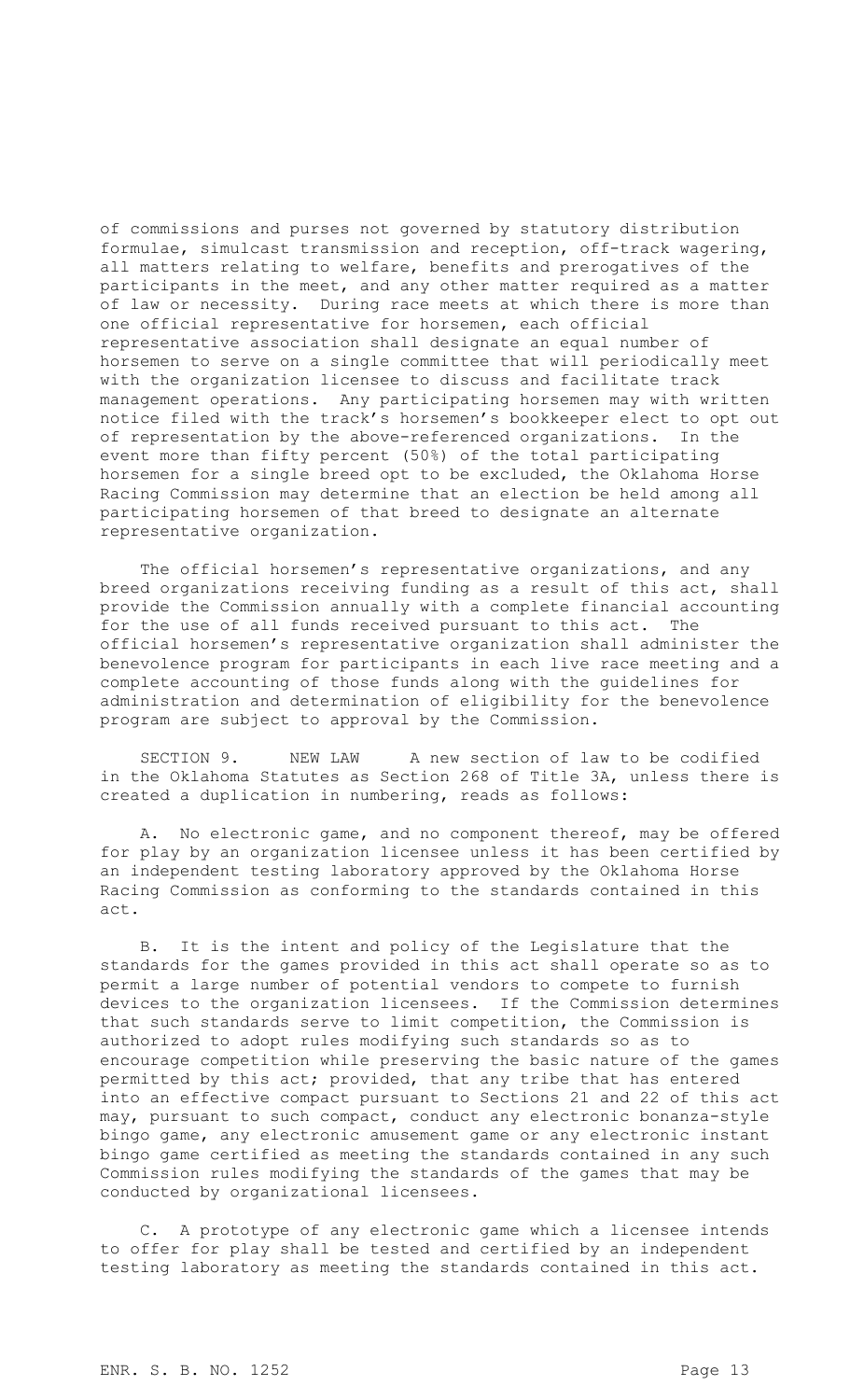D. A licensee shall provide, or require that the manufacturer or vendor provide to the independent testing laboratory a written request as to each electronic game for which certification is sought, any fees required to be deposited by the independent testing laboratory, and, on a confidential basis: two (2) copies of the game illustrations, schematics, block diagrams, circuit analyses, technical and enterprise manuals, program object and source codes, hexadecimal dumps (the compiled computer program represented in base 16 format), and any other information requested by the independent testing laboratory. The licensee shall send copies of the requests for certification to the Commission when made and shall make all materials submitted to the independent testing laboratory available to the Commission upon request. Any materials so submitted which are designated by the manufacturer or vendor as proprietary shall remain confidential and shall not be subject to the disclosure requirements of the Oklahoma Open Records Act.

E. If requested by the independent testing laboratory, the licensee shall require the manufacturer or vendor to transport not more than two (2) working models of the electronic game for which certification is sought to a location designated by the laboratory for testing, examination or analysis. Neither the state nor the independent testing laboratory shall be liable for any costs associated with the transportation, testing, examination, or analysis, including any damage to the components of the electronic game. If requested by the independent testing laboratory, the licensee shall require the manufacturer or vendor to provide specialized equipment or the services of an independent technical expert to assist with the testing, examination and analysis. At the conclusion of each test, the independent testing laboratory shall provide to the Commission a report that contains findings, conclusions and a certification that the electronic game conforms or fails to conform to the standards contained in this act. If the independent testing laboratory determines that the device fails to conform to such standards, and if modifications can be made which would bring the electronic game into compliance, the report may contain recommendations for such modifications. The independent testing laboratory shall retest for compliance following such modifications. The independent testing laboratory shall report all findings and conclusions to the licensee, the manufacturer/vendor and the Commission, provided that at any time prior to issuance of a final report by the laboratory the licensee may instruct it to terminate the process, in which case no report shall be made.

F. The Commission shall review and approve a proposed electronic game, or component thereof, based solely on the standards contained in this act, subject to modification in accordance with subsection B of this section, and the report and certification received from the independent testing laboratory. The Commission shall approve any proposed electronic game that meets the standards contained in this act. The Commission's review shall be completed within twenty (20) days of receipt of the certification from the independent testing laboratory as to any new electronic game or component thereof, and within ten (10) days of the receipt of the certification as to any modification to an electronic game which has already been approved by the Commission. The certification shall be deemed approved if the Commission does not disapprove the proposed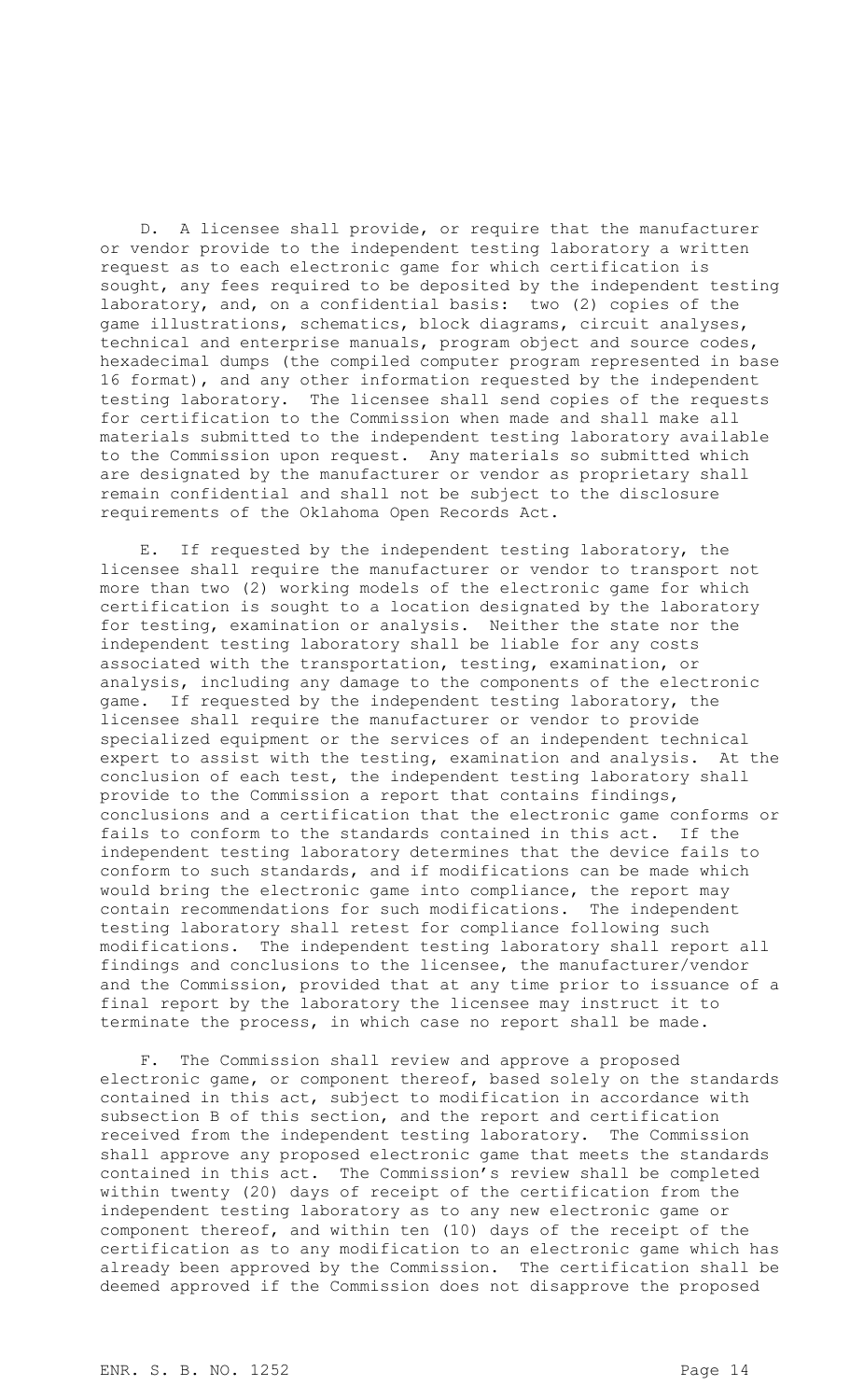electronic game as not meeting the standards contained in this act within the twenty- or ten-day period, as may be applicable. If within the twenty- or ten-day periods described in this section for approval by the Commission of an electronic game or modification thereof, the Commission gives notice to the licensee that it has disapproved a proposed electronic game, such electronic game shall not be placed in any facility or, if already there, shall be removed or taken offline for play, to allow time for an appeal to be made in accordance with the applicable appeal process if an appeal is sought. The sole issue in the appeal process shall be whether the electronic game, or a component thereof, which is the subject of the appeal, meets the standards contained in this act. The Commission shall have the authority to discuss the independent testing laboratory's report with representatives of the independent testing laboratory without any cost to the Commission and to physically review any electronic game as part of the applicable appeal process.

G. No modification to any electronic game may be made by an organization licensee after it is tested, certified and approved, without certification of the modification by the independent testing laboratory and approval thereof by the Commission. In situations where immediate modifications are necessary to preserve the integrity of an electronic game which has been operating pursuant to an approval obtained under this section, the independent testing laboratory may issue an emergency certification of the modification and a certification that is based on information provided to it by the licensee or obtained independently, emergency certification must be issued immediately to preserve the integrity of the electronic game, and that certification would likely be issued under ordinary circumstances. Such emergency certifications shall be deemed to be temporarily approved by the Commission and remain in effect until the Commission takes final action under this section on the certification.

SECTION 10. NEW LAW A new section of law to be codified in the Oklahoma Statutes as Section 269 of Title 3A, unless there is created a duplication in numbering, reads as follows:

As used in Sections 2 through 20 of this act:

"Authorized games" means the games that organizational licensees are authorized to conduct pursuant to this act, as more specifically described in paragraph 2 of subsection C of Section 3 of this act;

2. "Central computer" means a computer or computers to which player terminals may be linked to allow competition in electronic bonanza-style bingo games;

3. "Compact" means a model tribal-state compact between the state and a tribe entered into pursuant to Sections 21 and 22 of this act;

4. "Electronic accounting system" means an electronic system that provides a secure means to receive, store and access data and record critical functions and activities, as set forth in this act;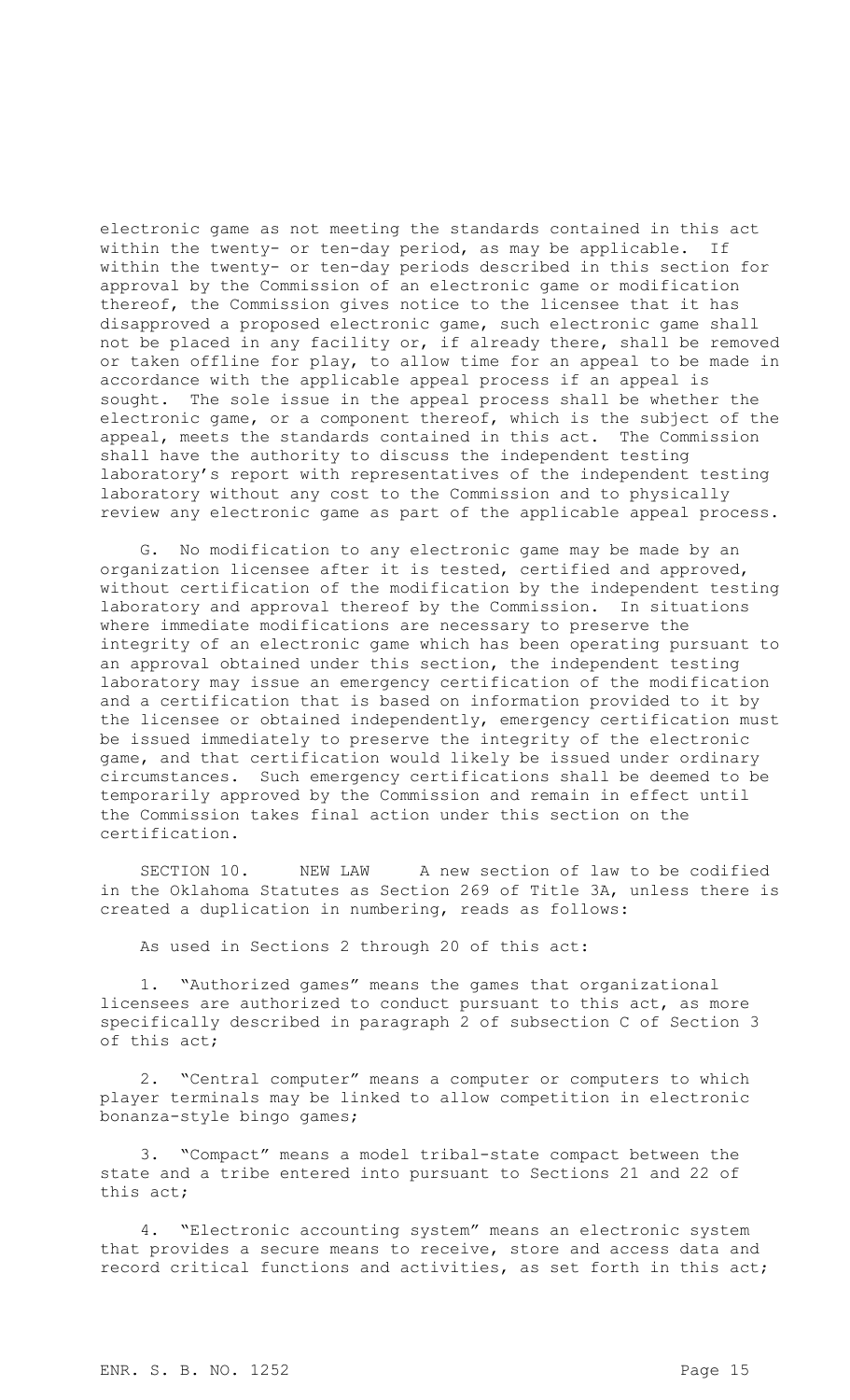5. "Electronic amusement game" means a game that is played in an electronic environment in which a player's performance and opportunity for success can be improved by skill that conforms to the standards set forth in this act;

6. "Electronic bonanza-style bingo game" means a game played in an electronic environment in which some or all of the numbers or symbols are drawn or electronically determined before the bingo cards for that game are sold that conforms with the standards set forth in this act;

7. "Electronic instant bingo game" means a game played in an electronic environment in which a player wins if his or her electronic instant bingo card contains a combination of numbers or symbols that was designated in advance of the game as a winning combination. There may be multiple winning combinations in each game and multiple winning cards;

8. "Electronic gaming" means the electronic amusement game, the electronic bonanza-style bingo game and the electronic instant bingo game described in this act, which are included in the authorized gaming available to be offered by organization licensees;

9. "Game play credits" means a method of representing value obtained from the exchange of cash or cash equivalents, or earned as a prize, in connection with electronic gaming. Game play credits may be redeemed for cash or a cash equivalent;

10. "Independent testing laboratory" means a laboratory of national reputation that is demonstrably competent and qualified to scientifically test and evaluate devices for compliance with this act and to otherwise perform the functions assigned to it in this act. An independent testing laboratory shall not be owned or controlled by an organizational licensee, an Indian tribe, the state, or any manufacturer, supplier or operator of gaming devices. The use of an independent testing laboratory for any purpose related to the conduct of electronic gaming by an organization licensee under this act shall be made from a list of one or more laboratories approved by the Commission;

11. "Player terminals" means electronic terminals housed in cabinets with input devices and video screens or electromechanical displays on which players play authorized gaming; and

12. "Standards" means the descriptions and specifications of electronic games or components thereof as set forth in this act, including technical specifications for component parts, requirements for cashless transaction systems, software tools for security and audit purposes, and procedures for operation of such games.

SECTION 11. NEW LAW A new section of law to be codified in the Oklahoma Statutes as Section 270 of Title 3A, unless there is created a duplication in numbering, reads as follows:

A. Electronic amusement games shall be played through the employment of player terminals which, following the payment of a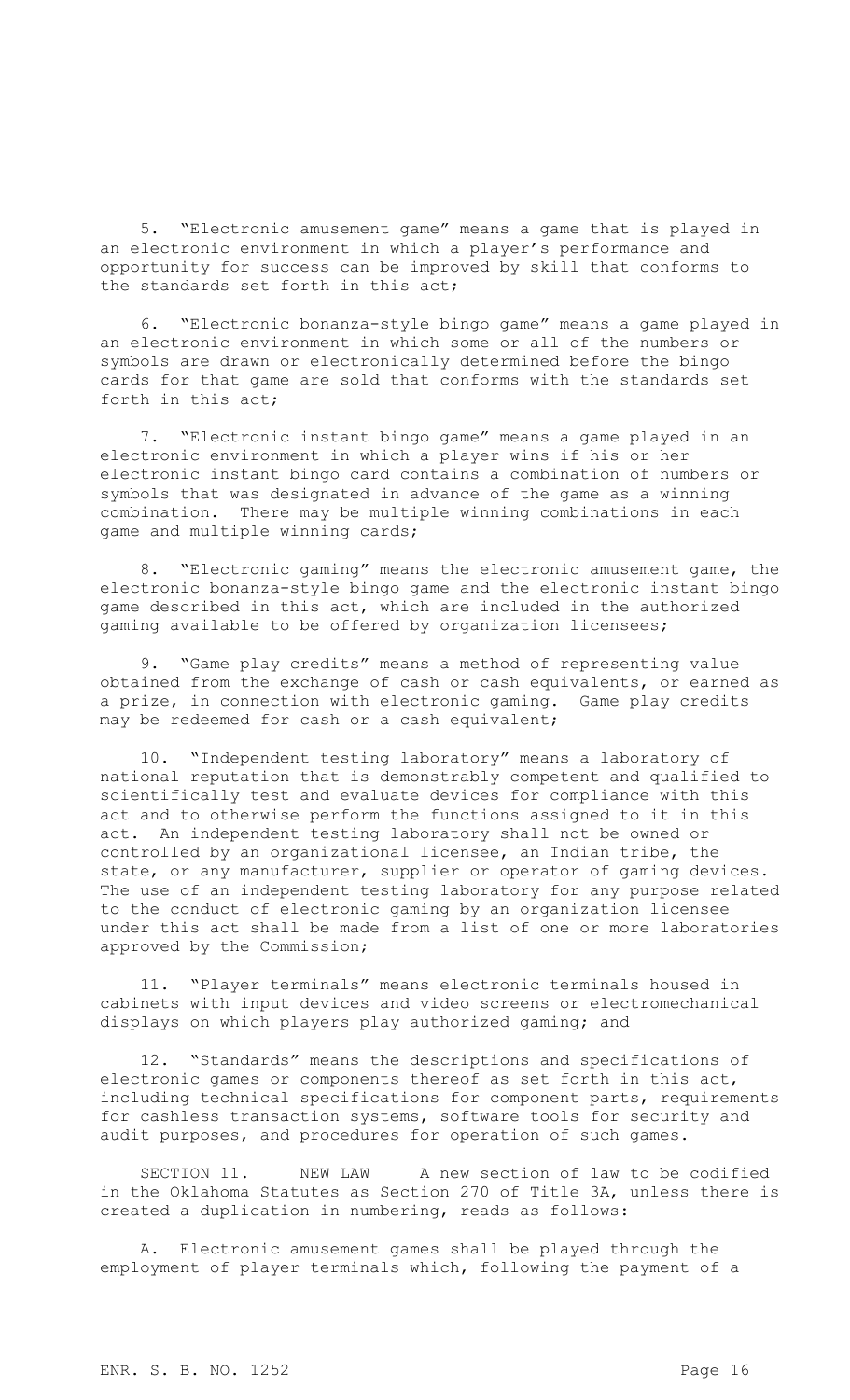fee, present games in which the player can win prizes in a format in which a player's performance can be improved by skill.

B. A player may purchase an opportunity to play an electronic amusement game at a player terminal, either through the insertion of coins or currency, cash voucher, or through the use of a cashless transaction system. The available games are displayed on the player terminal's video screen or otherwise prominently displayed on the terminal. The rules of the game are also displayed either prominently on the terminal or on a help screen, and include sufficient information to alert novice players on the concept of the game so that a novice player can understand how to improve his or her performance. Depending on the game selected, the player must physically interact with the screen (through touch screen technology) or by depressing or activating buttons or other input devices, to cause an intended result.

C. Following play on a player terminal, the result shall be displayed and prizes awarded. Prizes may be dispensed in the form of cash, coin, cash voucher, merchandise or through a cashless transaction system.

D. Every play of the game shall be recorded, monitored and regulated to ensure full accountability and integrity of play, in accordance with the provisions of this act.

SECTION 12. NEW LAW A new section of law to be codified in the Oklahoma Statutes as Section 271 of Title 3A, unless there is created a duplication in numbering, reads as follows:

A. Electronic amusement games are games in which a player's performance can be improved by skill. Consistent with this intent, each player terminal employed in an electronic amusement game shall only offer games that meet the following minimum standards:

1. Each electronic amusement game must require decisions or actions by players that could affect the result of the game;

2. No auto-hold, "smart-hold", or similar feature shall be employed which permits the player terminal to automatically determine optimum play or make decisions for players;

3. Each player terminal must prominently display either on the terminal or on a help screen:

- a. the rules of the game and instructions and other information regarding the concept of the game so that a novice player can understand how to improve his or her performance, and
- b. possible winning combinations based on the amounts paid to play the game and the other information required in this section. Such information may not be incomplete, confusing or misleading;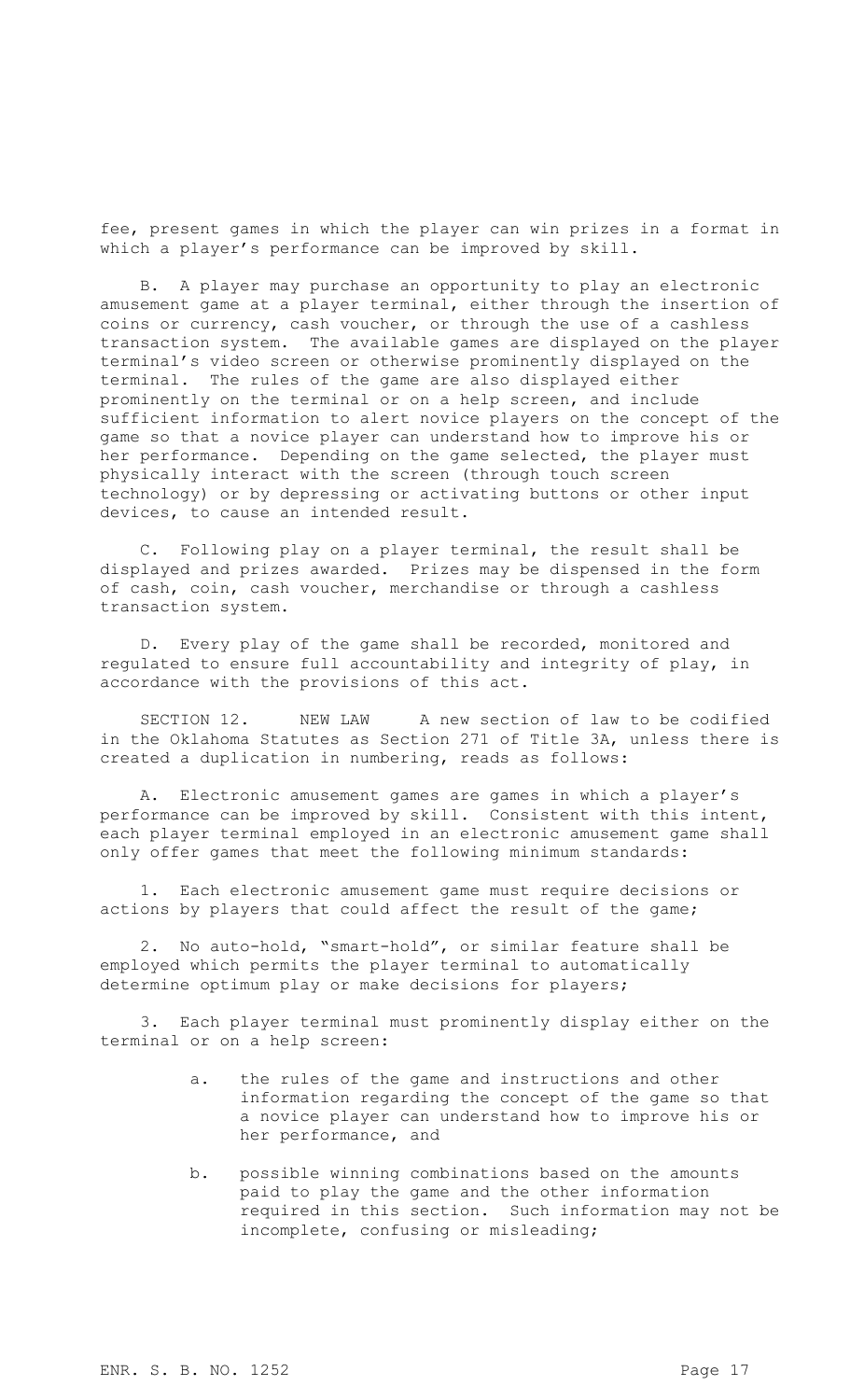4. In electronic amusement games in which players are competing against others, the players shall be informed about whether and how winning prizes will be shared; and

5. No electronic amusement game shall base its outcome on the number or ratio of prior wins to prior losses or any other factor relating to the profit or revenues retained by the operator from prior plays of the game.

B. Following any play on a player terminal, data shall be maintained electronically and shall be viewable either electronically or by printed report. Such data shall provide basic information regarding the amount paid in, the game played, the result, and the prize awarded, if any.

SECTION 13. NEW LAW A new section of law to be codified in the Oklahoma Statutes as Section 272 of Title 3A, unless there is created a duplication in numbering, reads as follows:

For auditing and security purposes, any electronic amusement game shall include and have available a secure software tool to audit the software of each electronic amusement game. Such tool shall be used only during authorized audits of electronic amusement games, or in cases of player disputes.

SECTION 14. NEW LAW A new section of law to be codified in the Oklahoma Statutes as Section 273 of Title 3A, unless there is created a duplication in numbering, reads as follows:

A. Electronic bonanza-style bingo games authorized by this act shall only be conducted using a system which utilizes linked player terminals which allow players to purchase and play electronic bonanza-style bingo cards. Players compete, following the payment of a fee, to be the first player to cover a previously designated bingo pattern using a set of numbers or symbols at least some of which were drawn or electronically determined before the sale of bingo cards began. The first player to cover the game-winning pattern wins the game-winning prize. Interim and consolation prizes also may be awarded.

B. A player may purchase an opportunity to play an electronic bonanza-style bingo game at a player terminal, either through the insertion of coins or currency, cash voucher, or through the use of a cashless transaction system. The available games are displayed on the player terminal's video screen or otherwise prominently displayed on the terminal. The rules of the game are also displayed either prominently on the terminal or a help screen.

After the player purchases a bingo card, the player terminal must cover any numbers on the player's bingo card that match numbers previously drawn or electronically determined for that game.

D. Although the results of the bingo game may be shown using entertaining video and/or mechanical displays, the player may have the option to view the electronic bingo card and current ball draw on the video screen of the player terminal.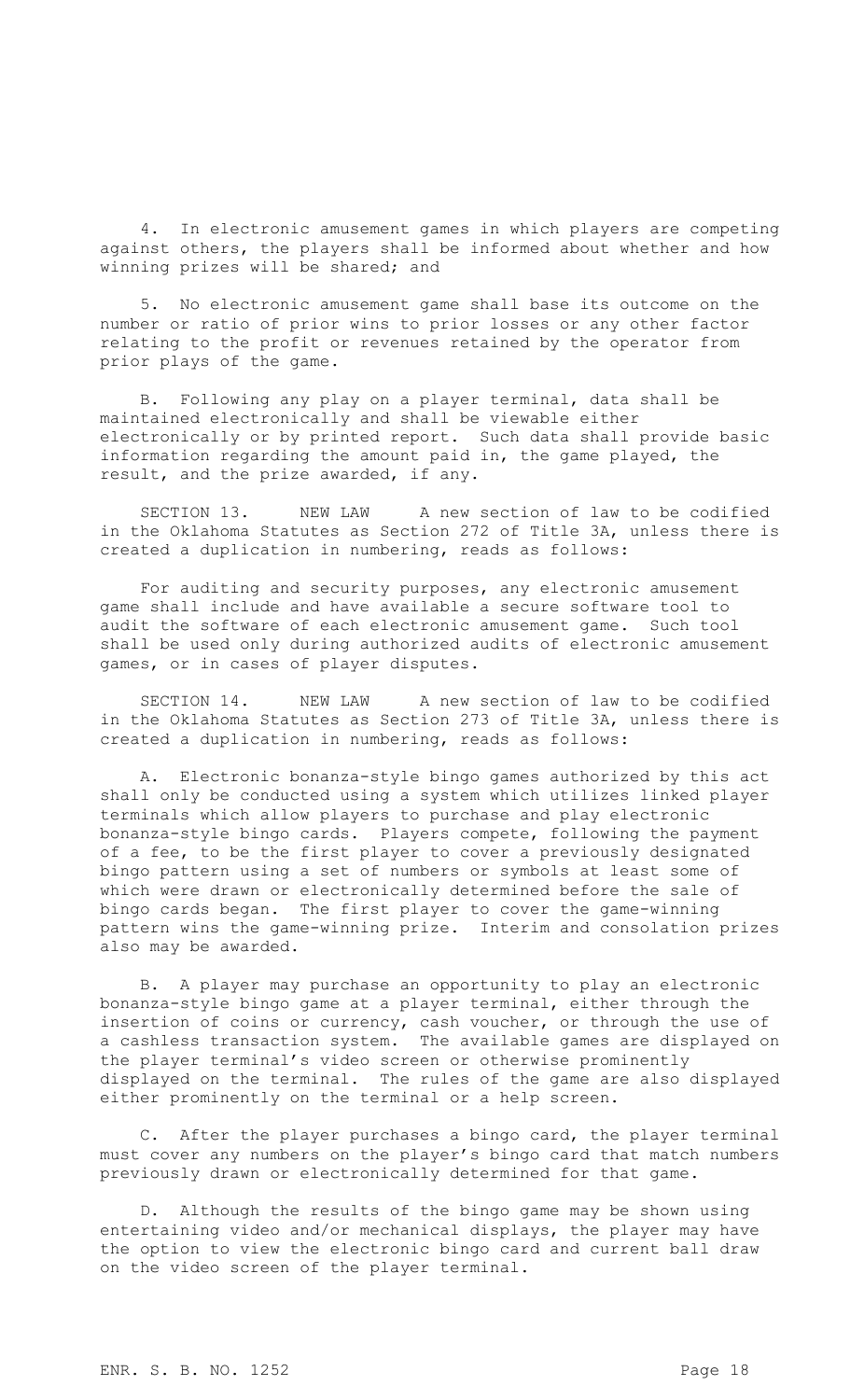E. Following play on a player terminal, the result shall be displayed and prizes awarded. Prizes may be dispensed in the form of cash, coin, cash voucher, merchandise or through a cashless transaction system.

SECTION 15. NEW LAW A new section of law to be codified in the Oklahoma Statutes as Section 274 of Title 3A, unless there is created a duplication in numbering, reads as follows:

A. Electronic instant bingo games authorized by this act shall only utilize player terminals which allow players to purchase and play electronic instant bingo cards. Players receive, after the payment of a fee, an electronic instant bingo card. A player wins if his or her card contains a combination of numbers which was designated in advance of the game as a winning combination. There may be multiple winning combinations in each game and multiple winning cards.

B. A player may purchase an opportunity to play an electronic instant bingo game at a player terminal, either through the insertion of coins or currency, cash voucher, or through the use of a cashless transaction system. The available games are displayed on the player terminal's video screen or otherwise prominently displayed on the terminal. The rules of the game are also displayed either prominently on the terminal or on a help screen.

C. After the player purchases an electronic instant bingo card, the combination of numbers on that card is revealed to the player.

D. The results of the electronic instant bingo card shall be shown to the player using entertaining video and/or mechanical displays.

E. Following play on a player terminal, the result shall be displayed and prizes awarded. Prizes may be dispensed in the form of cash, coin, cash voucher, merchandise or through a cashless transaction system.

SECTION 16. NEW LAW A new section of law to be codified in the Oklahoma Statutes as Section 275 of Title 3A, unless there is created a duplication in numbering, reads as follows:

A. Player terminals used in connection with electronic games shall conform to the following standards:

1. No player terminal shall be capable of being used as a stand-alone unit for the purposes of engaging in any game not permitted by this act;

2. In addition to a video monitor or other electromechanical display, each player terminal may have one or more of the following: a printer, graphics and signage;

3. Each player terminal may have one or more of the following: electronic buttons, touch screen capability, and a mechanical, electromechanical or electronic means of activating the game and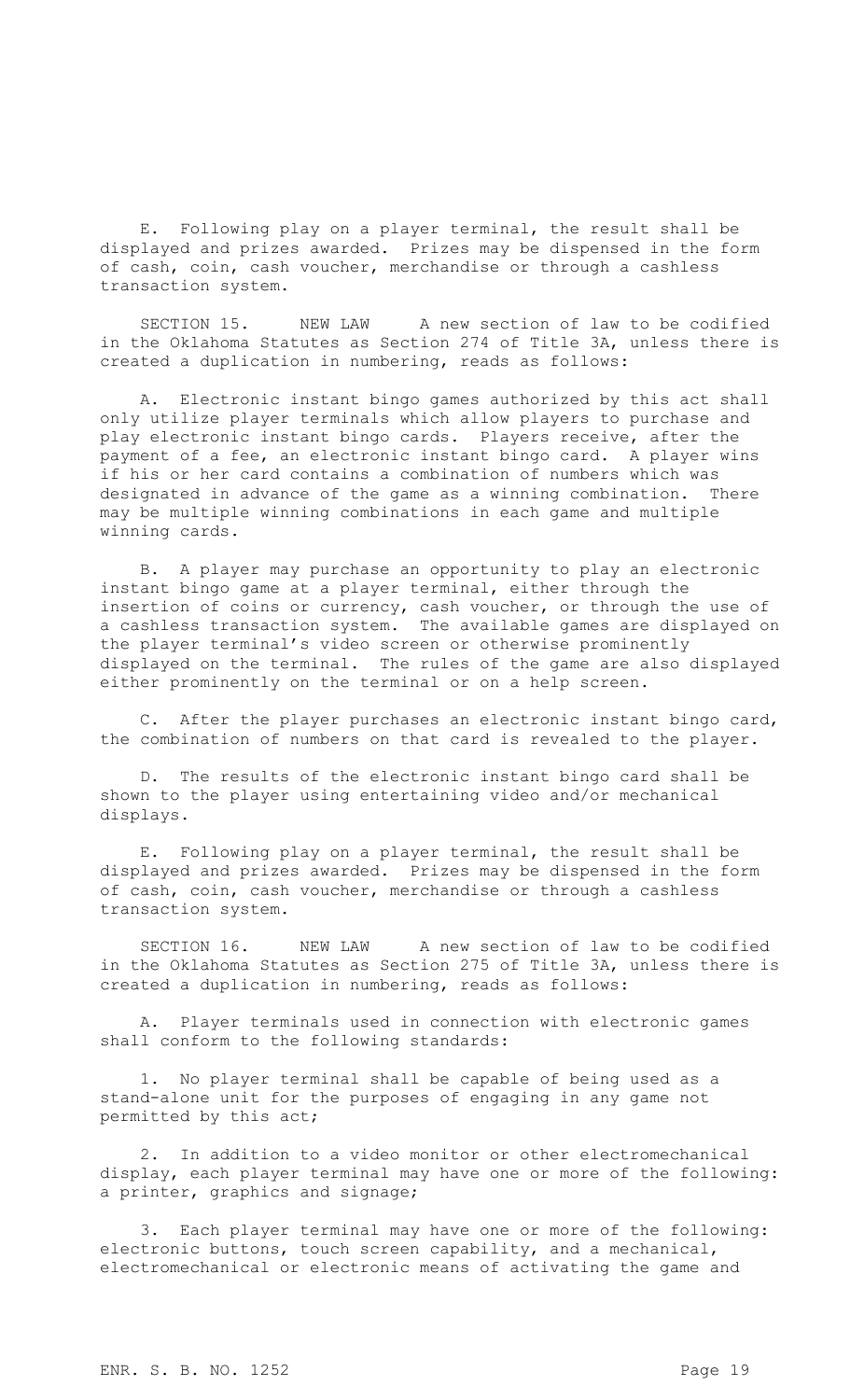providing player input, including a means for making player selections and choices in games;

4. Each player terminal shall have a nonvolatile backup memory or its equivalent, which shall be maintained in a secure compartment on each player terminal for the purpose of storing and preserving a redundant set of critical data which has been error checked in accordance with this act, and which data shall include, at a minimum, the following player terminal information:

- a. electronic meters required by paragraph 7 of this subsection,
- b. recall of all wagers and other information associated with the last ten (10) plays, and
- c. error conditions that may have occurred on the player terminal;

5. An on/off switch that controls the electrical current that supplies power to the player terminal, which must be located in a secure place that is readily accessible within the interior of the player terminal;

6. The operation of each player terminal must not be adversely compromised or affected by static discharge, liquid spills, or electromagnetic interference;

7. A player terminal must have electronic accounting meters which have tally totals to a minimum of seven (7) digits and be capable of rolling over when the maximum value of at least 9,999,999 is reached. The player terminal must provide a means for on-demand display of the electronic meters via a key switch or other secure method on the exterior of the machine. Electronic meters on each player terminal for each of the following data categories are required:

- a. credits, or equivalent monetary units, deposited on a cumulative basis on that terminal,
- b. if a player terminal offers more than one electronic bonanza-style bingo game or electronic amusement game for play, then for each game, the meter shall record the number of credits, or equivalent monetary units, wagered and won for each game,
- c. hand-paid and progressive jackpots paid for that terminal, which must include the cumulative amounts paid by an attendant for any such jackpot not otherwise metered pursuant to subparagraph b of this paragraph,
- d. the number of electronic games played on the terminal, and
- e. the number of times the cabinet door is opened or accessed;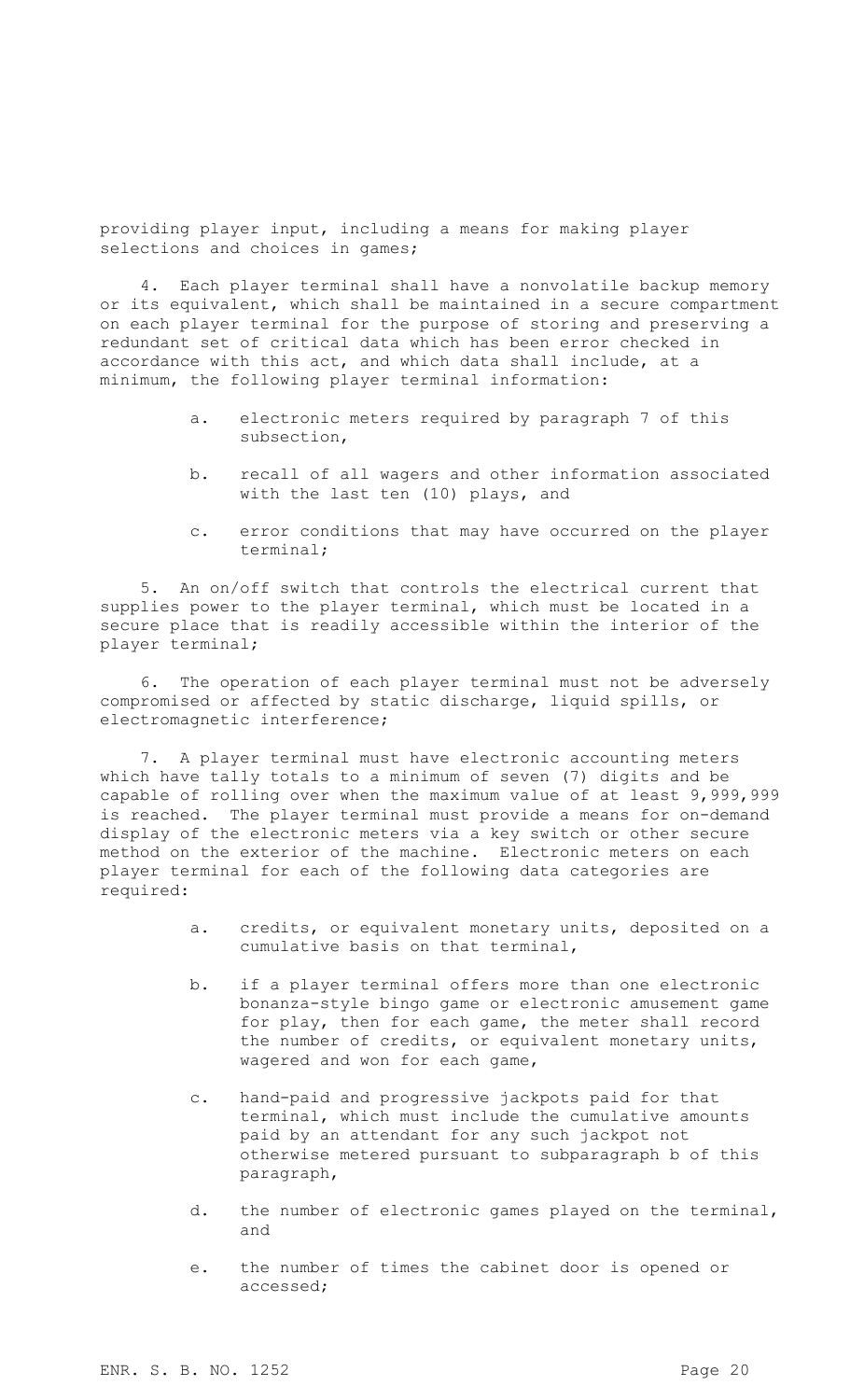8. Under no circumstances shall the player terminal electronic accounting meters be capable of being automatically reset or cleared, whether due to an error in any aspect of its or a game's operation or otherwise. All meter readings must be recorded and dated both before and after an electronic accounting meter is cleared;

9. At a minimum, each player terminal shall have the following game information available for display on the video screen and/or displayed on the player terminal itself, in a location conspicuous to the player:

- a. the rules of the game being played,
- b. the maximum and minimum cost of a wager, purchase or play activation and the amount of credits, or cash equivalents, which may be won for each game offered through that terminal,
- c. the player's credit balance,
- d. the outcome of the game then being played, and
- e. any prize won on the game then being played;

10. The video screen or other means for displaying game rules, outcomes and other game information shall be kept under a glass or other transparent substance which places a barrier between the player and the actual surface of the display. At no time may stickers or other removable media be placed on the player terminal's face for purposes of displaying rules or payouts;

11. No hardware switches may be installed on a player terminal or any associated equipment which may affect the outcome or payout of any game for which the player terminal is used. Switches may be installed to control the ergonomics of the player terminal; and

12. Where the electronic game system or components are linked with one another in a local network for progressive jackpot, function sharing, aggregate prizes or other purposes, communication protocols must be used which ensure that erroneous data or signals will not adversely affect the operations of any such system or components.

SECTION 17. NEW LAW A new section of law to be codified in the Oklahoma Statutes as Section 276 of Title 3A, unless there is created a duplication in numbering, reads as follows:

One or more electronic accounting systems shall be required to perform reporting and other functions in support of the electronic game activities described in this act. These systems may communicate with the other computers, player terminals and other game components described in this act utilizing the standards set forth in this act. The electronic accounting system shall not interfere with the outcome of any electronic game functions.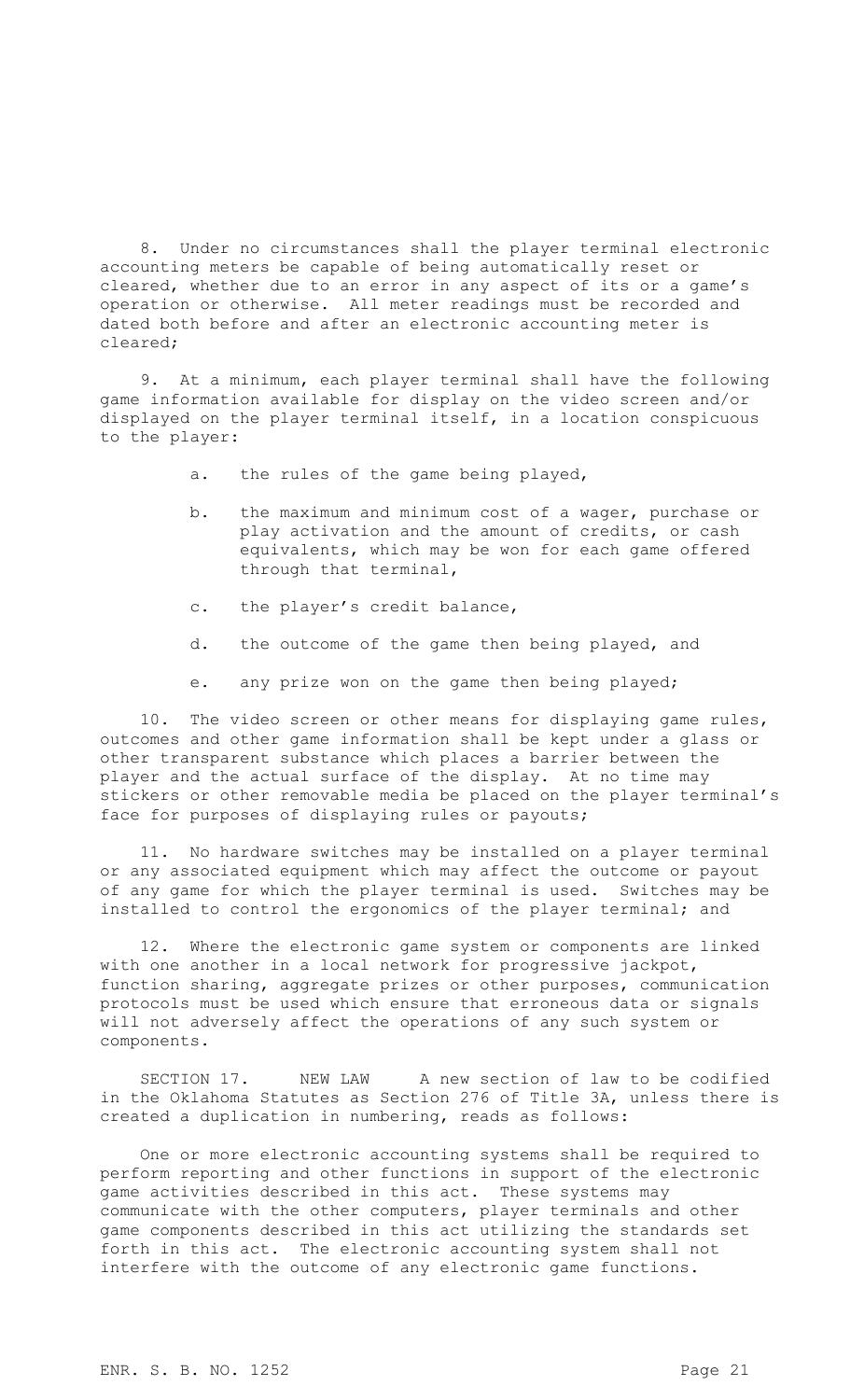SECTION 18. NEW LAW A new section of law to be codified in the Oklahoma Statutes as Section 277 of Title 3A, unless there is created a duplication in numbering, reads as follows:

A. The following standards shall be met in connection with any cashless transaction system:

1. All player account information must be stored on at least two (2) separate nonvolatile media;

2. An audit file must be kept of all financial transactions against the account. This file must be stored in at least two (2) separate nonvolatile media, and be accessible for purposes of audit and disputes resolution to authorized individuals. This file must be available on-line for a minimum of thirty (30) days, after which it must be available off-line for a minimum of one hundred eighty (180) days;

3. Access controls must be in place to guarantee that unauthorized individuals will not have access to account information or history;

4. Passwords or personal identification numbers (PINs), if used, must be protected from unauthorized access;

5. All means for communicating information within the system shall conform to the standards set forth in this act;

6. Player accounts shall follow accounting procedures which are designed to verify and protect the accurate recording of all player transactions;

7. Any card or other tangible instrument issued to a player for the purpose of using the cashless transaction system shall bear on its face a control or inventory number unique to that instrument;

8. Encoded bearer instruments printed or magnetic may include coupons and other items distributed or sold for game play, promotional, advertising or other purposes, but may not include cash. Such instruments must be in electronically readable form in addition to having unique identification information printed on the instrument face. The daily and monthly reporting must include with respect to such instruments:

- a. cash converted to game play credits,
- b. outstanding unredeemed balance,
- c. game play credits converted to cash,
- d. game play credits used, and
- e. game play credits won;

9. All customer accounts or instruments must have a redemption period of at least fourteen (14) days; and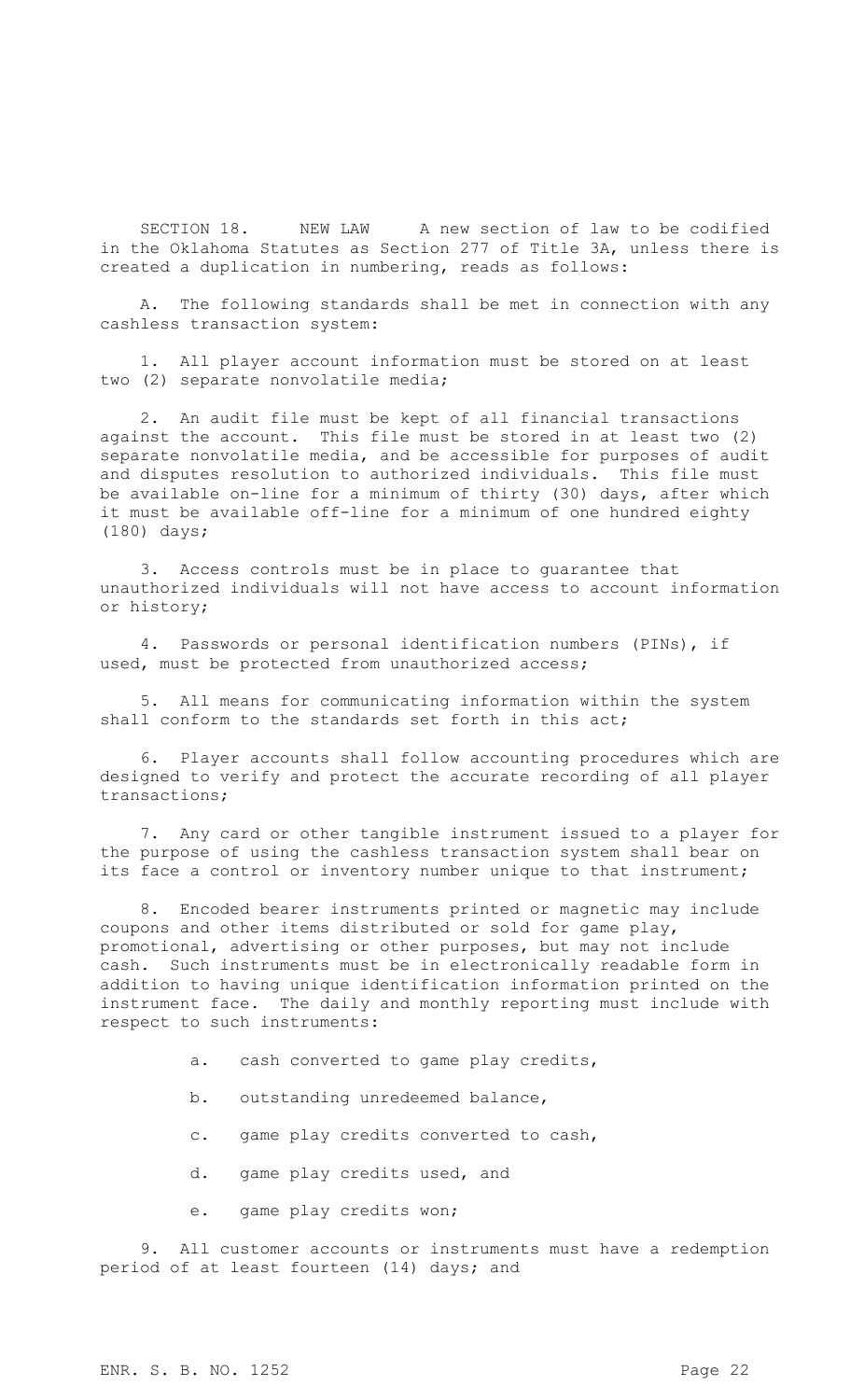10. No ATM card, financial institution debit card or credit card shall be utilized as part of any cashless transaction system.

B. Any "smart card" system which the licensee intends to implement as part of the cashless transaction system shall be tested by an independent testing laboratory approved by the Commission to ensure the integrity of player funds. Any smart card must store on the card or on the system using the card an audit trail of the last ten (10) transactions involving the use of the card. Each transaction record must include, at a minimum, the type of transaction, the amount of the transaction, the date of the transaction, the time of the transaction, and the identification of the player terminal or cashier terminal or other points of cash exchange where the transaction occurred. The minimum daily and monthly reporting for smart card activity must include:

1. Total of cash transferred to smart cards;

2. Total of smart card amounts transferred to cash;

3. Total of smart card amounts transferred to game play credits;

4. Total of game play credits transferred to smart card amounts; and

5. Total unredeemed smart card balance.

C. Systems shall be permissible that allow player tracking, maintenance tracking, and other gaming management or marketing functions. These systems shall not interfere with, or in any way affect, the outcome of any game being played. Systems shall be permissible that allow progressive prize management with the certification of the independent testing laboratory approved by the Oklahoma Horse Racing Commission.

SECTION 19. NEW LAW A new section of law to be codified in the Oklahoma Statutes as Section 278 of Title 3A, unless there is created a duplication in numbering, reads as follows:

A. Before any component of an electronic game may be placed into operation by an organizational licensee, the licensee shall first have obtained and submitted to the Oklahoma Horse Racing Commission a written certification from the manufacturer that upon installation, each such component:

1. Conforms to the standards of electronic games contained in this act as certified by the independent testing laboratory;

2. Can be used with components manufactured by others in accordance with open architectural and communication standards, platform and protocols to be approved by the Commission that promotes competition among manufacturers and vendors of equipment and components for such games; and

3. Operates and plays in accordance with the standards contained in this act. Any certification of an electronic game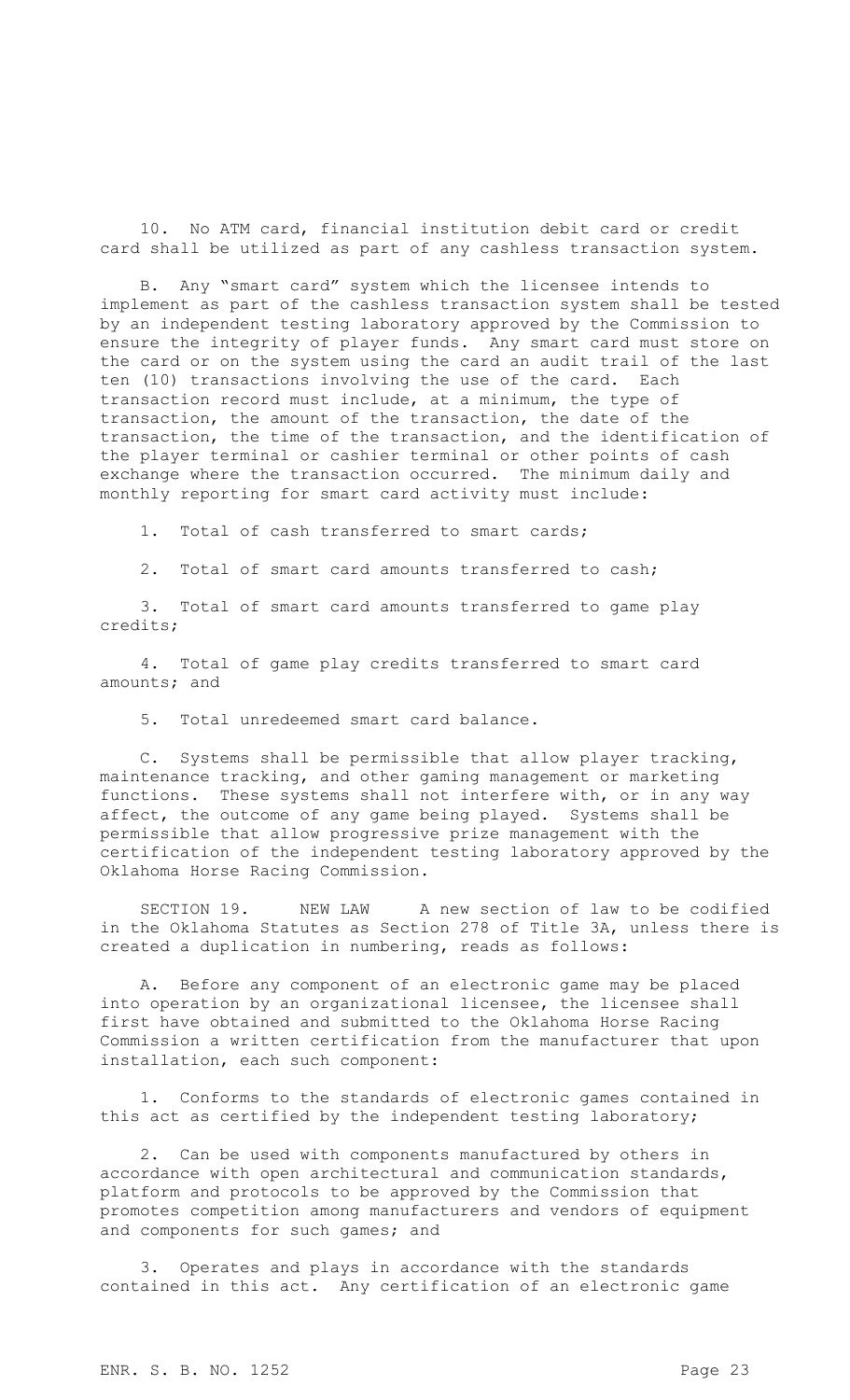which was obtained from the Commission by another licensee may be relied upon as providing certification compliance under this section.

B. The organization licensee shall be responsible for the payment of all independent testing laboratory fees and costs in connection with the duties described herein. Provided, the organization licensee may rely on any certification of an electronic game previously approved by the Oklahoma Horse Racing Commission for any other licensee. The licensee may also rely on any certification of an electronic game obtained by a tribe and approved pursuant to the provisions of the State-Tribal Gaming Act. In order to assure independence of the independent testing laboratory, any independent testing laboratory payment delinquency may be grounds by the Commission for rejecting such laboratory's reports or certification.

C. The organization licensee shall allow the Commission to inspect any electronic games or components of electronic games for the purposes of confirming that such component is operating in accordance with the requirements of this act and that such component is identical to that game or component tested by an independent testing laboratory.

SECTION 20. NEW LAW A new section of law to be codified in the Oklahoma Statutes as Section 279 of Title 3A, unless there is created a duplication in numbering, reads as follows:

In the event of a dispute by a player that cannot be resolved by ordinary means by licensee personnel as to the outcome, prize, fee paid or any other aspect of the player's participation in an electronic game being played ("prize claim"), all relevant data shall be immediately collected, including, but not limited to, all meter readings, memory records, surveillance tapes, and any other reports or information regarding the disputed play on the player terminal for the play in dispute. Following the collection of all relevant data, the Oklahoma Horse Racing Commission shall be notified and requested to make an evaluation of whether or not the dispute involves the integrity of the hardware or software being used and to try and resolve the dispute. A report of all prize claims shall be maintained by the licensee.

SECTION 21. NEW LAW A new section of law to be codified in the Oklahoma Statutes as Section 280 of Title 3A, unless there is created a duplication in numbering, reads as follows:

The State of Oklahoma through the concurrence of the Governor after considering the executive prerogatives of that office and the power to negotiate the terms of a compact between the state and a tribe, and by means of the execution of this act, and with the concurrence of the State Legislature through the enactment of this act, hereby makes the following offer of a model tribal gaming compact regarding gaming to all federally recognized Indian tribes as identified in the Federal Register within this state that own or are the beneficial owners of Indian lands as defined by the Indian Gaming Regulatory Act, 25 U.S.C., Section 2703(4), and over which the tribe has jurisdiction as recognized by the Secretary of the Interior and is a part of the tribe's "Indian reservation" as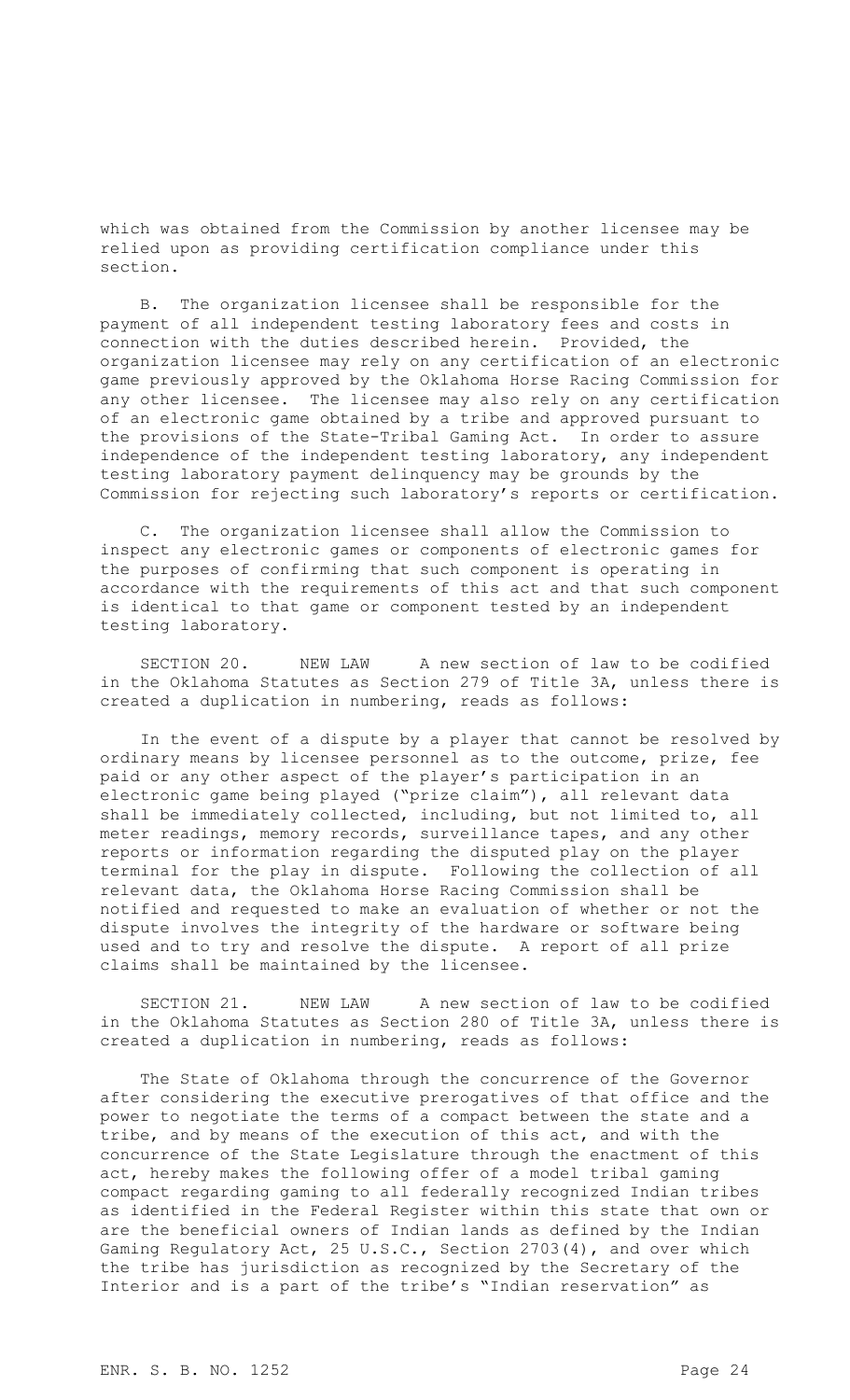defined in 25 C.F.R., Part 151.2 or has been acquired pursuant to 25 C.F.R., Part 151, which, if accepted, shall constitute a gaming compact between this state and the accepting tribe for purposes of the Indian Gaming Regulatory Act. Acceptance of the offer contained in this section shall be through the signature of the chief executive officer of the tribal government whose authority to enter into the compact shall be set forth in an accompanying law or ordinance or resolution by the governing body of the tribe, a copy of which shall be provided by the tribe to the Governor. No further action by the Governor or the state is required before the Compact can take effect. A tribe accepting this Model Tribal Gaming Compact is responsible for submitting a copy of the Compact executed by the tribe to the Secretary of the Interior for approval and publication in the Federal Register. The tribe shall provide a copy of the executed Compact to the Governor. No tribe shall be required to agree to terms different than the terms set forth in the Model Tribal Gaming Compact, which is set forth in Section 22 of this act. As a precondition to execution of the Model Tribal Gaming Compact by any tribe, the tribe must have paid or entered into a written agreement for payment of any fines assessed prior to the effective date of the State-Tribal Gaming Act by the federal government with respect to the tribe's gaming activities pursuant to the Indian Gaming Regulatory Act.

Notwithstanding the provisions of Sections 941 through 988 of Title 21 of the Oklahoma Statutes, the conducting of and the participation in any game authorized by the model compact set forth in Section 22 of this act are lawful when played pursuant to a compact which has become effective.

Twelve percent (12%) of all fees received by the state pursuant to subsection A of Part 11 of the Model Tribal Gaming Compact set forth in Section 22 of this act shall be deposited in the Oklahoma Higher Learning Access Trust Fund, and eighty-eight percent (88%) of such fees shall be deposited in the Education Reform Revolving Fund. Provided, the first Twenty Thousand Eight Hundred Thirty-three Dollars and thirty-three cents (\$20,833.33) of all fees received each month by the state pursuant to subsection A of Part 11 of the Model Tribal Gaming Compact set forth in Section 22 of this act shall be transferred to the Department of Mental Health and Substance Abuse Services for the treatment of compulsive gambling disorder and educational programs related to such disorder.

SECTION 22. NEW LAW A new section of law to be codified in the Oklahoma Statutes as Section 281 of Title 3A, unless there is created a duplication in numbering, reads as follows:

This section sets forth the provisions of the Model Tribal Gaming Compact.

> MODEL TRIBAL GAMING COMPACT Between the [Name of Tribe] and the STATE OF OKLAHOMA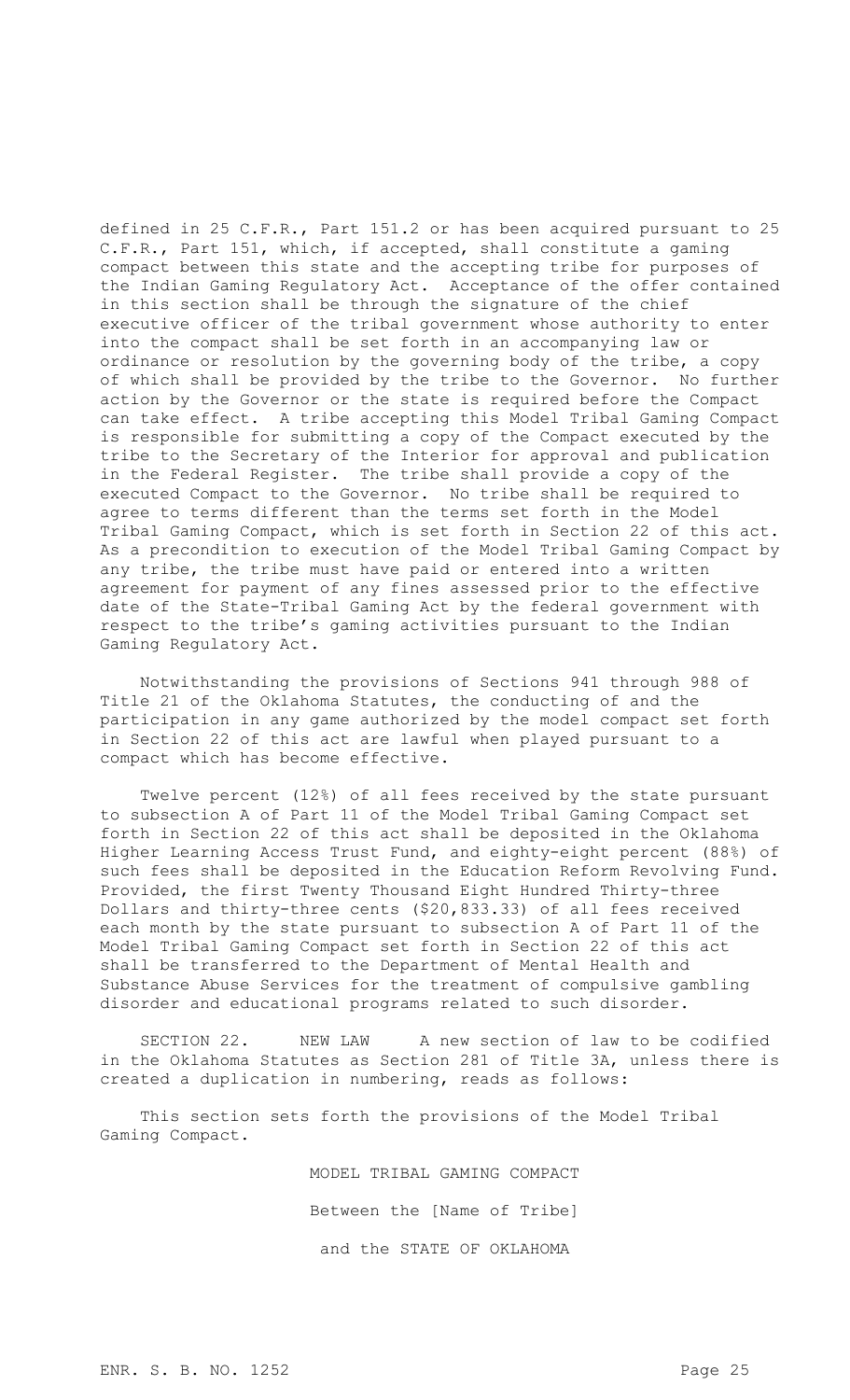This Compact is made and entered into by and between the [Name of Tribe], a federally recognized Indian tribe ("tribe"), and the State of Oklahoma ("state"), with respect to the operation of covered games (as defined herein) on the tribe's Indian lands as defined by the Indian Gaming Regulatory Act, 25 U.S.C., Section 2703(4).

Part 1. TITLE

This document shall be referred to as the "[Name of Tribe] and State of Oklahoma Gaming Compact".

Part 2. RECITALS

1. The tribe is a federally recognized tribal government possessing sovereign powers and rights of self-government.

The State of Oklahoma is a state of the United States of America possessing the sovereign powers and rights of a state.

3. The state and the tribe maintain a government-to-government relationship, and this Compact will help to foster mutual respect and understanding among Indians and non-Indians.

4. The United States Supreme Court has long recognized the right of an Indian tribe to regulate activity on lands within its jurisdiction.

5. The tribe desires to offer the play of covered games, as defined in paragraphs 5, 10, 11 and 12 of Part 3 of this Compact, as a means of generating revenues for purposes authorized by the Indian Gaming Regulatory Act, 25 U.S.C., Section 2701, et seq., including without limitation the support of tribal governmental programs, such as health care, housing, sewer and water projects, police, corrections, fire, judicial services, highway and bridge construction, general assistance for tribal elders, day care for the children, economic development, educational opportunities and other typical and valuable governmental services and programs for tribal members.

6. The state recognizes that the positive effects of this Compact will extend beyond the tribe's lands to the tribe's neighbors and surrounding communities and will generally benefit all of Oklahoma. These positive effects and benefits may include not only those described in paragraph 5 of this Part, but also may include increased tourism and related economic development activities.

7. The tribe and the state jointly wish to protect their citizens from any criminal involvement in the gaming operations regulated under this Compact.

Part 3. DEFINITIONS As used in this Compact: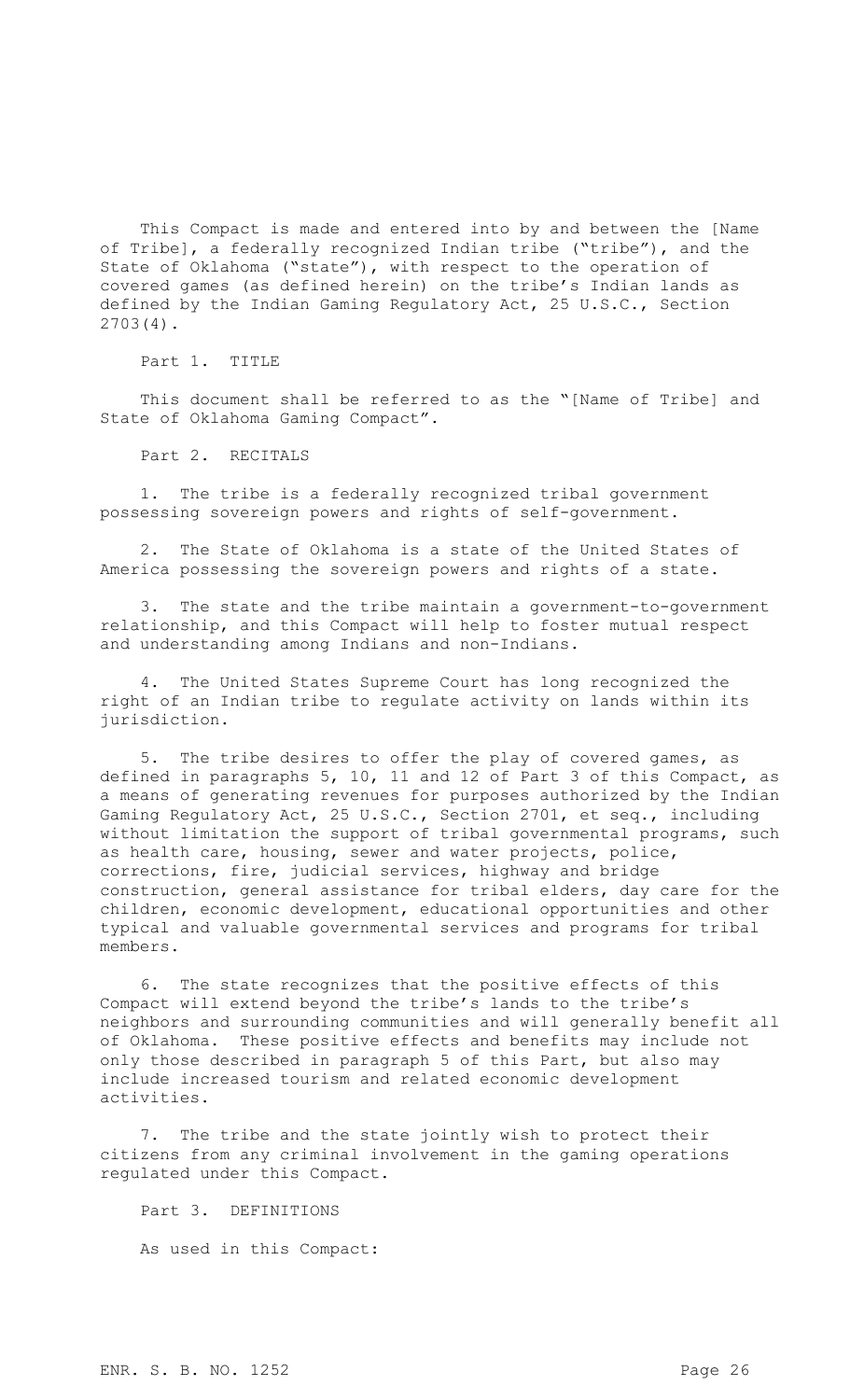1. "Adjusted gross revenues" means the total receipts received from the play of all covered games minus all prize payouts;

2. "Annual oversight assessment" means the assessment described in subsection B of Part 11 of this Compact;

3. "Central computer" means a computer to which player terminals are linked to allow competition in electronic bonanzastyle bingo games;

4. "Compact" means this Tribal Gaming Compact between the state and the tribe, entered into pursuant to Sections 21 and 22 of the State–Tribal Gaming Act;

5. "Covered game" means the following games conducted in accordance with the standards, as applicable, set forth in Sections 11 through 18 of the State-Tribal Gaming Act: an electronic bonanza-style bingo game, an electronic amusement game, an electronic instant bingo game, nonhouse-banked card games; any other game, if the operation of such game by a tribe would require a compact and if such game has been: (i) approved by the Oklahoma Horse Racing Commission for use by an organizational licensee, (ii) approved by state legislation for use by any person or entity, or (iii) approved by amendment of the State-Tribal Gaming Act; and upon election by the tribe by written supplement to this Compact, any Class II game in use by the tribe, provided that no exclusivity payments shall be required for the operation of such Class II game;

6. "Covered game employee" means any individual employed by the enterprise or a third party providing management services to the enterprise, whose responsibilities include the rendering of services with respect to the operation, maintenance or management of covered games. The term "covered game employee" includes, but is not limited to, the following: managers and assistant managers; accounting personnel; surveillance and security personnel; cashiers, supervisors, and floor personnel; cage personnel; and any other person whose employment duties require or authorize access to areas of the facility related to the conduct of covered games or the maintenance or storage of covered game components. This shall not include upper level tribal employees or tribe's elected officials so long as such individuals are not directly involved in the operation, maintenance, or management of covered game components. The enterprise may, at its discretion, include other persons employed at or in connection with the enterprise within the definition of covered game employee;

7. "Documents" means books, records, electronic, magnetic and computer media documents and other writings and materials, copies thereof, and information contained therein;

8. "Effective date" means the date on which the last of the conditions set forth in subsection A of Part 15 of this Compact have been met;

9. "Electronic accounting system" means an electronic system that provides a secure means to receive, store and access data and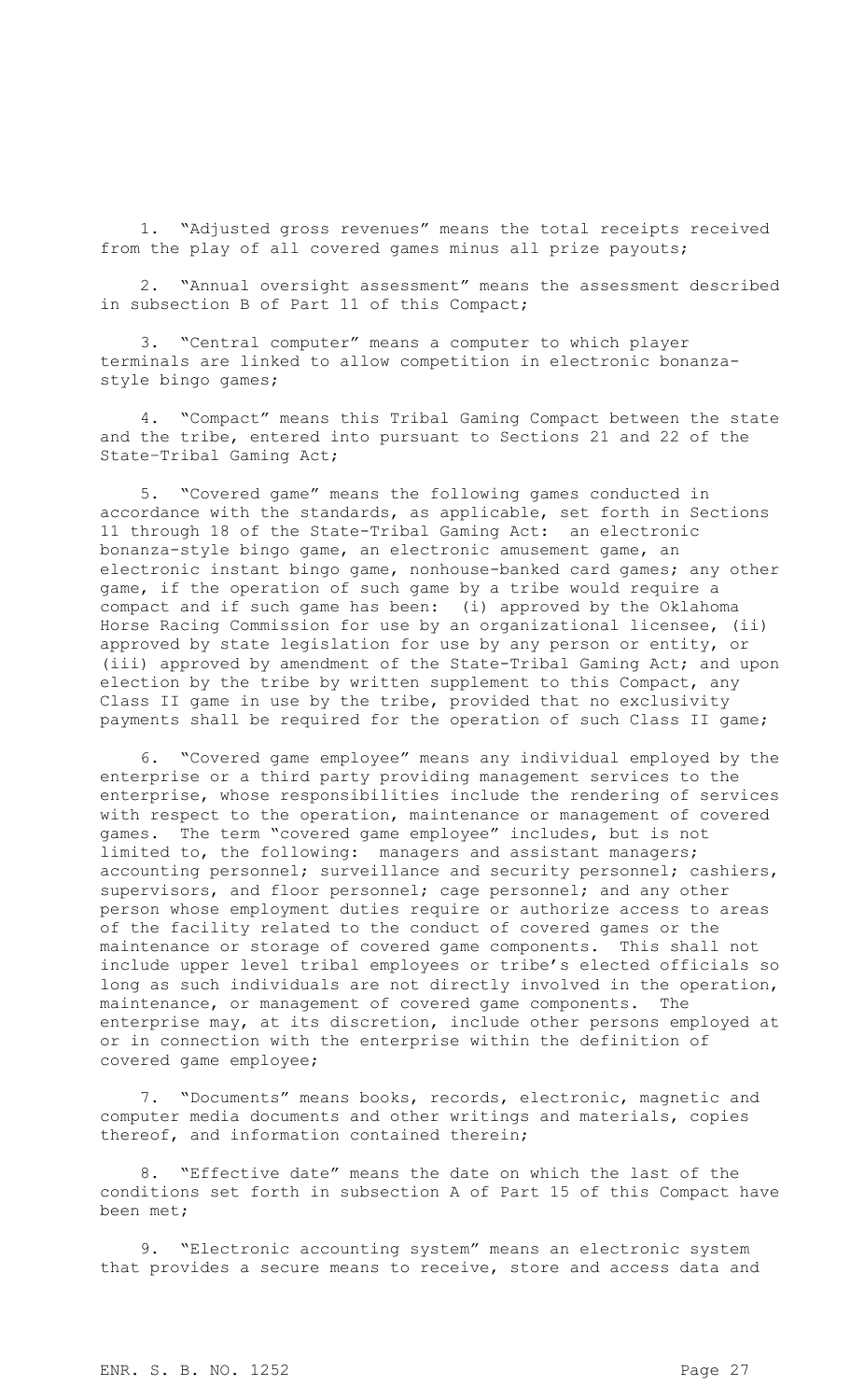record critical functions and activities, as set forth in the State-Tribal Gaming Act;

10. "Electronic amusement game" means a game that is played in an electronic environment in which a player's performance and opportunity for success can be improved by skill that conforms to the standards set forth in the State-Tribal Gaming Act;

11. "Electronic bonanza-style bingo game" means a game played in an electronic environment in which some or all of the numbers or symbols are drawn or electronically determined before the electronic bingo cards for that game are sold that conforms to the standards set forth in the State-Tribal Gaming Act;

12. "Electronic instant bingo game" means a game played in an electronic environment in which a player wins if his or her electronic instant bingo card contains a combination of numbers or symbols that was designated in advance of the game as a winning combination. There may be multiple winning combinations in each game and multiple winning cards that conform to the standards set forth in the State-Tribal Gaming Act;

13. "Enterprise" means the tribe or the tribal agency or section of tribal management with direct responsibility for the conduct of covered games, the tribal business enterprise that conducts covered games, or a person, corporation or other entity that has entered into a management contract with the tribe to conduct covered games, in accordance with IGRA. The names, addresses and identifying information of any covered game employees shall be forwarded to the SCA at least annually. In any event, the tribe shall have the ultimate responsibility for ensuring that the tribe or enterprise fulfills the responsibilities under this Compact. For purposes of enforcement, the tribe is deemed to have made all promises for the enterprise;

14. "Facility" means any building of the tribe in which the covered games authorized by this Compact are conducted by the enterprise, located on Indian lands as defined by IGRA. The tribe shall have the ultimate responsibility for ensuring that a facility conforms to the Compact as required herein;

15. "Game play credits" means a method of representing value obtained from the exchange of cash or cash equivalents, or earned as a prize, in connection with electronic gaming. Game play credits may be redeemed for cash or a cash equivalent;

16. "Player terminals" means electronic or electromechanical terminals housed in cabinets with input devices and video screens or electromechanical displays on which players play electronic bonanzastyle bingo games, electronic instant bingo games or electronic amusement games;

17. "Independent testing laboratory" means a laboratory of national reputation that is demonstrably competent and qualified to scientifically test and evaluate devices for compliance with this Compact and to otherwise perform the functions assigned to it in this Compact. An independent testing laboratory shall not be owned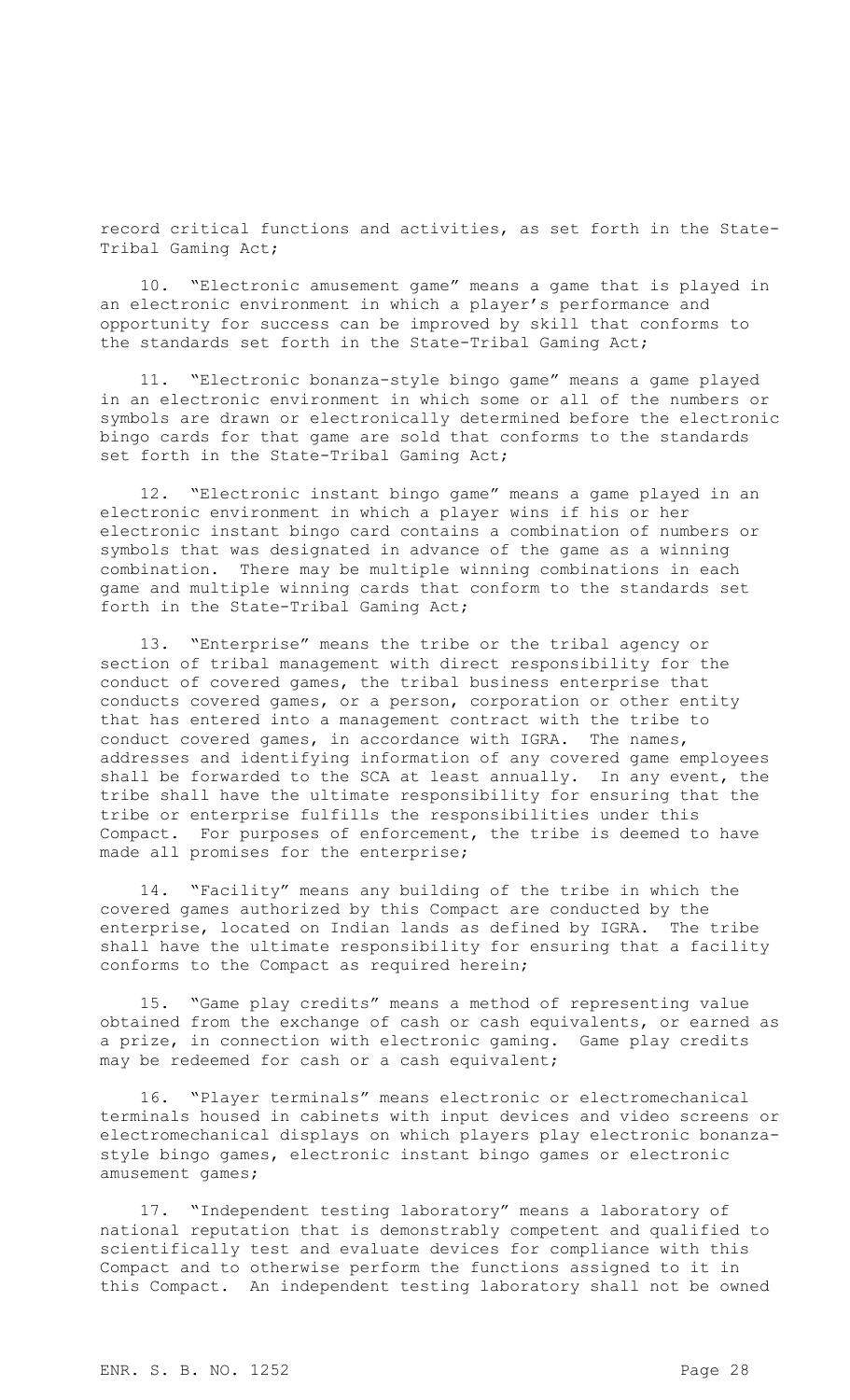or controlled by the tribe, the enterprise, an organizational licensee as defined in the State-Tribal Gaming Act, the state, or any manufacturer, supplier or operator of gaming devices. The selection of an independent testing laboratory for any purpose under this Compact shall be made from a list of one or more laboratories mutually agreed upon by the parties; provided that the parties hereby agree that any laboratory upon which the National Indian Gaming Commission has relied for such testing may be utilized for testing required by this Compact;

18. "IGRA" means the Indian Gaming Regulatory Act, Pub. L. 100- 497, Oct. 17, 1988, 102 Stat. 2467, codified at 25 U.S.C., Section 2701 et seq. and 18 U.S.C., Sections 1166 to 1168;

19. "Nonhouse-banked card games" means any card game in which the tribe has no interest in the outcome of the game, including games played in tournament formats and games in which the tribe collects a fee from the player for participating, and all bets are placed in a common pool or pot from which all player winnings, prizes and direct costs are paid. As provided herein, administrative fees may be charged by the tribe against any common pool in an amount equal to any fee paid the state; provided that the tribe may seed the pool as it determines necessary from time to time;

20. "Patron" means any person who is on the premises of a gaming facility, for the purpose of playing covered games authorized by this Compact;

21. "Principal" means, with respect to any entity, its sole proprietor or any partner, trustee, beneficiary or shareholder holding five percent (5%) or more of its beneficial or controlling ownership, either directly or indirectly, or any officer, director, principal management employee, or key employee thereof;

22. "Rules and regulations" means the rules and regulations promulgated by the Tribal Compliance Agency for implementation of this Compact;

23. "Standards" means the descriptions and specifications of electronic amusement games, electronic bonanza-style bingo games and electronic instant bingo games or components thereof as set forth in Sections 11 through 18 of the State-Tribal Gaming Act as enacted in 2004 or as amended pursuant to paragraph 27 of this Part or subsection D of Part 13 of this Compact, including technical specifications for component parts, requirements for cashless transaction systems, software tools for security and audit purposes, and procedures for operation of such games;

24. "State" means the State of Oklahoma;

25. "State Compliance Agency" ("SCA") means the state agency that has the authority to carry out the state's oversight responsibilities under this Compact, which shall be the Office of State Finance or its successor agency. Nothing herein shall supplant the role or duties of the Oklahoma State Bureau of Investigation under state law. The Oklahoma Horse Racing Commission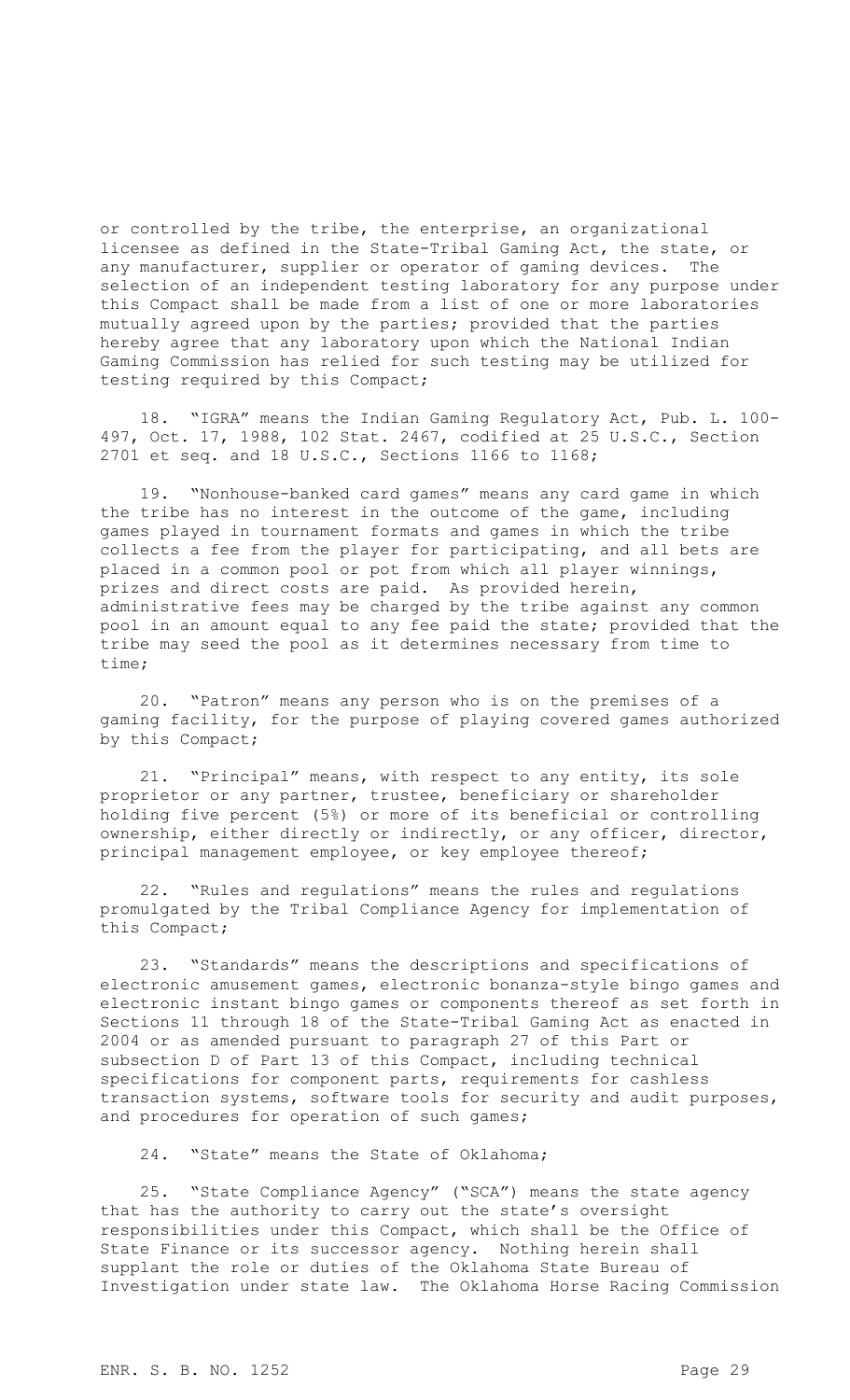and the Oklahoma Tax Commission shall have no role in regulating or oversight of any gaming conducted by a tribe;

26. "Tribal Compliance Agency" ("TCA") means the tribal governmental agency that has the authority to carry out the tribe's regulatory and oversight responsibilities under this Compact. Unless and until otherwise designated by the tribe, the TCA shall be the [Name of Tribe] Gaming Commission. No covered game employee may be a member or employee of the TCA. The tribe shall have the ultimate responsibility for ensuring that the TCA fulfills its responsibilities under this Compact. The members of the TCA shall be subject to background investigations and licensed to the extent required by any tribal or federal law, and in accordance with subsection B of Part 7 of this Compact. The tribe shall ensure that all TCA officers and agents are qualified for such position and receive ongoing training to obtain and maintain skills that are sufficient to carry out their responsibilities in accordance with industry standards;

27. "State-Tribal Gaming Act" means the legislation in which this Model Tribal Gaming Compact is set forth and, at the tribe's option, amendments or successor statutes thereto;

28. "Tribal law enforcement agency" means a police or security force established and maintained by the tribe pursuant to the tribe's powers of self-government to carry out law enforcement duties at or in connection with a facility; and

29. "Tribe" means the [Name of Nation].

Part 4. AUTHORIZATION OF COVERED GAMES

A. The tribe and state agree that the tribe is authorized to operate covered games only in accordance with this Compact. However, nothing in this Compact shall limit the tribe's right to operate any game that is Class II under IGRA and no Class II games shall be subject to the exclusivity payments set forth in Part 11 of this Compact. In the case of electronic bonanza-style bingo games, there have been disagreements between tribes and federal regulators as to whether or not such games are Class II. Without conceding that such games are Class III, the tribe has agreed to compact with the state to operate the specific type of electronic bonanza-style bingo game described in this Compact to remove any legal uncertainty as to the tribe's right to lawfully operate the game. Should the electronic bonanza-style bingo game or the electronic instant bingo game described in this act be determined to be Class II by the NIGC or a federal court, then the tribe shall have the option to operate such games outside of this Compact; provided, any obligations pursuant to subsection F of Part 11 of this Compact shall not be affected thereby.

B. A tribe shall not operate an electronic bonanza-style bingo game, an electronic instant bingo game or an electronic amusement game pursuant to this Compact until such game has been certified by an independent testing laboratory and the TCA as meeting the standards set out in the State-Tribal Gaming Act for electronic bonanza-style bingo games, electronic instant bingo games or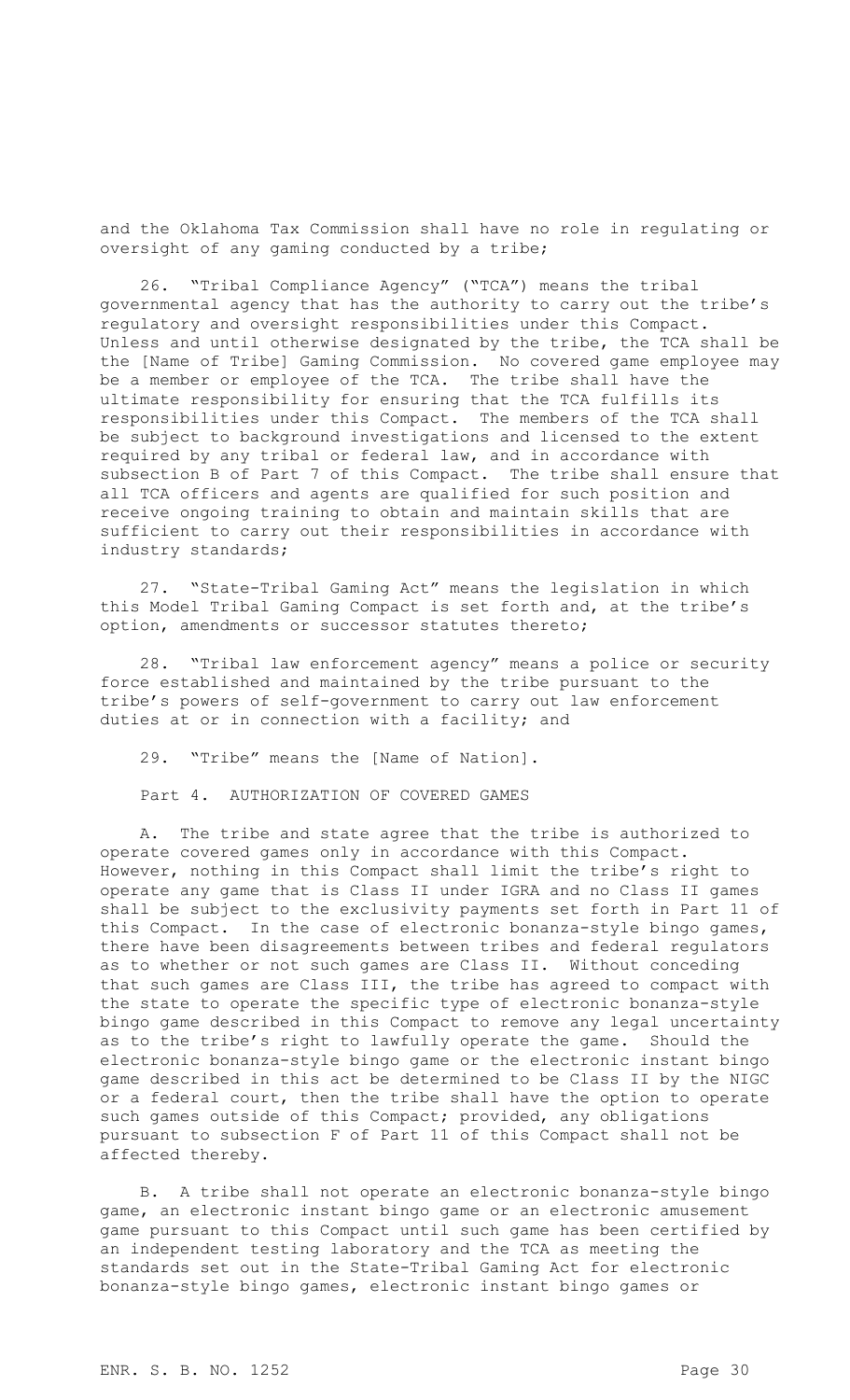electronic amusement games, as applicable or any standards contained in the Oklahoma Horse Racing Commission rules issued pursuant to subsection B of Section 9 the State-Tribal Gaming Act that modify the standards for such games that may be conducted by organizational licensees. Provided, the tribe may rely on any certification of an electronic bonanza-style bingo game, an electronic instant bingo, or electronic amusement games by the Oklahoma Horse Racing Commission which was obtained by an organization licensee pursuant to the State-Tribal Gaming Act to establish certification compliance under this Compact. The tribe may also rely on any certification of an electronic bonanza-style bingo game, electronic instant bingo or an electronic amusement game by the TCA obtained by another tribe which has entered into the model compact to establish certification compliance under this Compact.

Part 5. RULES AND REGULATIONS; MINIMUM REQUIREMENTS FOR OPERATIONS

A. Regulations. At all times during the Term of this Compact, the tribe shall be responsible for all duties which are assigned to it, the enterprise, the facility, and the TCA under this Compact. The tribe shall promulgate any rules and regulations necessary to implement this Compact, which at a minimum shall expressly include or incorporate by reference all provisions of Part 5 and the procedural requirements of Part 6 of this Compact. Nothing in this Compact shall be construed to affect the tribe's right to amend its rules and regulations, provided that any such amendment shall be in conformity with this Compact. The SCA may propose additional rules and regulations related to implementation of this Compact to the TCA at any time, and the TCA shall give good faith consideration to such suggestions and shall notify the SCA of its response or action with respect thereto.

B. Compliance; Internal Control Standards. All enterprises and facilities shall comply with, and all covered games approved under the procedures set forth in this Compact shall be operated in accordance with the requirements set forth in this Compact, including, but not limited to, those set forth in subsections C and D of this Part. In addition, all enterprises and facilities shall comply with tribal internal control standards that provide a level of control that equals or exceeds those set forth in the National Indian Gaming Commission's Minimum Internal Control Standards (25 C.F.R., Part 542).

C. Records. In addition to other records required to be maintained herein, the enterprise or tribe shall maintain the following records related to implementation of this Compact in permanent form and as written or entered, whether manually or by computer, and which shall be maintained by the enterprise and made available for inspection by the SCA for no less than three (3) years from the date generated:

1. A log recording all surveillance activities in the monitoring room of the facility, including, but not limited to, surveillance records kept in the normal course of enterprise operations and in accordance with industry standards; provided, notwithstanding anything to the contrary herein, surveillance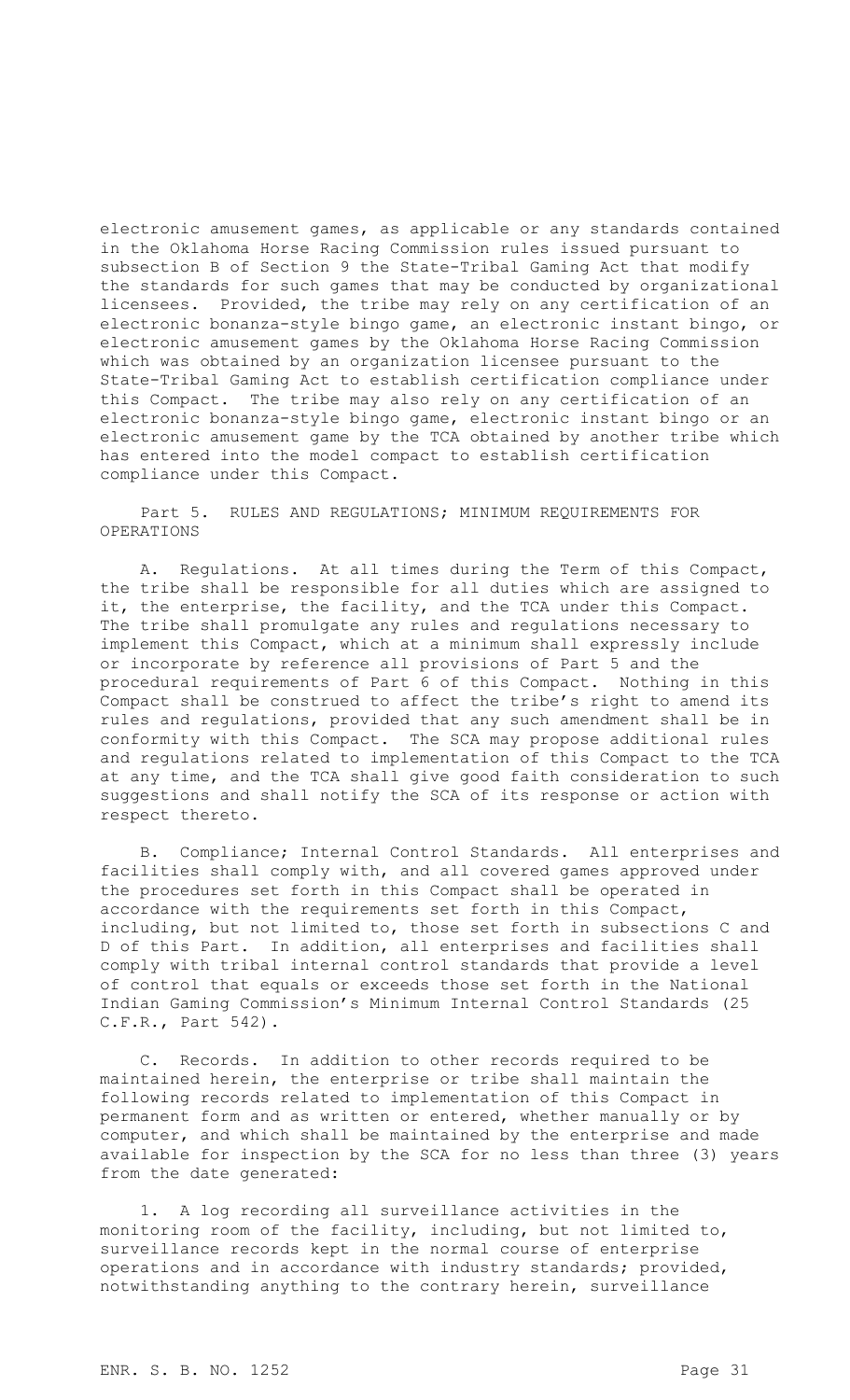records may, at the discretion of the enterprise, be destroyed if no incident has been reported within one (1) year following the date such records were made. Records, as used in this Compact, shall include video tapes and any other storage media;

2. Payout from the conduct of all covered games;

3. Maintenance logs for all covered games gaming equipment used by the enterprise;

4. Security logs as kept in the normal course of conducting and maintaining security at the facility, which at a minimum shall conform to industry practices for such reports. The security logs shall document any unusual or nonstandard activities, occurrences or events at or related to the facility or in connection with the enterprise. Each incident, without regard to materiality, shall be assigned a sequential number for each such report. At a minimum, the security logs shall consist of the following information, which shall be recorded in a reasonable fashion noting:

- a. the assigned number of the incident,
- b. the date of the incident,
- c. the time of the incident,
- d. the location of the incident,
- e. the nature of the incident,
- f. the identity, including identification information, of any persons involved in the incident and any known witnesses to the incident, and
- g. the tribal compliance officer making the report and any other persons contributing to its preparation;

5. Books and records on all covered game activities of the enterprise shall be maintained in accordance with generally accepted accounting principles (GAAP); and

6. All documents generated in accordance with this Compact.

D. Use of Net Revenues. Net revenues that the tribe receives from covered games are to be used for any one or more of those purposes permitted under IGRA:

1. To fund tribal government operations or programs;

2. To provide for the general welfare of the tribe and its members;

- 3. To promote tribal economic development;
- 4. To donate to charitable organizations; or
- 5. To help fund operations of local government agencies.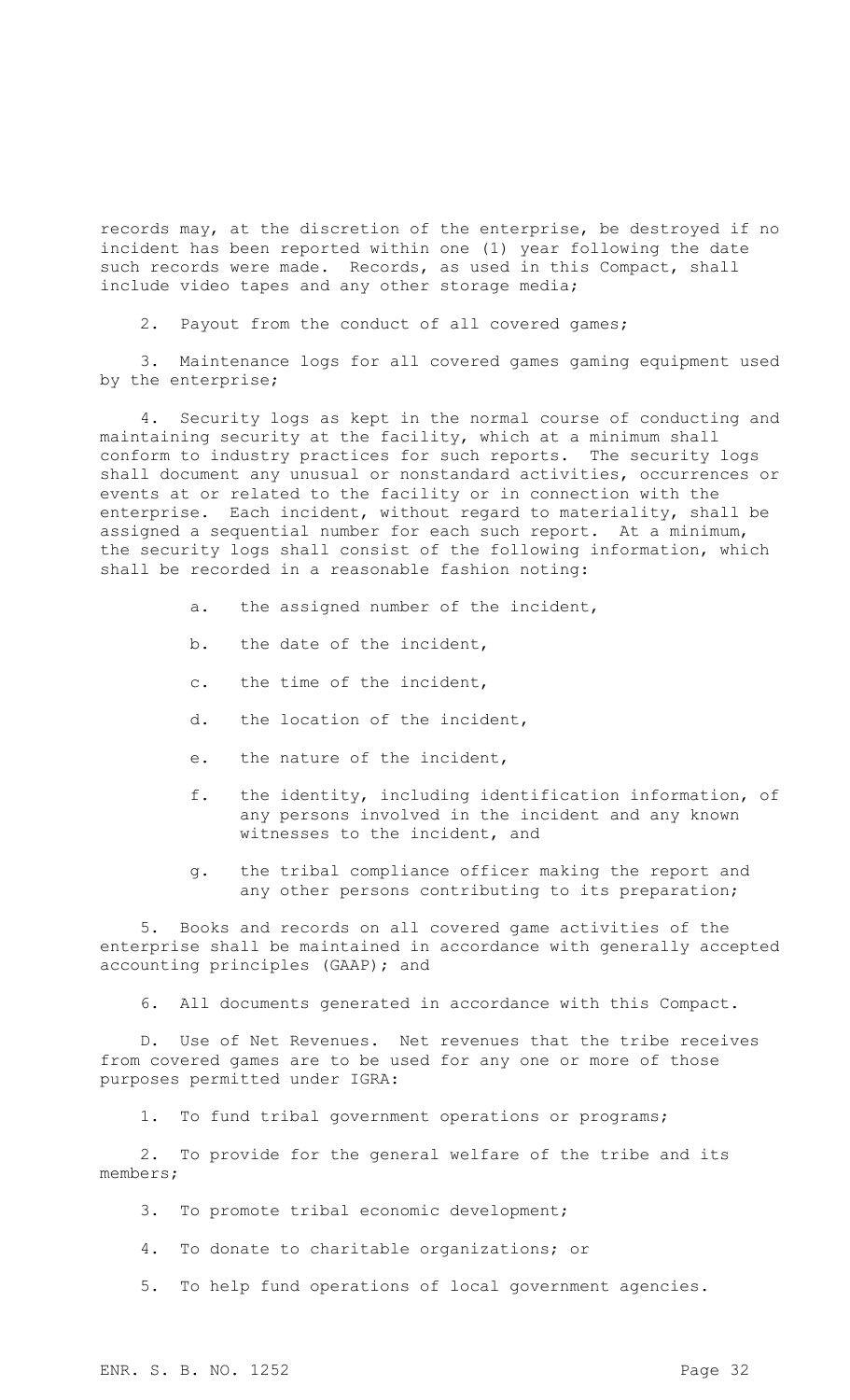E. 1. The tribe's rules and regulations shall require the enterprise at a minimum to bar persons based on their prior conduct at the facility or who, because of their criminal history or association with criminal offenders, pose a threat to the integrity of the conduct of covered games.

2. The TCA shall establish a list of the persons barred from the facility.

3. The enterprise shall employ its best efforts to exclude persons on such list from entry into its facility; provided, neither persons who are barred but gain access to the facility, nor any other person, shall have any claim against the state, the tribe or the enterprise or any other person for failing to enforce such bar.

4. Patrons who believe they may be playing covered games on a compulsive basis may request that their names be placed on the list. All covered game employees shall receive training on identifying players who have a problem with compulsive playing and shall be instructed to ask them to leave. Signs and other materials shall be readily available to direct such compulsive players to agencies where they may receive counseling.

F. Audits. 1. Consistent with 25 C.F.R., Section 571.12, Audit Standards, the TCA shall ensure that an annual independent financial audit of the enterprise's conduct of covered games subject to this Compact is secured. The audit shall, at a minimum, examine revenues and expenses in connection with the conduct of covered games in accordance with generally accepted auditing standards and shall include, but not be limited to, those matters necessary to verify the determination of adjusted gross revenues and the basis of the payments made to the state pursuant to Part 11 of this Compact.

2. The auditor selected by the TCA shall be a firm of known and demonstrable experience, expertise and stature in conducting audits of this kind and scope.

3. The audit shall be concluded within five (5) months following the close of each calendar year, provided that extensions may be requested by the tribe and shall not be refused by the state where the circumstances justifying the extension request are beyond the tribe's control.

4. The audit of the conduct of covered games may be conducted as part of or in conjunction with the audit of the enterprise, but if so conducted shall be separately stated for the reporting purposes required herein.

5. The audit shall conform to generally accepted auditing standards. As part of the audit report, the auditor shall certify to the TCA that, in the course of the audit, the auditor discovered no matters within the scope of the audit which were determined or believed to be in violation of any provision of this Compact.

6. The enterprise shall assume all costs in connection with the audit.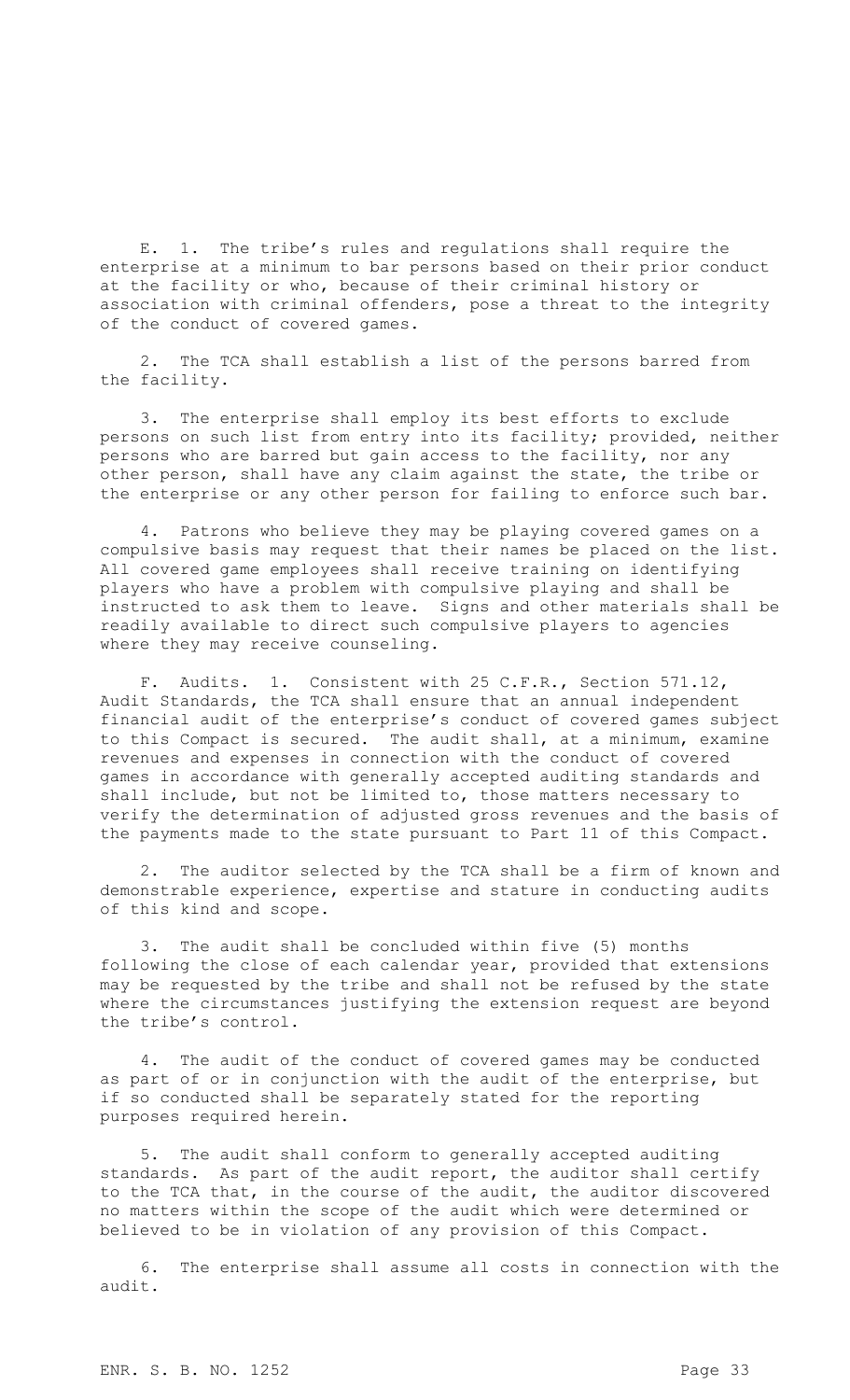7. The audit report for the conduct of covered games shall be submitted to the SCA within thirty (30) days of completion. The auditor's work papers concerning covered games shall be made available to the SCA upon request.

8. Representatives of the SCA may, upon request, meet with the auditors to discuss the work papers, the audit or any matters in connection therewith; provided, such discussions are limited to covered games information and pursue legitimate state covered games interests.

G. Rules for Play of and Prizes for Covered Games. Summaries of the rules for playing covered games and winning prizes shall be visibly displayed in the facility. Complete sets of rules shall be available in pamphlet form in the facility.

H. Supervisory Line of Authority. The enterprise shall provide the TCA and SCA with a chart of the supervisory lines of authority with respect to those directly responsible for the conduct of covered games, and shall promptly notify those agencies of any material changes thereto.

I. Sale of Alcoholic Beverages. The sale and service of alcoholic beverages in a facility shall be in compliance with state, federal and tribal law in regard to the licensing and sale of such beverages.

J. Age Restrictions. No person who would not be eligible to be a patron of a pari-mutuel system of wagering pursuant to the provisions of subsection B of Section 208.4 of Title 3A of the Oklahoma Statutes shall be admitted into any area in a facility where covered games are played, nor be permitted to operate, or obtain a prize from or in connection with the operation of, any covered game, directly or indirectly.

K. Destruction of Documents. Enterprise books, records and other materials documenting the conduct of covered games shall be destroyed only in accordance with rules and regulations adopted by the TCA, which at a minimum shall provide as follows:

1. Material that might be utilized in connection with a potential tort claim pursuant to Part 6 of this Compact, including, but not limited to, incident reports, surveillance records, statements, and the like, shall be maintained at least one (1) year beyond the time which a claim can be made under Part 6 of this Compact or, if a tort claim is made, beyond the final disposition of such claim;

2. Material that might be utilized in connection with a prize claim, including but not limited to incident reports, surveillance records, statements, and the like, shall be maintained at least one hundred eighty (180) days beyond the time which a claim can be made under Part 6 of this Compact or, if a prize claim is made, beyond the final disposition of such claim; and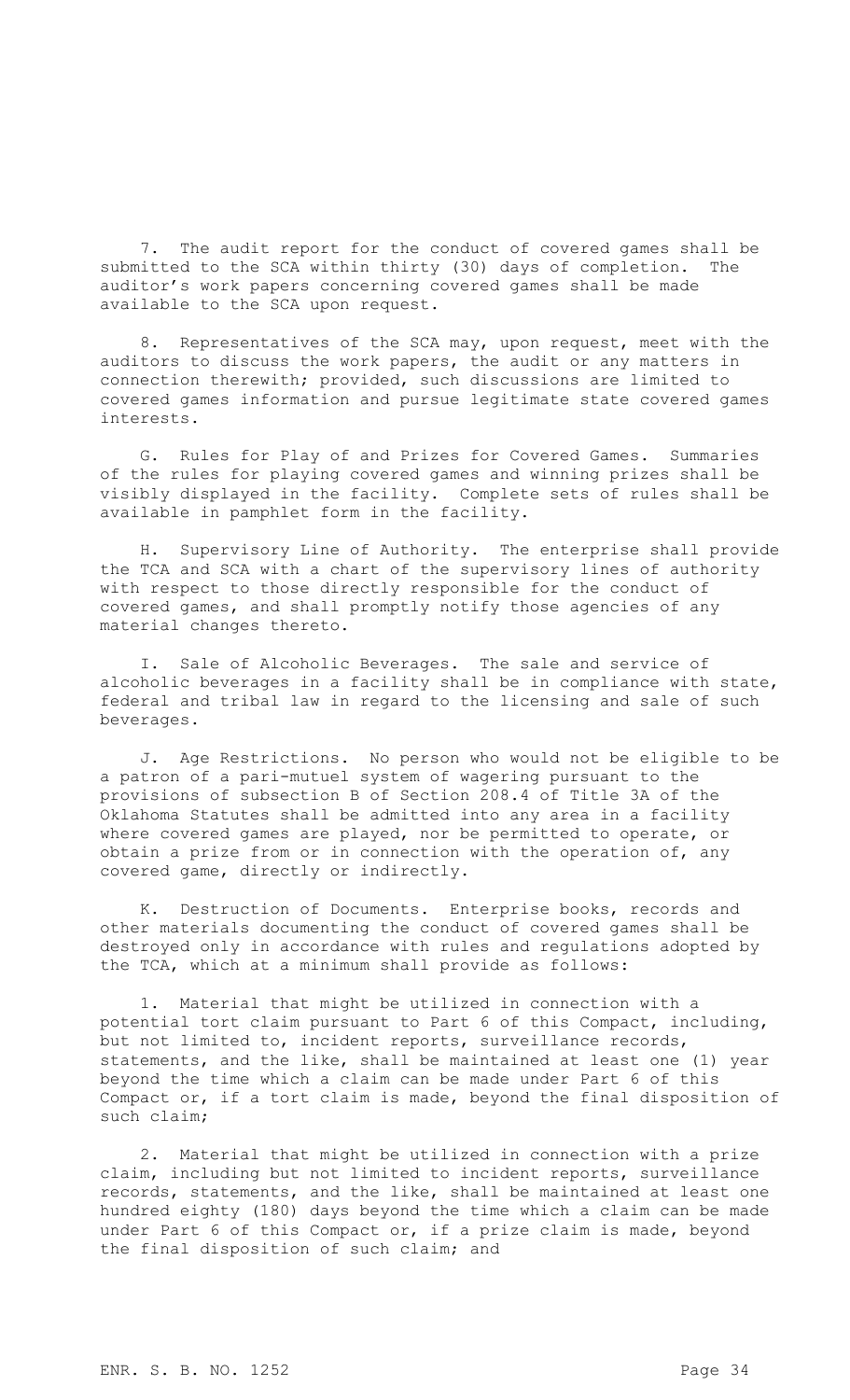3. Notwithstanding anything herein to the contrary, all enterprise books and records with respect to the conduct of covered games or the operation of the enterprise, including, but not limited to, all interim and final financial and audit reports and materials related thereto which have been generated in the ordinary course of business, shall be maintained for the minimum period of three (3) years.

L. Location. The tribe may establish and operate enterprises and facilities that operate covered games only on its Indian lands as defined by IGRA. The tribe shall notify the SCA of the operation of any new facility following the effective date of this Compact. Nothing herein shall be construed as expanding or otherwise altering the term "Indian lands", as that term is defined in the IGRA, nor shall anything herein be construed as altering the federal process governing the tribal acquisition of "Indian lands" for gaming purposes.

M. Records of Covered Games. The TCA shall keep a record of, and shall report at least quarterly to the SCA, the number of covered games in each facility, by the name or type of each and its identifying number.

PART 6. TORT CLAIMS; PRIZE CLAIMS; LIMITED CONSENT TO SUIT

A. Tort Claims. The enterprise shall ensure that patrons of a facility are afforded due process in seeking and receiving just and reasonable compensation for a tort claim for personal injury or property damage against the enterprise arising out of incidents occurring at a facility, hereinafter "tort claim", as follows:

1. During the term of this Compact, the enterprise shall maintain public liability insurance for the express purposes of covering and satisfying tort claims. The insurance shall have liability limits of not less than Two Hundred Fifty Thousand Dollars (\$250,000.00) for any one person and Two Million Dollars (\$2,000,000.00) for any one occurrence for personal injury, and One Million Dollars (\$1,000,000.00) for any one occurrence for property damage, hereinafter the "limit of liability", or the corresponding limits under the Governmental Tort Claims Act, whichever is greater. No tort claim shall be paid, or be the subject of any award, in excess of the limit of liability;

2. The tribe consents to suit on a limited basis with respect to tort claims subject to the limitations set forth in this subsection and subsection C of this Part. No consents to suit with respect to tort claims, or as to any other claims against the tribe shall be deemed to have been made under this Compact, except as provided in subsections B and C of this Part;

3. The enterprise's insurance policy shall include an endorsement providing that the insurer may not invoke tribal sovereign immunity in connection with any claim made within the limit of liability if the claim complies with the limited consent provisions of subsection C of this Part. Copies of all such insurance policies shall be forwarded to the SCA;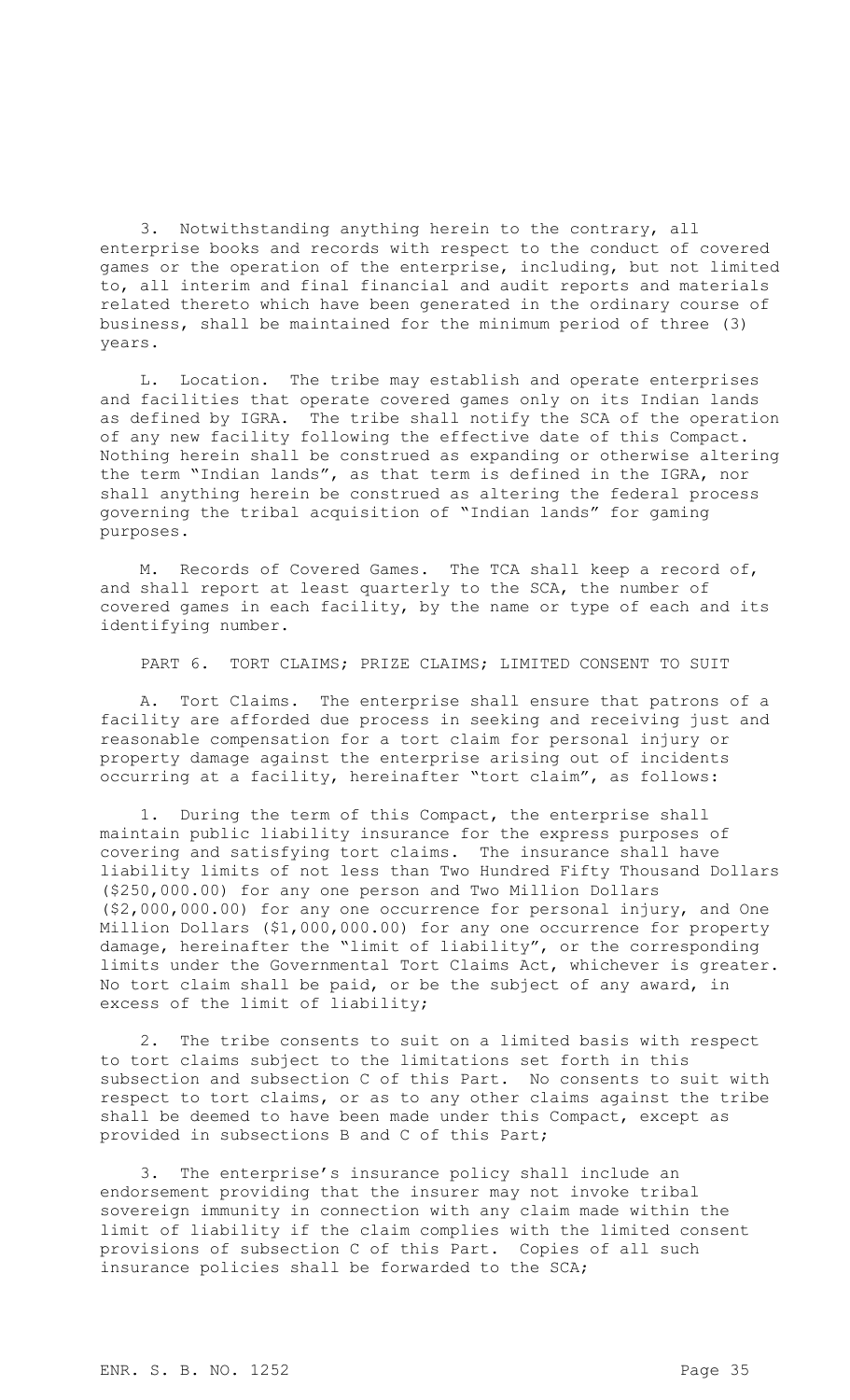4. Any patron having a tort claim shall file a written tort claim notice by delivery to the enterprise or the TCA. The date the tort claim notice is filed with the enterprise or the TCA shall be deemed the official date of filing the tort claim notice. The tort claim notice shall be filed within one (1) year of the date of the event which allegedly caused the claimed loss. Failure to file the tort claim notice during such period of time shall forever bar such tort claim; provided that a tort claim notice filed with the enterprise or the TCA more than ninety (90) days, but within one (1) year, after the event shall be deemed to be timely filed, but any judgment thereon shall be reduced by ten percent (10%).

5. If the tort claim notice is filed with the TCA, the TCA shall forward a copy of the tort claim to the enterprise and the SCA within forty-eight (48) hours of filing, and if the tort claim notice is filed with the enterprise, the enterprise shall forward a copy of the tort claim to the TCA and the SCA within forty-eight (48) hours of filing;

6. The tort claim notice shall state the date, time, place and circumstances of the incident upon which the tort claim is based, the identity of any persons known to have information regarding the incident, including employees or others involved in or who witnessed the incident, the amount of compensation and the basis for said relief; the name, address and telephone number of the claimant, and the name, address and telephone number of any representative authorized to act or settle the claim on behalf of the claimant;

7. All tort claim notices shall be signed by the claimant. The rules and regulations may additionally require that the tort claim notices be signed under oath. The rules and regulations may also require that as a condition of prosecuting tort claims, the claimant shall appear to be interviewed or deposed at least once under reasonable circumstances, which shall include the attendance of the claimant's legal counsel if requested; provided that the enterprise shall afford claimant at least thirty (30) days' written notice of the interview or deposition; and provided further that the claimant's failure to appear without cause for any interview or deposition properly noticed pursuant to this paragraph shall be deemed a voluntary withdrawal of the tort claim;

8. The enterprise shall promptly review, investigate, and make a determination regarding the tort claim. Any portion of a tort claim which is unresolved shall be deemed denied if the enterprise fails to notify the claimant in writing of its approval within ninety (90) days of the filing date, unless the parties by written agreement extend the date by which a denial shall be deemed issued if no other action is taken. Each extension shall be for no more than ninety (90) days, but there shall be no limit on the number of written agreements for extensions, provided that no written agreement for extension shall be valid unless signed by the claimant and an authorized representative of the enterprise. The claimant and the enterprise may continue attempts to settle a claim beyond an extended date; provided, settlement negotiations shall not extend the date of denial in the absence of a written agreement for extension as required by this paragraph;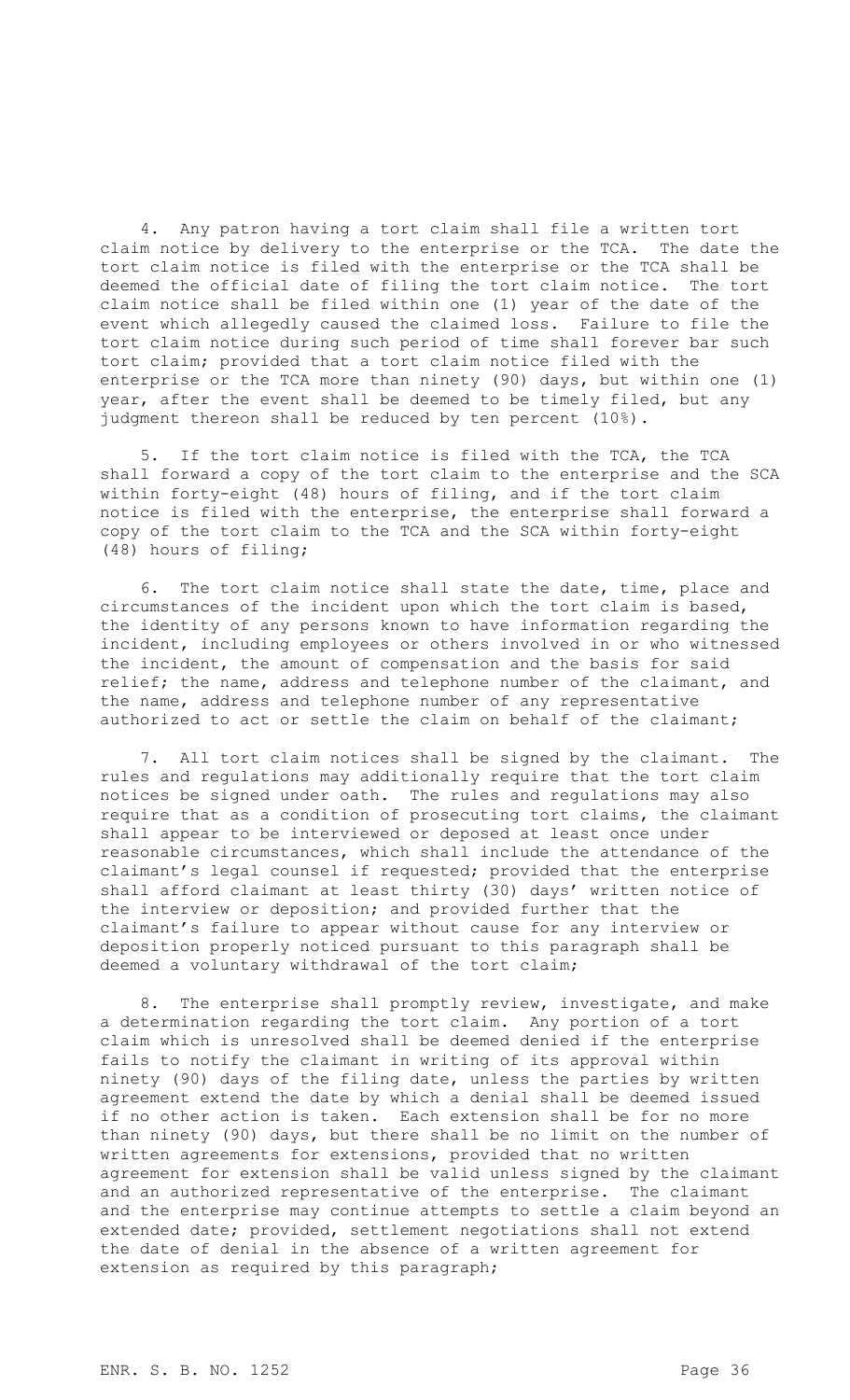9. A judicial proceeding for any cause arising from a tort claim may be maintained in accordance with and subject to the limitations of subsection C of this Part only if the following requirements have been met:

- a. the claimant has followed all procedures required by this Part, including, without limitation, the delivery of a valid and timely written tort claim notice to the enterprise,
- b. the enterprise has denied the tort claim, and
- c. the claimant has filed the judicial proceeding no later than the one-hundred-eightieth day after denial of the claim by the enterprise; provided, that neither the claimant nor the enterprise may agree to extend the time to commence a judicial proceeding; and

10. Notices explaining the procedure and time limitations with respect to making a tort claim shall be prominently posted in the facility. Such notices shall explain the method and places for making a tort claim, that this procedure is the exclusive method of making a tort claim, and that claims that do not follow these procedures shall be forever barred. The enterprise shall make pamphlets containing the requirements in this subsection readily available to all patrons of the facility and shall provide such pamphlets to a claimant within five (5) days of the filing of a claim.

B. Prize Claims. The enterprise shall ensure that patrons of a facility are afforded due process in seeking and receiving just and reasonable compensation arising from a patron's dispute, in connection with his or her play of any covered game, the amount of any prize which has been awarded, the failure to be awarded a prize, or the right to receive a refund or other compensation, hereafter "prize claim", as follows:

1. The tribe consents to suit on a limited basis with respect to prize claims against the enterprise only as set forth in subsection C of this Part; no consents to suit with respect to prize claims, or as to any other claims against the tribe shall be deemed to have been made under this Compact, except as provided in subsections A and C of this Part;

2. The maximum amount of any prize claim shall be the amount of the prize which the claimant establishes he or she was entitled to be awarded, hereafter "prize limit";

3. Any patron having a prize claim shall file a written prize claim notice by delivery to the enterprise or the TCA. The date the prize claim is filed with the enterprise or the TCA shall be deemed the official date of filing the prize claim notice. The prize claim notice shall be filed within ten (10) days of the event which is the basis of the claim. Failure to file the prize claim notice during such period of time shall forever bar such prize claim;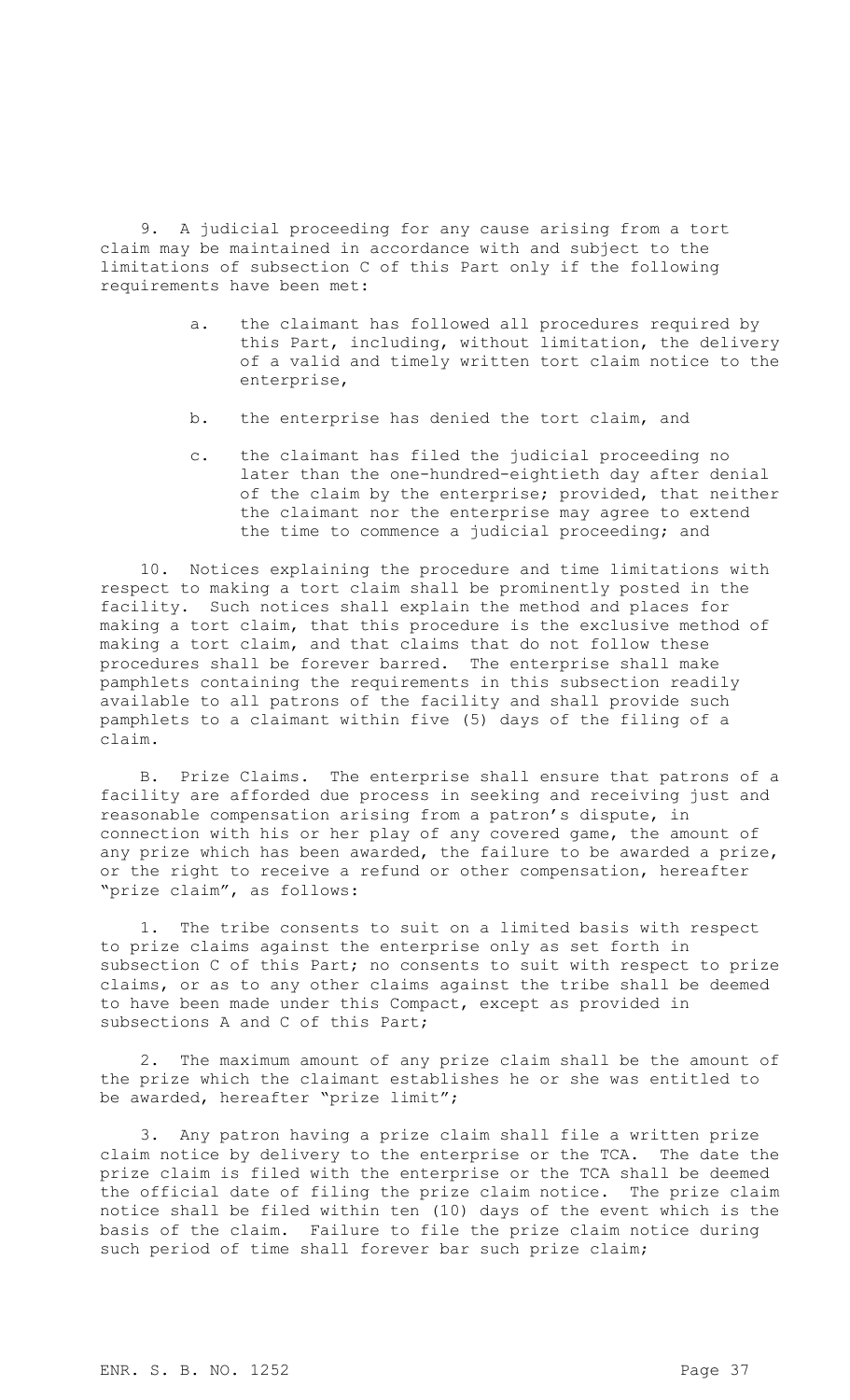4. If the prize claim notice is filed with the TCA, the TCA shall forward a copy of the prize claim to the enterprise and the SCA within forty-eight (48) hours of its filing; and if the prize claim notice is filed with the enterprise, the enterprise shall forward a copy of the tort claim to the TCA and the SCA within forty-eight (48) hours of filing;

5. The written prize claim notice shall state the date, time, place and circumstances of the incident upon which the prize claim is based, the identity of any persons known to have information regarding the incident, including employees or others involved in or who witnessed the incident, the amount demanded and the basis for said amount, the name, address and telephone number of the claimant, and the name, address and telephone number of any representative authorized to act or settle the claim on behalf of the claimant;

6. All notices of prize claims shall be signed by the claimant. The rules and regulations may additionally require that the prize claim notices be signed under oath;

7. The enterprise shall promptly review, investigate and make a determination regarding the prize claim. Claimants shall cooperate in providing information, including personal sworn statements and agreeing to be interviewed, as the enterprise shall reasonably request. The claimant is permitted to have counsel present during any such interview;

8. If the prize claim is not resolved within seventy-two (72) hours from the time of filing the claim in accordance with paragraph 5 of this subsection, the TCA shall immediately notify the SCA in writing that the claim has not been resolved;

9. In the event the claim is resolved, the TCA shall not be obligated to report that fact to the SCA, but shall make TCA reports available for review;

10. Any portion of a prize claim which is unresolved shall be deemed denied if the enterprise fails to notify the claimant in writing of its approval within thirty (30) days of the filing date, unless the parties agree by written agreement to extend the date. Each extension shall be for no more than thirty (30) days, but there shall be no limit on the number of written agreements for extensions; provided, that no written agreements for extension shall be valid unless signed by the claimant and an authorized representative of the TCA. The claimant and the enterprise may continue attempts to settle a claim beyond an extended date; provided, settlement negotiations shall not extend the date of denial in the absence of a written extension required by this paragraph;

11. A judicial proceeding for any cause arising from a prize claim may be maintained in accordance with and subject to the limitations of subsection C of this Part only if the following requirements have been met:

> a. the claimant has followed all procedures required by this Part, including without limitation, the delivery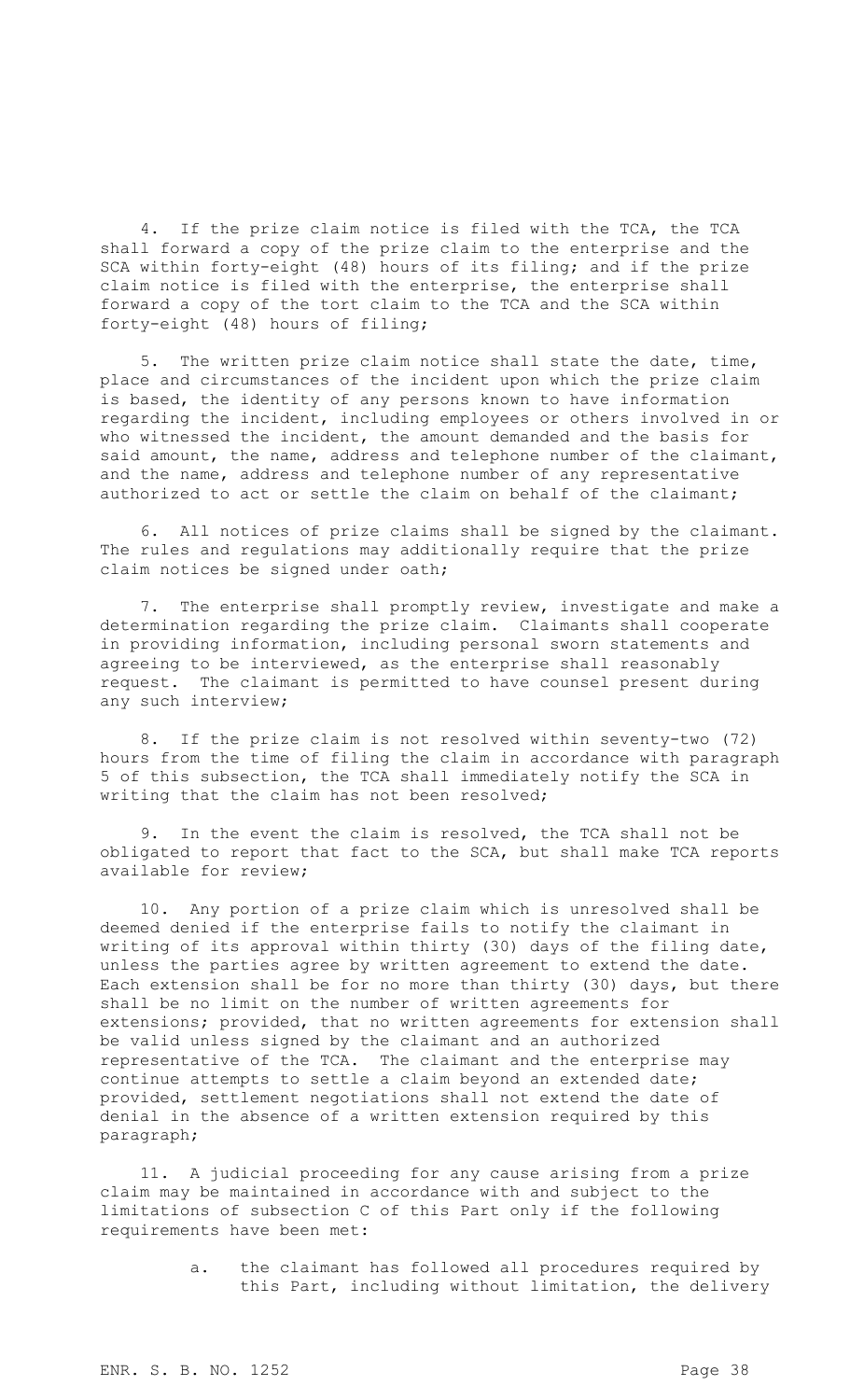of a valid and timely written prize claim notice to the enterprise,

- b. the enterprise has denied the prize claim, and
- c. the claimant has filed the judicial proceeding no later than one hundred eighty (180) days after denial of the claim by the enterprise; provided that neither the claimant nor the enterprise may extend the time to commence a judicial proceeding; and

12. Notices explaining the procedure and time limitations with respect to making a prize claim shall be prominently posted in the facility. Such notices shall explain the method and places for making claims, that this procedure is the exclusive method of making a prize claim, and that claims that do not follow this procedure shall be forever barred. The enterprise shall make pamphlets containing the requirements in this subsection readily available to all patrons of the facility and shall provide such pamphlets to a claimant by the TCA within five (5) days of the filing date of a claim.

C. Limited Consent to Suit for Tort Claims and Prize Claims. The tribe consents to suit against the enterprise in a court of competent jurisdiction with respect to a tort claim or prize claim if all requirements of paragraph 9 of subsection A or all requirements of paragraph 11 of subsection B of this Part have been met; provided that such consent shall be subject to the following additional conditions and limitations:

1. For tort claims, consent to suit is granted only to the extent such claim or any award or judgment rendered thereon does not exceed the limit of liability. Under no circumstances shall any consent to suit be effective as to any award which exceeds such applicable amounts. This consent shall only extend to the patron actually claiming to have been injured. A tort claim shall not be assignable. In the event any assignment of the tort claim is made in violation of this Compact, or any person other than the patron claiming the injury becomes a party to any action hereunder, this consent shall be deemed revoked for all purposes. Notwithstanding the foregoing, consent to suit shall not be revoked if an action on a tort claim is filed by (i) a court appointed representative of a claimant's estate, (ii) an indispensable party, or (iii) a health provider or other party subrogated to the claimant's rights by virtue of any insurance policy; provided, that nothing herein is intended to, or shall constitute a consent to suit against the enterprise as to such party except to the extent such party's claim is:

> a. in lieu of and identical to the claim that would have been made by the claimant directly but for the appointment of said representative or indispensable party, and participation of such other party is in lieu of and not in addition to pursuit of the claim by the patron, and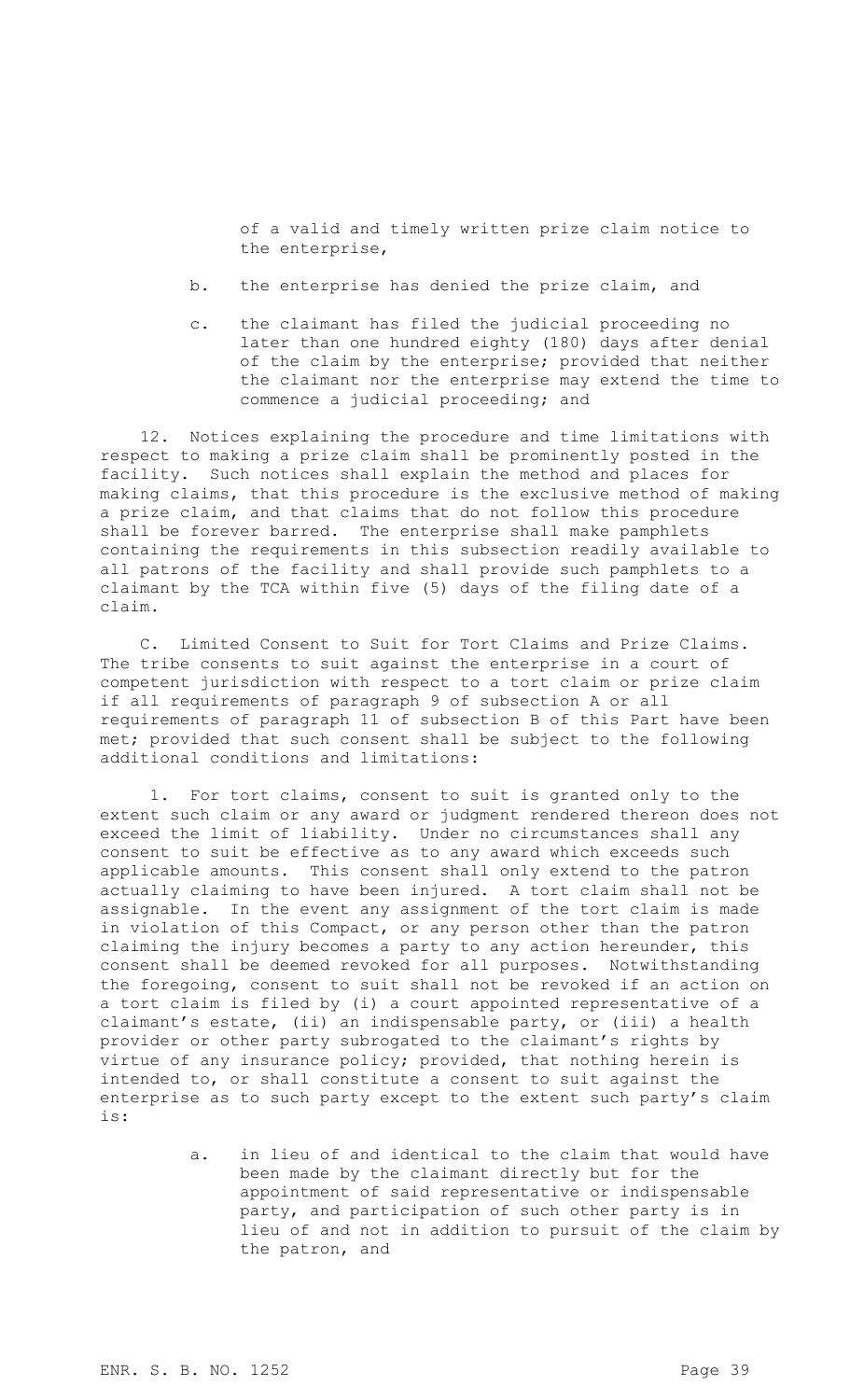b. the claim of such other party would have been subject to a consent to suit hereunder if it had been made by the claimant directly; and

2. For prize claims, consent is granted only to the extent such claim does not exceed the prize limit. Under no circumstances shall any award exceed the prize limit. This consent shall only extend to the patron actually claiming to have engaged in the play of a covered game on which the claim is based. Prize claims shall not be assignable. In the event any assignment of the prize claim is made, or any person other than the claimant entitled to make the claim becomes a party to any action hereunder, this consent shall be deemed revoked for all purposes. Notwithstanding the foregoing, consent to suit shall not be revoked if an action on a prize claim is filed by (i) a court-appointed representative of a claimant's estate, or (ii) an indispensable party, provided that nothing herein is intended to, or shall constitute a consent to suit against the enterprise as to such party except to the extent such party's claim is:

- a. in lieu of and identical to the claim that would have been made by the claimant directly but for the appointment of said representative or indispensable party, and participation of such other party is in lieu of and not in addition to pursuit of the claim by the patron, and
- b. the claim of such other party would have been subject to a consent to suit hereunder if it had been made by the claimant directly.

D. Remedies in the Event of No or Inadequate Insurance for Tort Claim. In the event a tort claim is made and there is no, or inadequate, insurance in effect as required under this Compact, the enterprise shall be deemed to be in default hereunder unless, within ten (10) days of a demand by the SCA or a claimant to do so, the enterprise has posted in an irrevocable escrow account at a state or federally chartered bank which is not owned or controlled by the tribe, sufficient cash, a bond or other security sufficient to cover any award that might be made within the limits set forth in paragraph 1 of subsection A of this Part, and informs the claimant and the state of:

1. The posting of the cash or bond;

2. The means by which the deposit can be independently verified as to the amount and the fact that it is irrevocable until the matter is finally resolved;

3. The right of the claimant to have this claim satisfied from the deposit if the claimant is successful on the claim; and

4. The notice and hearing opportunities in accordance with the tribe's tort law, if any, otherwise in accordance with principles of due process, which will be afforded to the claimant so that the intent of this Compact to provide claimants with a meaningful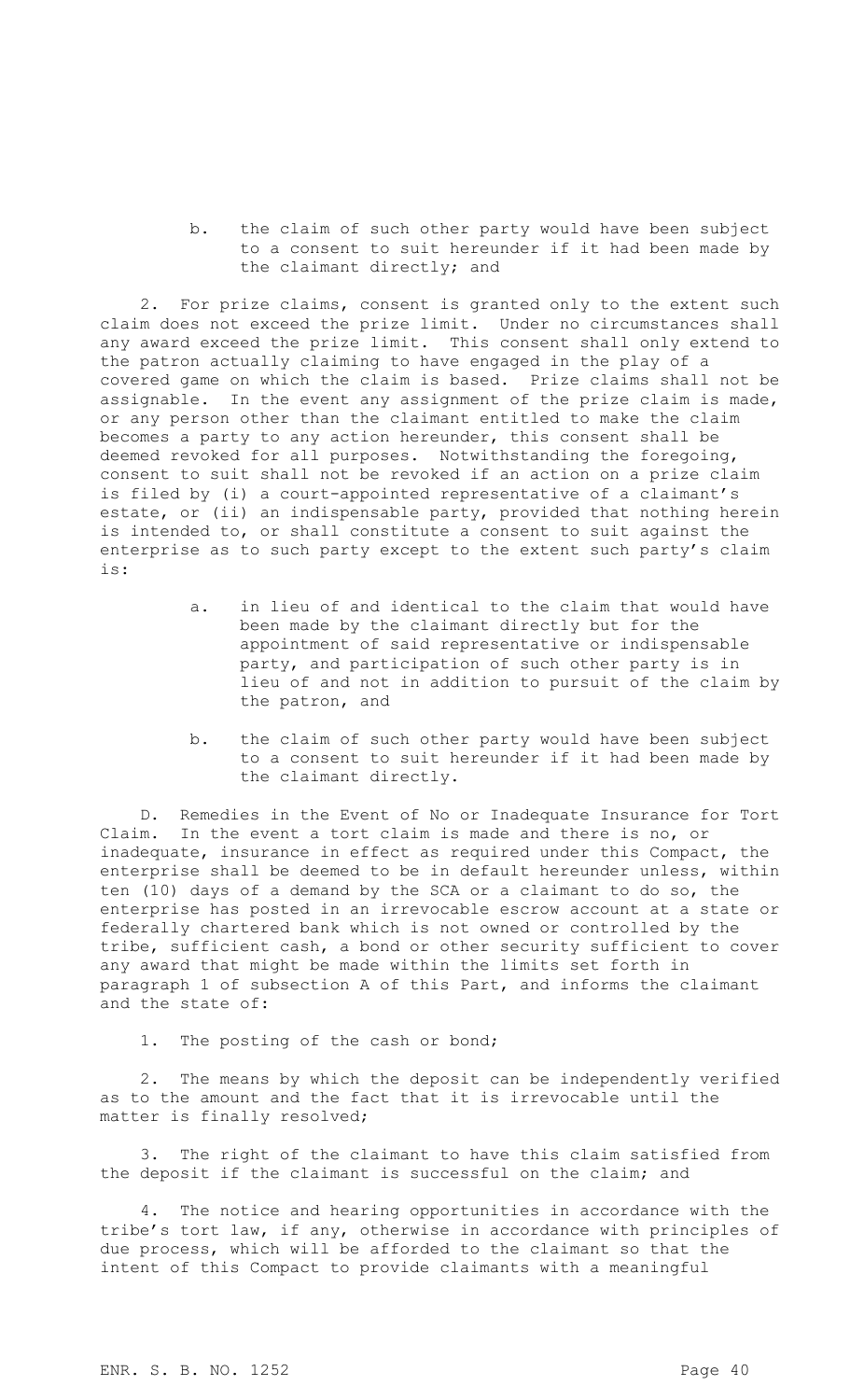opportunity to seek a just remedy under fair conditions will be fulfilled.

Part 7. ENFORCEMENT OF COMPACT PROVISIONS

A. The tribe and TCA shall be responsible for regulating activities pursuant to this Compact. As part of its responsibilities, the tribe shall require the enterprise do the following:

1. Operate the conduct of covered games in compliance with this Compact, including, but not limited to, the standards and the tribe's rules and regulations;

2. Take reasonable measures to assure the physical safety of enterprise patrons and personnel, prevent illegal activity at the facility, and protect any rights of patrons under the Indian Civil Rights Act, 25 U.S.C., Sec. 1302-1303;

3. Promptly notify appropriate law enforcement authorities of persons who may be involved in illegal acts in accordance with applicable law;

4. Assure that the construction and maintenance of the facility meets or exceeds federal and tribal standards for comparable buildings; and

5. Prepare adequate emergency access plans to ensure the health and safety of all covered game patrons. Upon the finalization of emergency access plans, the TCA or enterprise shall forward copies of such plans to the SCA.

B. All licenses for members and employees of the TCA shall be issued according to the same standards and terms applicable to facility employees. The TCA shall employ qualified compliance officers under the authority of the TCA. The compliance officers shall be independent of the enterprise, and shall be supervised and accountable only to the TCA. A TCA compliance officer shall be available to the facility during all hours of operation upon reasonable notice, and shall have immediate access to any and all areas of the facility for the purpose of ensuring compliance with the provisions of this Compact. The TCA shall investigate any such suspected or reported violation of this Compact and shall require the enterprise to correct such violations. The TCA shall officially enter into its files timely written reports of investigations and any action taken thereon, and shall forward copies of such reports to the SCA within fifteen (15) days of such filing. Any such violations shall be reported immediately to the TCA, and the TCA shall immediately forward the same to the SCA. In addition, the TCA shall promptly report to the SCA any such violations which it independently discovers.

C. In order to develop and foster a positive and effective relationship in the enforcement of the provisions of this Compact, representatives of the TCA and the SCA shall meet, not less than on an annual basis, to review past practices and examine methods to improve the regulatory scheme created by this Compact. The meetings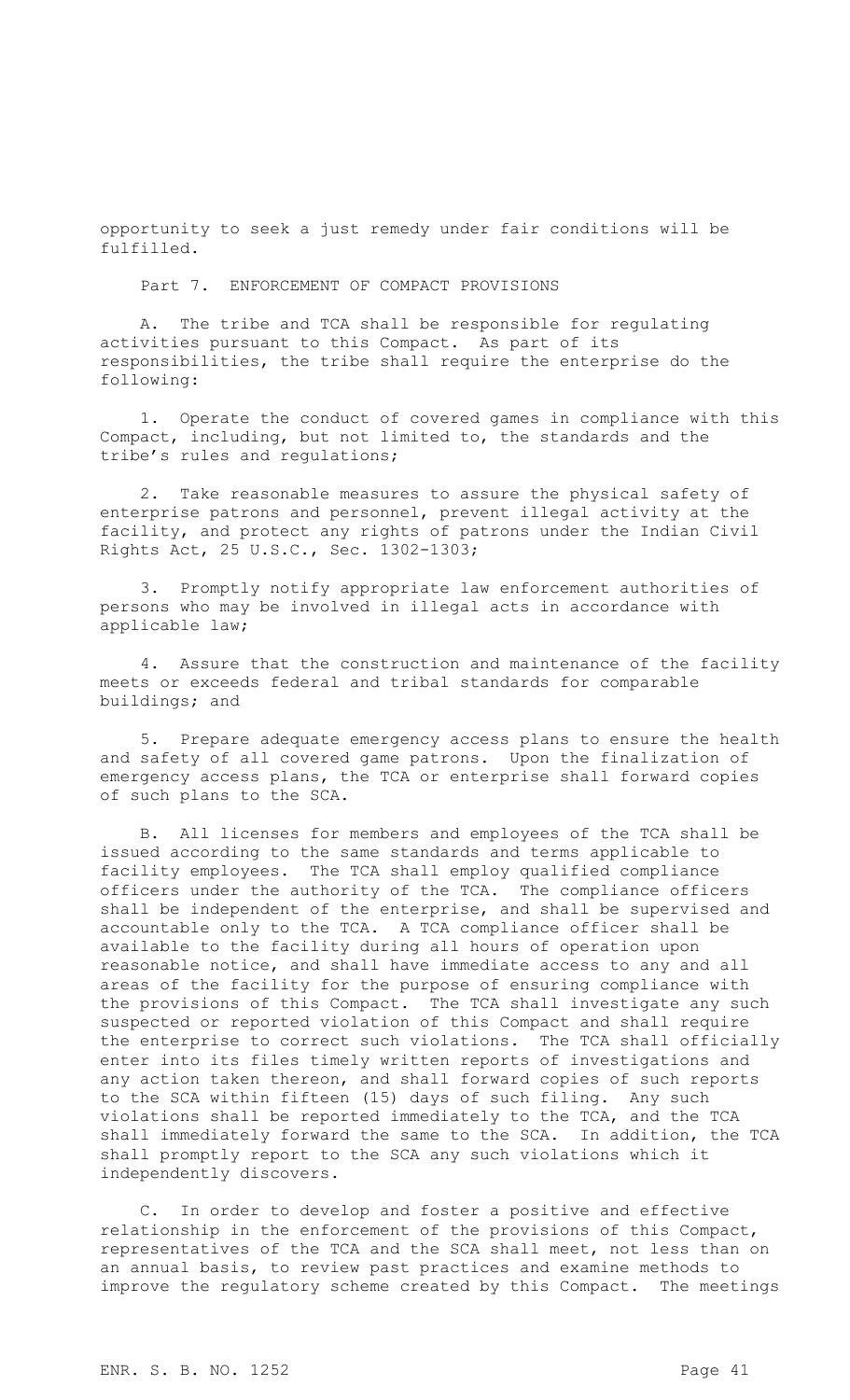shall take place at a location mutually agreed to by the TCA and the SCA. The SCA, prior to or during such meetings, shall disclose to the TCA any concerns, suspected activities, or pending matters reasonably believed to possibly constitute violations of this Compact by any person, organization or entity, if such disclosure will not compromise the interest sought to be protected.

Part 8. STATE MONITORING OF COMPACT

A. The SCA shall, pursuant to the provisions of this Compact, have the authority to monitor the conduct of covered games to ensure that the covered games are conducted in compliance with the provisions of this Compact. In order to properly monitor the conduct of covered games, agents of the SCA shall have reasonable access to all areas of the facility related to the conduct of covered games as provided herein:

1. Access to the facility by the SCA shall be during the facility's normal operating hours only; provided that to the extent such inspections are limited to areas of the facility where the public is normally permitted, SCA agents may inspect the facility without giving prior notice to the enterprise;

2. Any suspected or claimed violations of this Compact or of law shall be directed in writing to the TCA; SCA agents shall not interfere with the functioning of the enterprise; and

3. Before SCA agents enter any nonpublic area of the facility, they shall provide proper photographic identification to the TCA. SCA agents shall be accompanied in nonpublic areas of the facility by a TCA agent. A one-hour notice by SCA to the TCA may be required to assure that a TCA officer is available to accompany SCA agents at all times.

B. Subject to the provisions herein, agents of the SCA shall have the right to review and copy documents of the enterprise related to its conduct of covered games. The review and copying of such documents shall be during normal business hours or hours otherwise at tribe's discretion. However, the SCA shall not be permitted to copy those portions of any documents of the enterprise related to its conduct of covered games that contain business or marketing strategies or other proprietary and confidential information of the enterprise, including, but not limited to, customer lists, business plans, advertising programs, marketing studies, and customer demographics or profiles. No documents of the enterprise related to its conduct of covered games or copies thereof shall be released to the public by the state under any circumstances. All such documents shall be deemed confidential documents owned by the tribe and shall not be subject to public release by the state.

C. At the completion of any SCA inspection or investigation, the SCA shall forward a written report thereof to the TCA. The TCA shall be apprised on a timely basis of all pertinent, nonconfidential information regarding any violation of federal, state, or tribal laws, the rules or regulations, or this Compact. Nothing herein prevents the SCA from contacting tribal or federal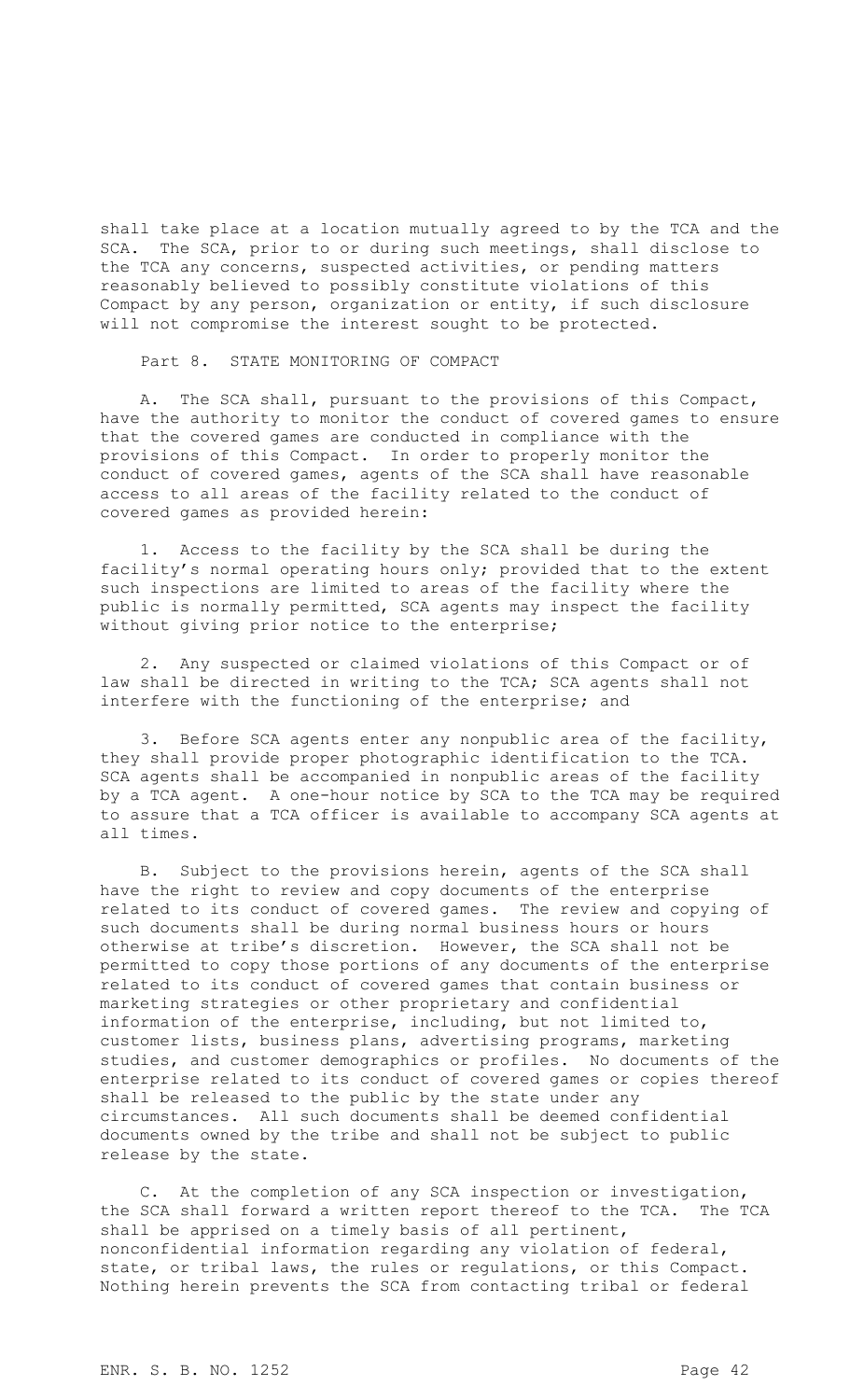law enforcement authorities for suspected criminal wrongdoing involving the TCA. TCA may interview SCA inspectors upon reasonable notice and examine work papers and SCA in the same fashion that SCA inspectors may examine auditors' notes and make auditor inquiry unless providing such information to the TCA will compromise the interests sought to be protected. If the SCA determines that providing the information to the TCA will compromise the interests sought to be protected, then the SCA shall provide such information to the tribe in accordance with Part 13 of this Compact.

D. Nothing in this Compact shall be deemed to authorize the state to regulate the tribe's government, including the TCA, or to interfere in any way with the tribe's selection of its governmental officers, including members of the TCA; provided, however, the SCA and the tribe, upon request of the tribe, shall jointly employ, at the tribe's expense, an independent firm to perform on behalf of the SCA the duties set forth in subsections A and B of this Part.

## Part 9. JURISDICTION

This Compact shall not alter tribal, federal or state civil adjudicatory or criminal jurisdiction.

## Part 10. LICENSING

A. 1. Except as provided in paragraph 4 of Part 3, no covered game employee shall be employed at a facility or by an enterprise unless such person is licensed in accordance with this Compact. In addition to the provisions of this Part which are applicable to the licensing of all covered game employees, the requirements of 25 C.F.R., Part 556, Background Investigations for Primary Management Officials and Key Employees, and 25 C.F.R., Part 558, Gaming Licenses for Key Employees and Primary Management Officials, apply to Key Employees and Primary Management Officials of the facility and enterprise.

2. All prospective covered game employees shall apply to the TCA for a license. Licenses shall be issued for periods of no more than two (2) years, after which they may be renewed only following review and update of the information upon which the license was based; provided, the TCA may extend the period in which the license is valid for a reasonable time pending the outcome of any investigation being conducted in connection with the renewal of such license. In the event the SCA contends that any such extension is unreasonable, it may seek resolution of that issue pursuant to Part 11 of this Compact.

3. The application process shall require the TCA to obtain sufficient information and identification from the applicant to permit a background investigation to determine if a license should be issued in accordance with this Part and the rules and regulations. The TCA shall obtain information about a prospective covered game employee that includes:

> a. full name, including any aliases by which applicant has ever been known,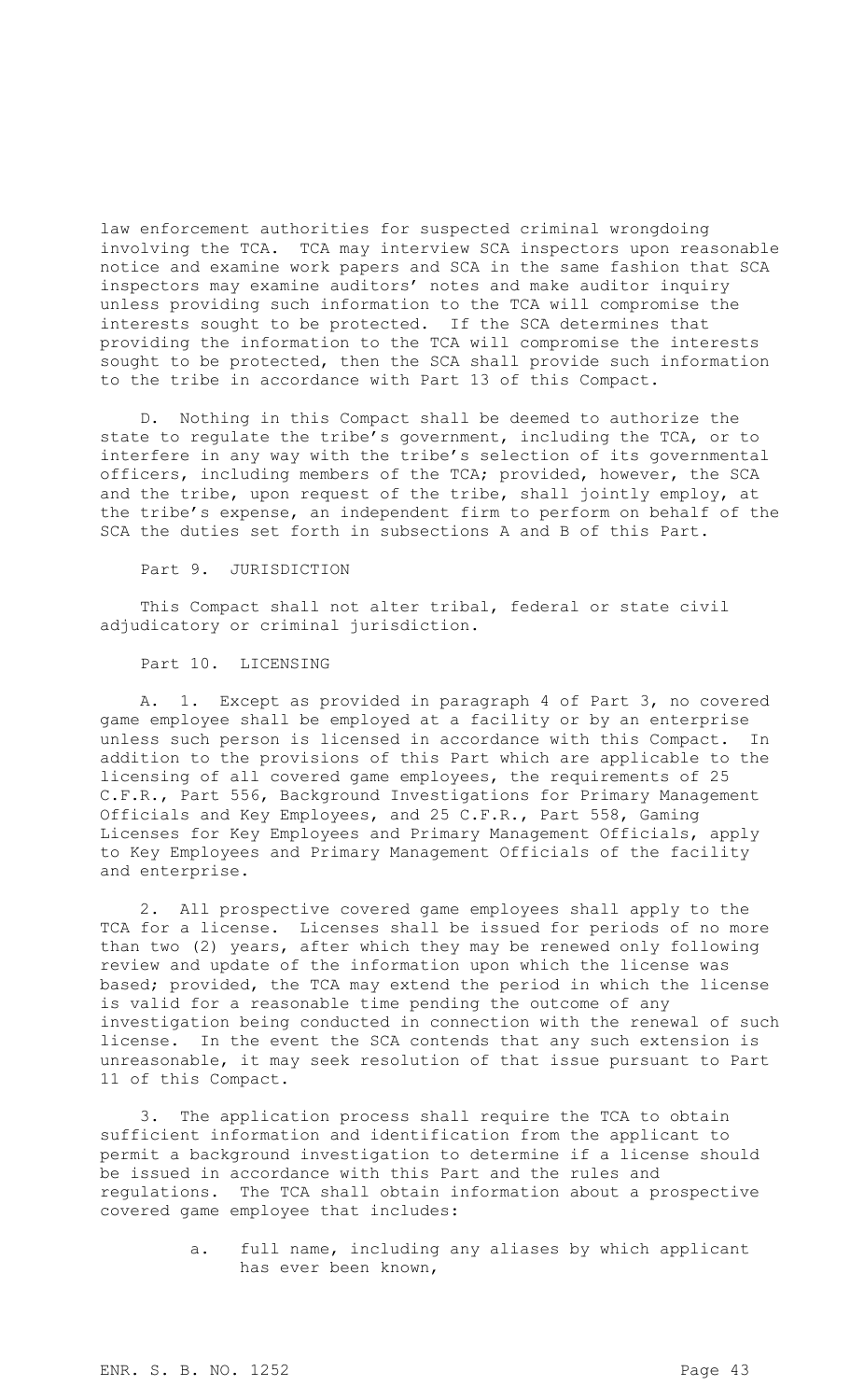- b. social security number,
- c. date and place of birth,
- d. residential addresses for the past five (5) years,
- e. employment history for the past five (5) years,
- f. driver license number,
- g. all licenses issued and disciplinary charges filed, whether or not discipline was imposed, by any state or tribal regulatory authority,
- h. all criminal arrests and proceedings, except for minor traffic offenses, to which the applicant has been a party,
- i. a set of fingerprints,
- j. a current photograph,
- k. military service history, and
- l. any other information the TCA determines is necessary to conduct a thorough background investigation.

4. Upon obtaining the required initial information from a prospective covered game employee, the TCA shall forward a copy of such information to the SCA, along with any determinations made with respect to the issuance or denial of a temporary or permanent license. The SCA may conduct its own background investigation of the applicant at SCA expense, shall notify the TCA of such investigation within a reasonable time from initiation of the investigation, and shall provide a written report to the TCA of the outcome of such investigation within a reasonable time from the receipt of a request from the TCA for such information. SCA inspector field notes and the SCA inspector shall be available upon reasonable notice for TCA review and inquiry.

The TCA may issue a temporary license for a period not to exceed ninety (90) days, and the enterprise may employ on a probationary basis, any prospective covered game employee who represents in writing that he or she meets the standards set forth in this Part, provided the TCA or enterprise is not in possession of information to the contrary. The temporary license shall expire at the end of the ninety-day period or upon issuance or denial of a permanent license, whichever event occurs first. Provided that the temporary license period may be extended at the discretion of the TCA so long as good faith efforts are being made by the applicant to provide required information, or the TCA is continuing to conduct its investigation or is waiting on information from others, and provided further that in the course of such temporary or extended temporary licensing period, no information has come to the attention of the TCA which, in the absence of countervailing information then in the record, would otherwise require denial of license. permanent license shall be issued or denied within a reasonable time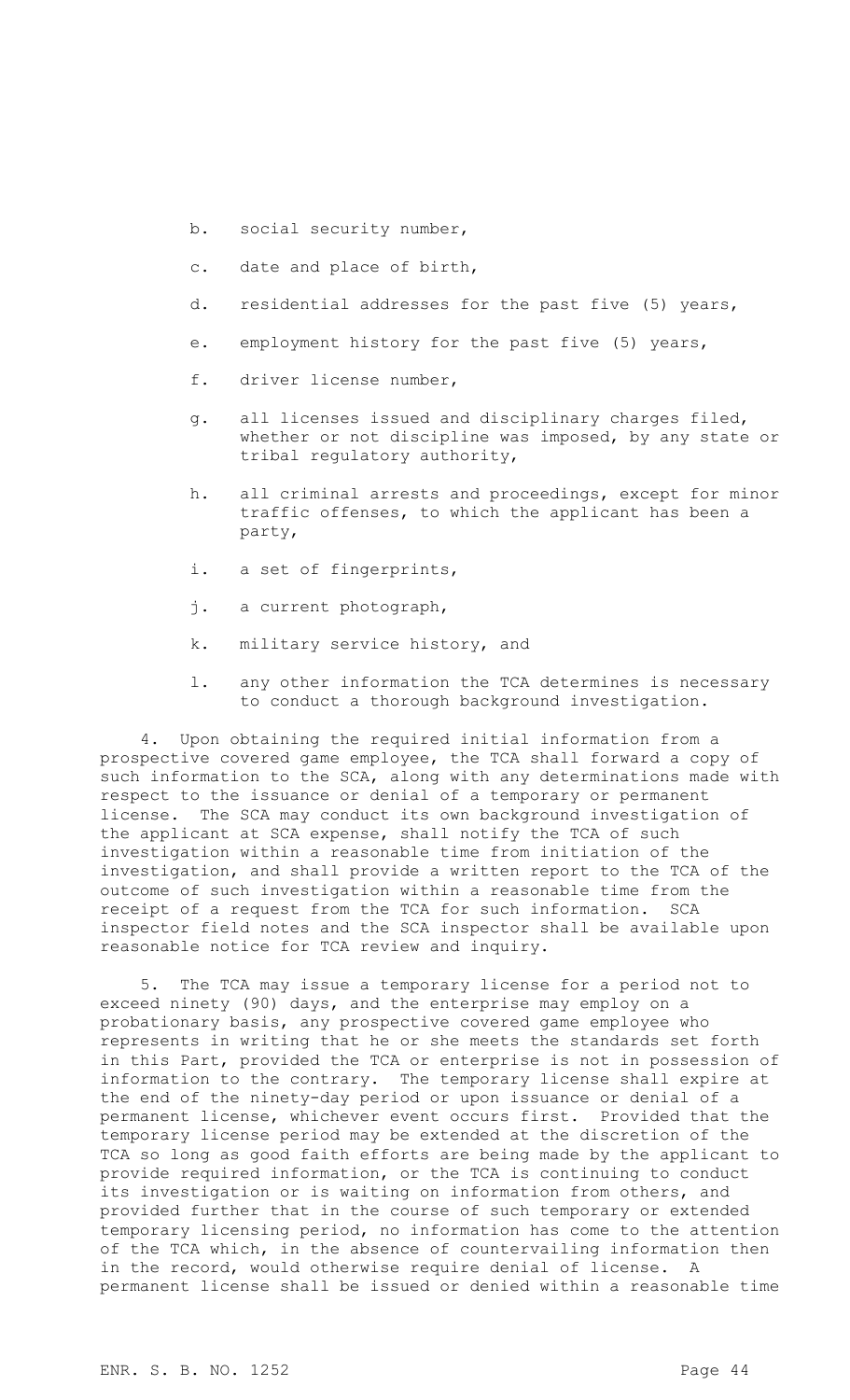following the completion of the applicant's background investigation.

6. In covered gaming the tribe shall not employ and shall terminate, and the TCA shall not license and shall revoke a license previously issued to, any covered game employee who:

- a. has been convicted of any felony or an offense related to any covered games or other gaming activity,
- b. has knowingly and willfully provided false material, statements or information on his or her employment application, or
- c. is a person whose prior activities, criminal record, or reputation, habits, and associations pose a threat to the public interest or to the effective regulation and control of the conduct of covered games, or create or enhance the dangers of unsuitable, unfair, or illegal practices, methods, and activities in the conduct of covered games or the carrying on of the business and financial arrangements incidental thereto.

7. The SCA may object to the employment of any individual by the enterprise based upon the criteria set forth in paragraph 6 of subsection A of this Part. Such objection shall be in writing setting forth the basis of the objection. The SCA inspector's work papers, notes and exhibits which formed the SCA conclusion shall be available upon reasonable notice for TCA review. The enterprise shall have discretion to employ an individual over the objection of the SCA.

8. The TCA shall have the discretion to initiate or continue a background investigation of any licensee or license applicant and to take appropriate action with respect to the issuance or continued validity of any license at any time, including suspending or revoking such license.

9. The TCA shall require all covered game employees to wear, in plain view, identification cards issued by the TCA which include a photograph of the employee, his or her first name, a four-digit identification number unique to the license issued to the employee, a tribal seal or signature verifying official issuance of the card, and a date of expiration, which shall not extend beyond such employee's license expiration date.

B. 1. Any person or entity who, directly or indirectly, provides or is likely to provide at least Twenty-five Thousand Dollars (\$25,000.00) in goods or services to the enterprise in any twelve-month period, or who has received at least Twenty-five Thousand Dollars (\$25,000.00) for goods or services provided to the enterprise in any consecutive twelve-month period within the immediately preceding twenty-four-month period, or any person or entity who provides through sale, lease, rental or otherwise covered games, or parts, maintenance or service in connection therewith to the tribe or the enterprise at any time and in any amount, shall be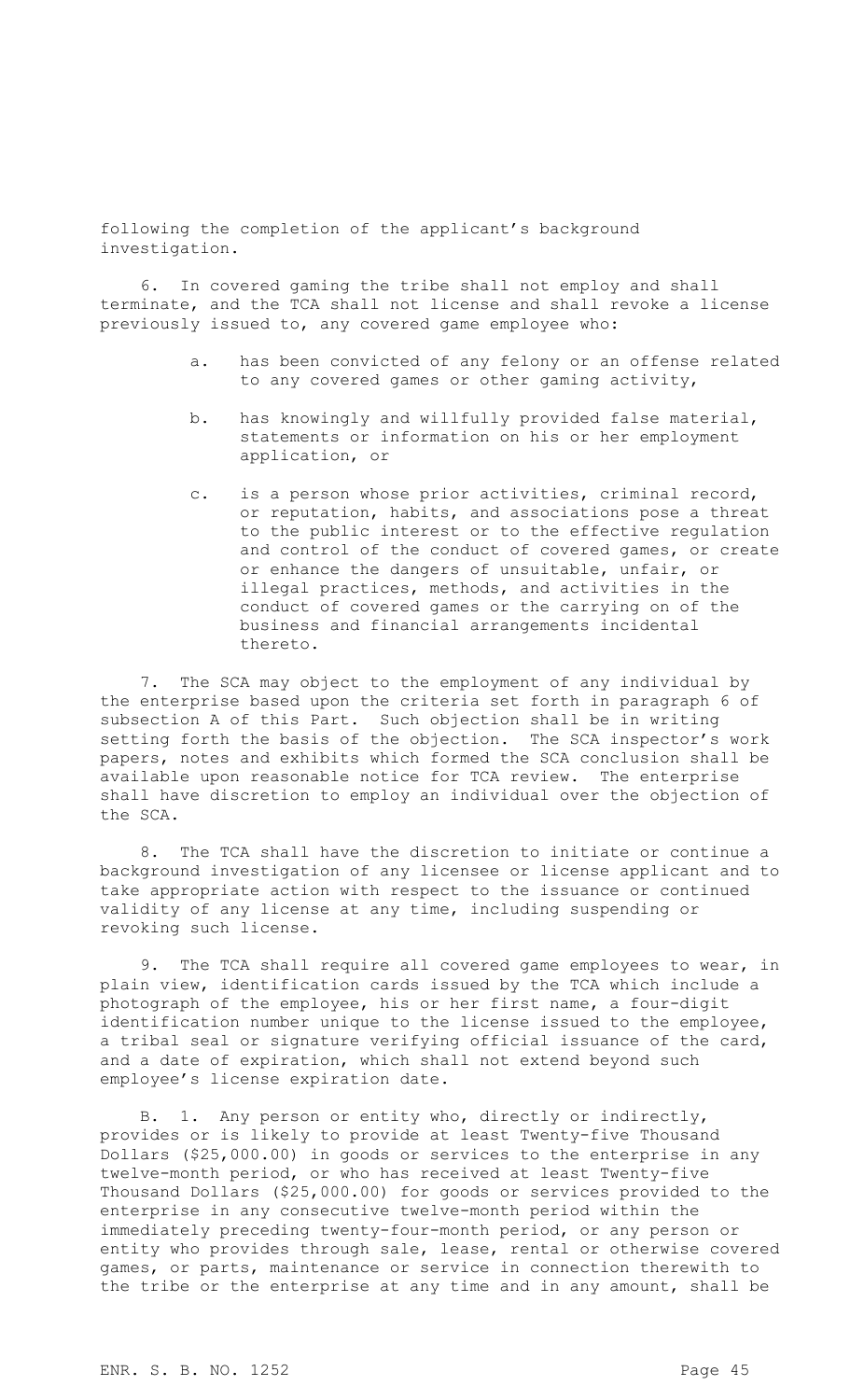licensed by the TCA prior to the provision thereof. Provided, that attorneys or certified public accountants and their firms shall be exempt from the licensing requirement herein to the extent that they are providing services covered by their professional licenses.

2. Background investigations and licensing shall follow the same process and apply the same criteria as for covered game employees set forth in paragraph 6 of subsection A of this Part.

3. In the case of a license application of any entity, all principals thereof shall be subjected to the same background investigation required for the licensing of a covered game employee, but no license as such need be issued; provided, no license shall be issued to the entity if the TCA determines that one or more of its principals will be persons who would not be qualified to receive a license if they applied as covered game employees.

4. Nothing herein shall prohibit the TCA from processing and issuing a license to a principal in his or her own name.

5. Licenses issued under this subsection shall be reviewed at least every two (2) years for continuing compliance, and shall be promptly revoked if the licensee is determined to be in violation of the standards set forth in paragraph 6 of subsection A of this Part. In connection with such a review, the TCA shall require the person or entity to update all information provided in the previous application.

6. The enterprise shall not enter into, or continue to make payments pursuant to, any contract or agreement for the provision of goods or services with any person or entity who does not meet the requirements of this Part including, but not limited to, any person or entity whose application to the TCA for a license has been denied, or whose license has expired or been suspended or revoked.

7. Pursuant to 25 C.F.R., Part 533, all management contracts must be approved by the Chair of the National Indian Gaming Commission. The SCA shall be notified promptly after any such approval.

8. In addition to any licensing criteria set forth above, if any person or entity seeking licensing under this subsection is to receive any fee or other payment based on the revenues or profits of the enterprise, the TCA may take into account whether or not such fee or other payment is fair in light of market conditions and practices.

C. 1. Subject to the exceptions set forth in paragraph 4 of this subsection, any person or entity extending financing, directly or indirectly, to the facility or enterprise in excess of Fifty Thousand Dollars (\$50,000.00) in any twelve-month period shall be licensed prior to providing such financing. Principals thereof shall be subjected to background investigations and determinations in accordance with the procedures and standards set forth in subsection A of this Part. Licenses issued under this section shall be reviewed at least every two (2) years for continuing compliance, and shall be promptly revoked if the licensee is determined to be in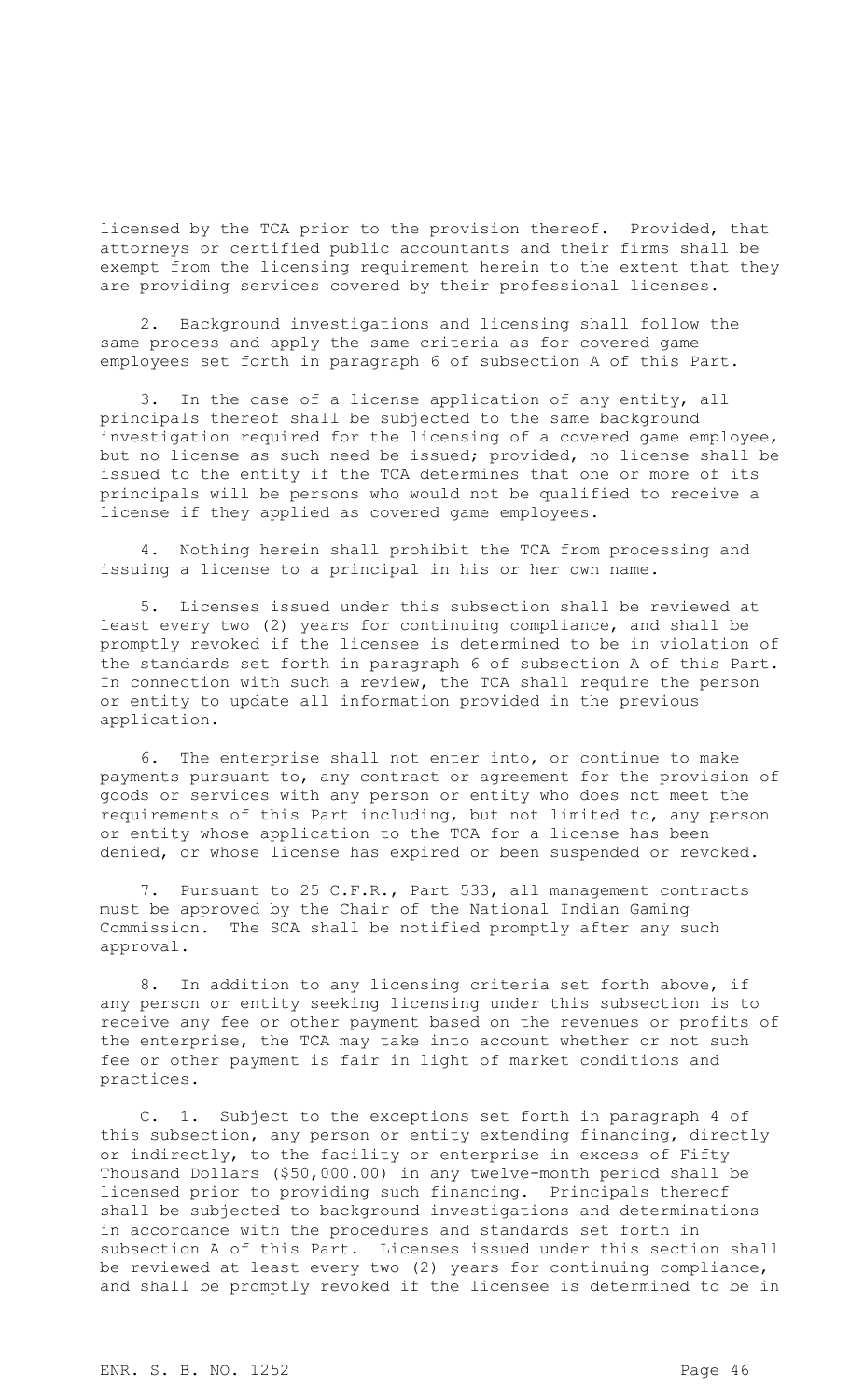violation of the standards set forth in paragraph 6 of subsection A of this Part. In connection with such a review, the TCA shall require the person or entity to update all information provided in the previous application.

2. The SCA shall be notified of all financing and loan transactions with respect to covered games or supplies in which the amount exceeds Fifty Thousand Dollars (\$50,000.00) in any twelvemonth period, and shall be entitled to review copies of all agreements and documents in connection therewith.

3. A supplier of goods or services who provides financing exclusively in connection with the sale or lease of covered games equipment or supplies shall be licensed solely in accordance with licensing procedures applicable, if at all, to such suppliers herein.

4. Financing provided by a federally regulated or stateregulated bank, savings and loan, or trust, or other federally or state-regulated lending institution; any agency of the federal, state, tribal or local government; or any person or entity, including, but not limited to, an institutional investor who, alone or in conjunction with others, lends money through publicly or commercially traded bonds or other commercially traded instruments, including but not limited to the holders of such bonds or instruments or their assignees or transferees, or which bonds or commercially traded instruments are underwritten by any entity whose shares are publicly traded or which underwriter, at the time of the underwriting, has assets in excess of One Hundred Million Dollars (\$100,000,000.00), shall be exempt from the licensing and background investigation requirements in subsection B of this Part or this subsection.

D. In the event the SCA objects to a lender, vendor or any other person or entity within subsection B or C of this Part seeking to do business with the enterprise, or to the continued holding of a license by such person or entity, it may notify the TCA of its objection. The notice shall set forth the basis of the objection with sufficient particularity to enable the TCA to investigate the basis of the objection. The SCA inspector and SCA inspector field notes shall be available for TCA review and inquiry. Within a reasonable time after such notification, the TCA shall report to the SCA on the outcome of its investigation and of any action taken or decision not to take action.

Part 11. EXCLUSIVITY AND FEES

A. The parties acknowledge and recognize that this Compact provides tribes with substantial exclusivity and, consistent with the goals of IGRA, special opportunities for tribal economic opportunity through gaming within the external boundaries of Oklahoma in respect to the covered games. In consideration thereof, so long as the state does not change its laws after the effective date of this Compact to permit the operation of any additional form of gaming by any such organization licensee, or change its laws to permit any additional electronic or machine gaming within Oklahoma, the tribe agrees to pay the following fees: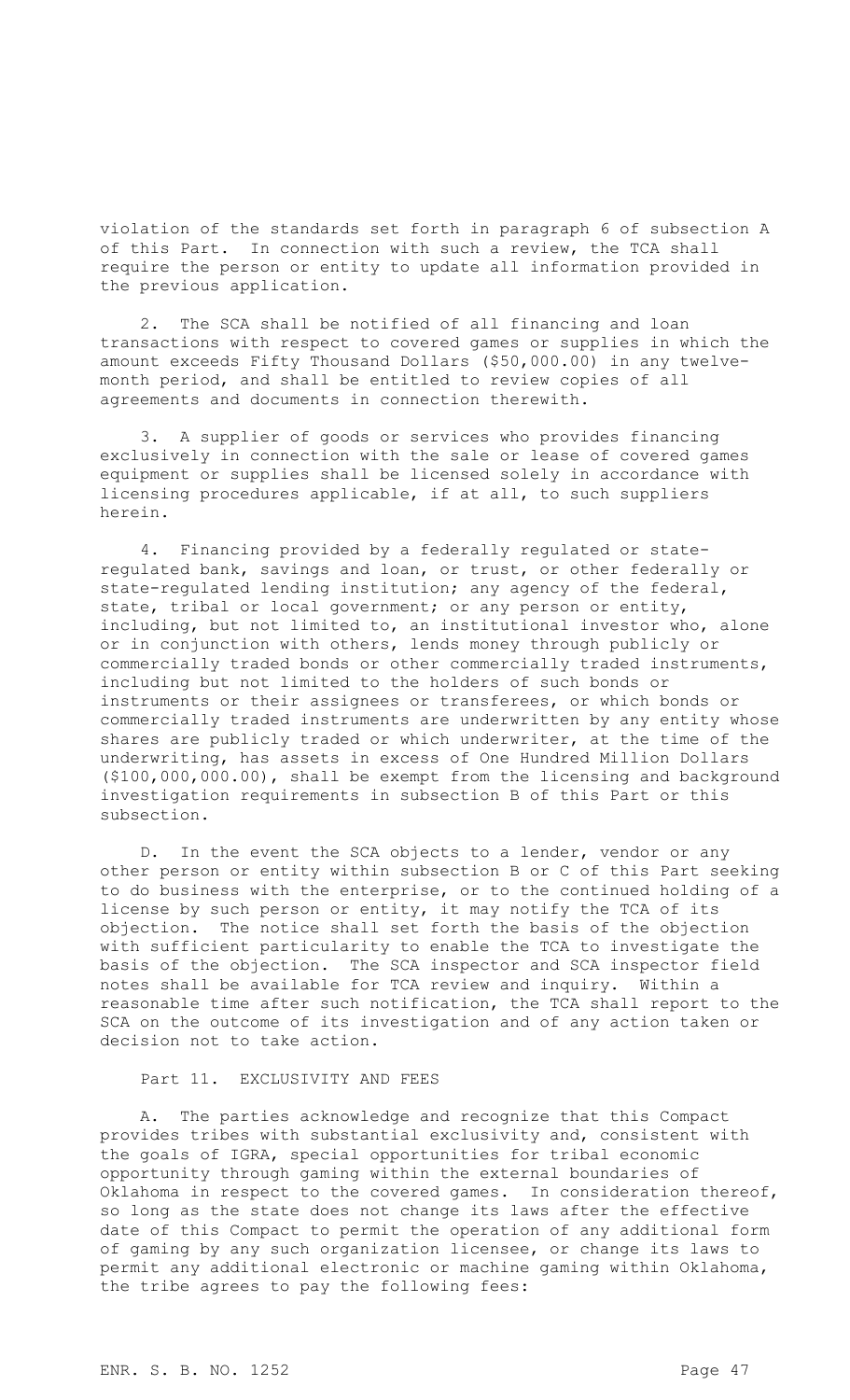1. The tribe covenants and agrees to pay to the state a fee derived from covered game revenues calculated as set forth in paragraph 2 of this subsection. Such fee shall be paid no later than the twentieth day of the month for revenues received by the tribe in the preceding month; and

- 2. The fee shall be:
	- a. four percent (4%) of the first Ten Million Dollars (\$10,000,000.00) of adjusted gross revenues received by a tribe in a calendar year from the play of electronic amusement games, electronic bonanza-style bingo games and electronic instant bingo games,
	- b. five percent (5%) of the next Ten Million Dollars (\$10,000,000.00) of adjusted gross revenues received by a tribe in a calendar year from the play of electronic amusement games, electronic bonanza-style bingo games and electronic instant bingo games,
	- c. six percent (6%) of all subsequent adjusted gross revenues received by a tribe in a calendar year from the play of electronic amusement games, electronic bonanza-style bingo games and electronic instant bingo games, and
	- d. ten percent (10%) of the monthly net win of the common pool(s) or pot(s) from which prizes are paid for nonhouse-banked card games. The tribe is entitled to keep an amount equal to state payments from the common pool(s) or pot(s) as part of its cost of operating the games.

Payments of such fees shall be made to the Treasurer of the State of Oklahoma. Nothing herein shall require the allocation of such fees to particular state purposes, including, but not limited to, the actual costs of performing the state's regulatory responsibilities hereunder.

B. Annual oversight assessment. In addition to the fee provided for in subsection A of this Part, the state shall be entitled to payment for its costs incurred in connection with the oversight of covered games to the extent provided herein, "annual oversight assessment". The annual oversight assessment, which shall be Thirty-five Thousand Dollars (\$35,000.00), shall be determined and paid in advance on a fiscal year basis for each twelve (12) months ending on June 30 of each year.

C. Upon the effective date of this Compact, the tribe shall deposit with the SCA the sum of Fifty Thousand Dollars (\$50,000.00) ("start-up assessment"). The purpose of the start-up assessment shall be to assist the state in initiating its administrative and oversight responsibilities hereunder and shall be a one-time payment to the state for such purposes.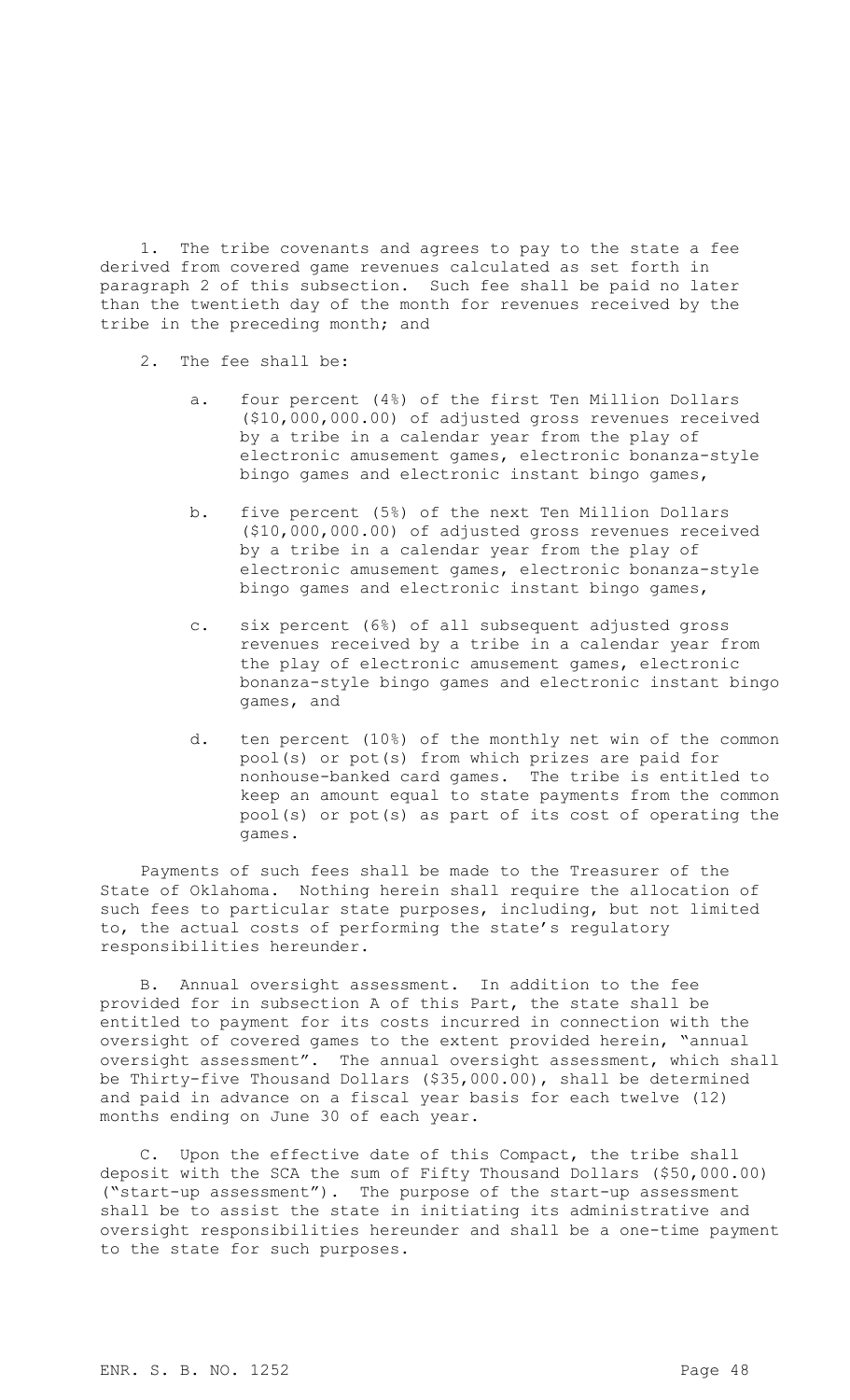D. Nothing in this Compact shall be deemed to authorize the state to impose any tax, fee, charge or assessment upon the tribe or enterprise except as expressly authorized pursuant to this Compact; provided that, to the extent that the tribe is required under federal law to report prizes awarded, the tribe agrees to copy such reports to the SCA.

E. In consideration for the covenants and agreements contained herein, the state agrees that it will not, during the term of this Compact, permit the nontribal operation of any machines or devices to play covered games or electronic or mechanical gaming devices otherwise presently prohibited by law within the state in excess of the number and outside of the designated locations authorized by the State-Tribal Gaming Act. The state recognizes the importance of this provision to the tribe and agrees, in the event of a breach of this provision by the state, to require any nontribal entity which operates any such devices or machines in excess of such number or outside of the designated location to remit to the state at least quarterly no less than fifty percent (50%) of any increase in the entities' adjusted gross revenues following the addition of such excess machines. The state further agrees to remit at least quarterly to eligible tribes, as liquidated damages, a sum equal to fifty percent (50%) of any increase in the entities' adjusted gross revenues following the addition of such excess machines. For purposes of this Part, "eligible tribes" means those tribes which have entered into this Compact and are operating gaming pursuant to this Compact within forty-five (45) miles of an entity which is operating covered game machines in excess of the number authorized by, or outside of the location designated by, the State-Tribal Gaming Act. Such liquidated damages shall be allocated pro rata to eligible tribes based on the number of covered game machines operated by each Eligible Tribe in the time period when such adjusted gross revenues were generated.

F. In consideration for the covenants and agreements contained herein, the tribe agrees that in the event it has currently or locates in the future a facility within a radius of twenty (20) miles from a recipient licensee as that term is defined in subsection K of Section 4 of the State-Tribal Gaming Act that it shall comply with the requirements of subsection K of Section 4 of the State-Tribal Gaming Act.

Part 12. DISPUTE RESOLUTION

In the event that either party to this Compact believes that the other party has failed to comply with any requirement of this Compact, or in the event of any dispute hereunder, including, but not limited to, a dispute over the proper interpretation of the terms and conditions of this Compact, the following procedures may be invoked:

1. The goal of the parties shall be to resolve all disputes amicably and voluntarily whenever possible. A party asserting noncompliance or seeking an interpretation of this Compact first shall serve written notice on the other party. The notice shall identify the specific Compact provision alleged to have been violated or in dispute and shall specify in detail the asserting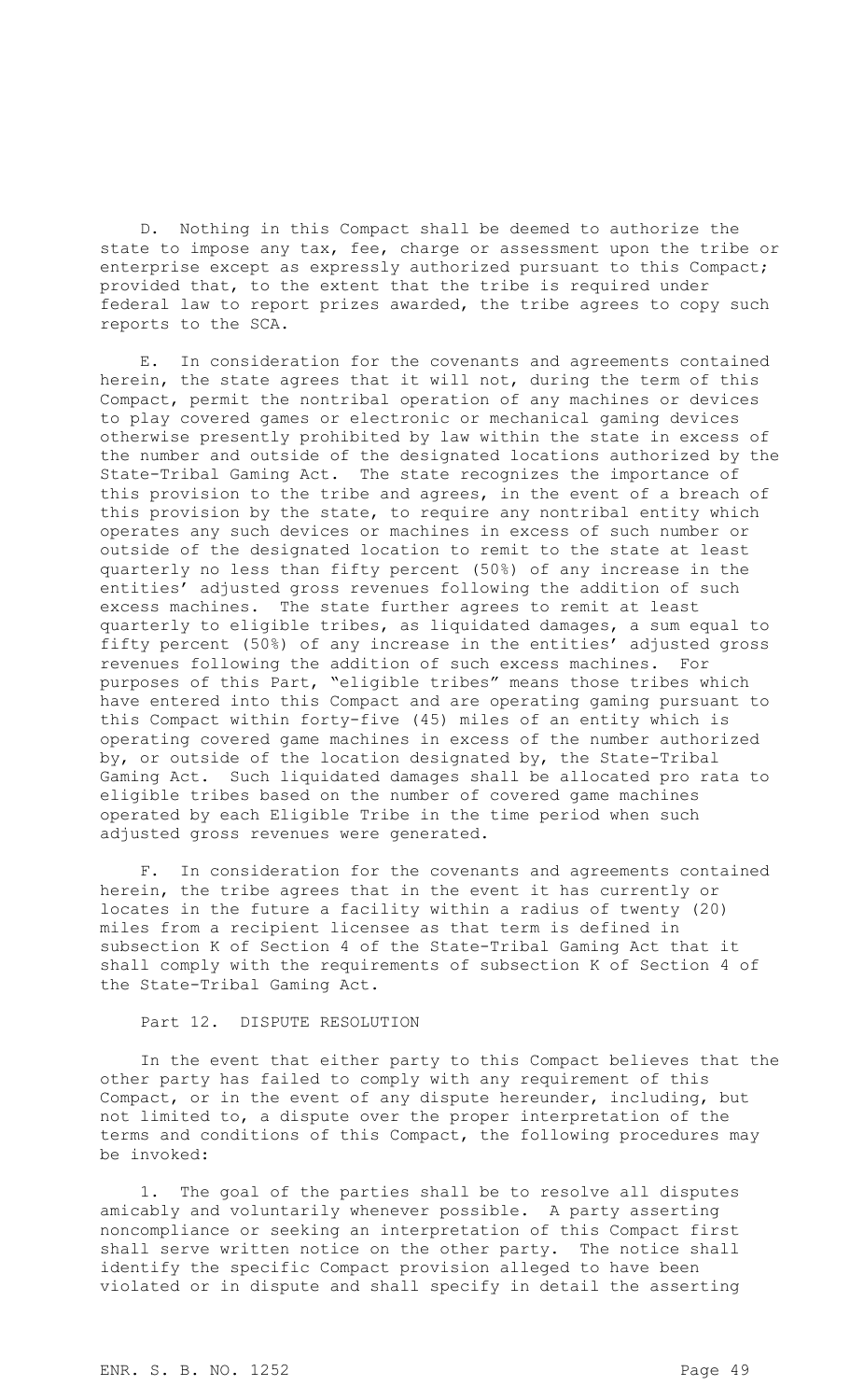party's contention and any factual basis for the claim. Representatives of the tribe and state shall meet within thirty (30) days of receipt of notice in an effort to resolve the dispute;

2. Subject to the limitation set forth in paragraph 3 of this Part, either party may refer a dispute arising under this Compact to arbitration under the rules of the American Arbitration Association (AAA), subject to enforcement or pursuant to review as provided by paragraph 3 of this Part by a federal district court. The remedies available through arbitration are limited to enforcement of the provisions of this Compact. The parties consent to the jurisdiction of such arbitration forum and court for such limited purposes and no other, and each waives immunity with respect thereto. One arbitrator shall be chosen by the parties from a list of qualified arbitrators to be provided by the AAA. If the parties cannot agree on an arbitrator, then the arbitrator shall be named by the AAA. The expenses of arbitration shall be borne equally by the parties.

A party asserting noncompliance or seeking an interpretation of this Compact under this section shall be deemed to have certified that to the best of the party's knowledge, information, and belief formed after reasonable inquiry, the claim of noncompliance or the request for interpretation of this Compact is warranted and made in good faith and not for any improper purpose, such as to harass or to cause unnecessary delay or the needless incurring of the cost of resolving the dispute. If the dispute is found to have been initiated in violation of this Part, the Arbitrator, upon request or upon his or her own initiative, shall impose upon the violating party an appropriate sanction, which may include an award to the other party of its reasonable expenses incurred in having to participate in the arbitration; and

3. Notwithstanding any provision of law, either party to the Compact may bring an action against the other in a federal district court for the de novo review of any arbitration award under paragraph 2 of this Part. The decision of the court shall be subject to appeal. Each of the parties hereto waives immunity and consents to suit therein for such limited purposes, and agrees not to raise the Eleventh Amendment to the United States Constitution or comparable defense to the validity of such waiver.

Nothing herein shall be construed to authorize a money judgment other than for damages for failure to comply with an arbitration decision requiring the payment of monies.

Part 13. CONSTRUCTION OF COMPACT; FEDERAL APPROVAL

A. Each provision, section, and subsection of this Compact shall stand separate and independent of every other provision, section, or subsection. In the event that a federal district court shall find any provision, section, or subsection of this Compact to be invalid, the remaining provisions, sections, and subsections of this Compact shall remain in full force and effect, unless the invalidated provision, section or subsection is material.

B. Each party hereto agrees to defend the validity of this Compact and the legislation in which it is embodied. This Compact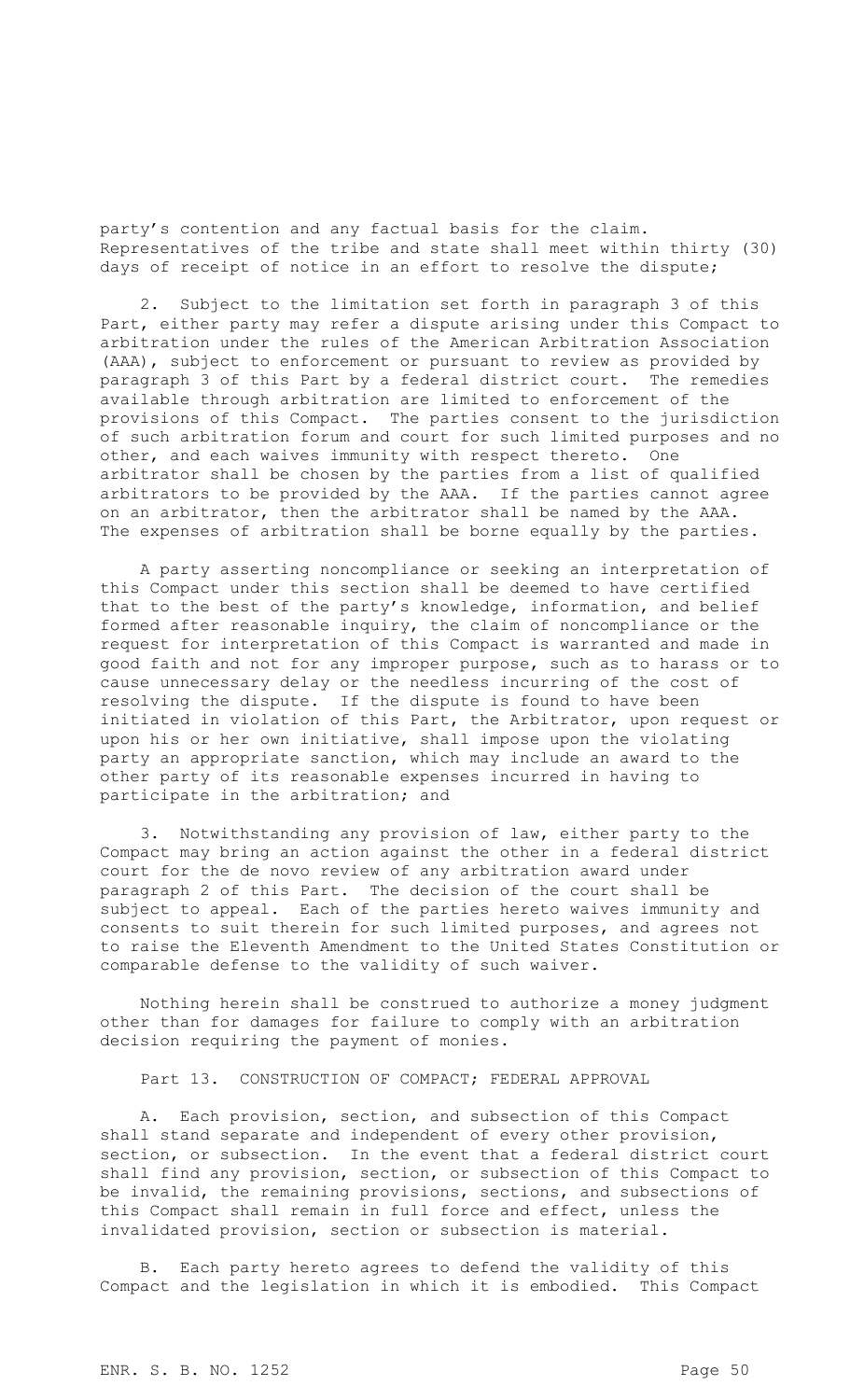shall constitute a binding agreement between the parties and shall survive any repeal or amendment of the State-Tribal Gaming Act.

C. The parties shall cooperate in seeking approval of this Compact from an appropriate federal agency as a tribal-state compact under the Indian Gaming Regulatory Act.

D. The standards for electronic bonanza-style bingo games, electronic instant bingo games and electronic amusement games established in the State-Tribal Gaming Act as enacted in 2004, and, at the election of the tribe, any standards contained in the Oklahoma Horseracing Commission rules issued pursuant to subsection B of Section 9 of the State-Tribal Gaming Act are hereby incorporated in this Compact and shall survive any repeal of the State-Tribal Gaming Act, or any games authorized thereunder. In the event that any of said standards are changed by amendment of the State-Tribal Gaming Act, the tribe shall have the option to incorporate said changes into this Compact by delivery of written notice of said changes to the Governor and the SCA.

Part 14. NOTICES

All notices required under this Compact shall be given by certified mail, return receipt requested, commercial overnight courier service, or personal delivery, to the following persons:

Governor

Chair, State-Tribal Relations Committee

Attorney General

[Principal Chief, Governor or Chair]

[Name of Tribe]

[Address]

With copies to:

 $\overline{\phantom{a}}$  , where  $\overline{\phantom{a}}$  , where  $\overline{\phantom{a}}$  , where  $\overline{\phantom{a}}$ 

 $\overline{\phantom{a}}$  , where  $\overline{\phantom{a}}$  , where  $\overline{\phantom{a}}$  , where  $\overline{\phantom{a}}$ 

Part 15. DURATION AND NEGOTIATION

A. This Compact shall become effective upon the last date of the satisfaction of the following requirements:

1. Due execution on behalf of the tribe, including obtaining all tribal resolutions and completing other tribal procedures as may be necessary to render the tribe's execution effective;

2. Approval of this Compact by the Secretary of the Interior as a tribal-state compact within the meaning of IGRA and publication in the Federal Register or satisfaction of any other requirement of federal law; and